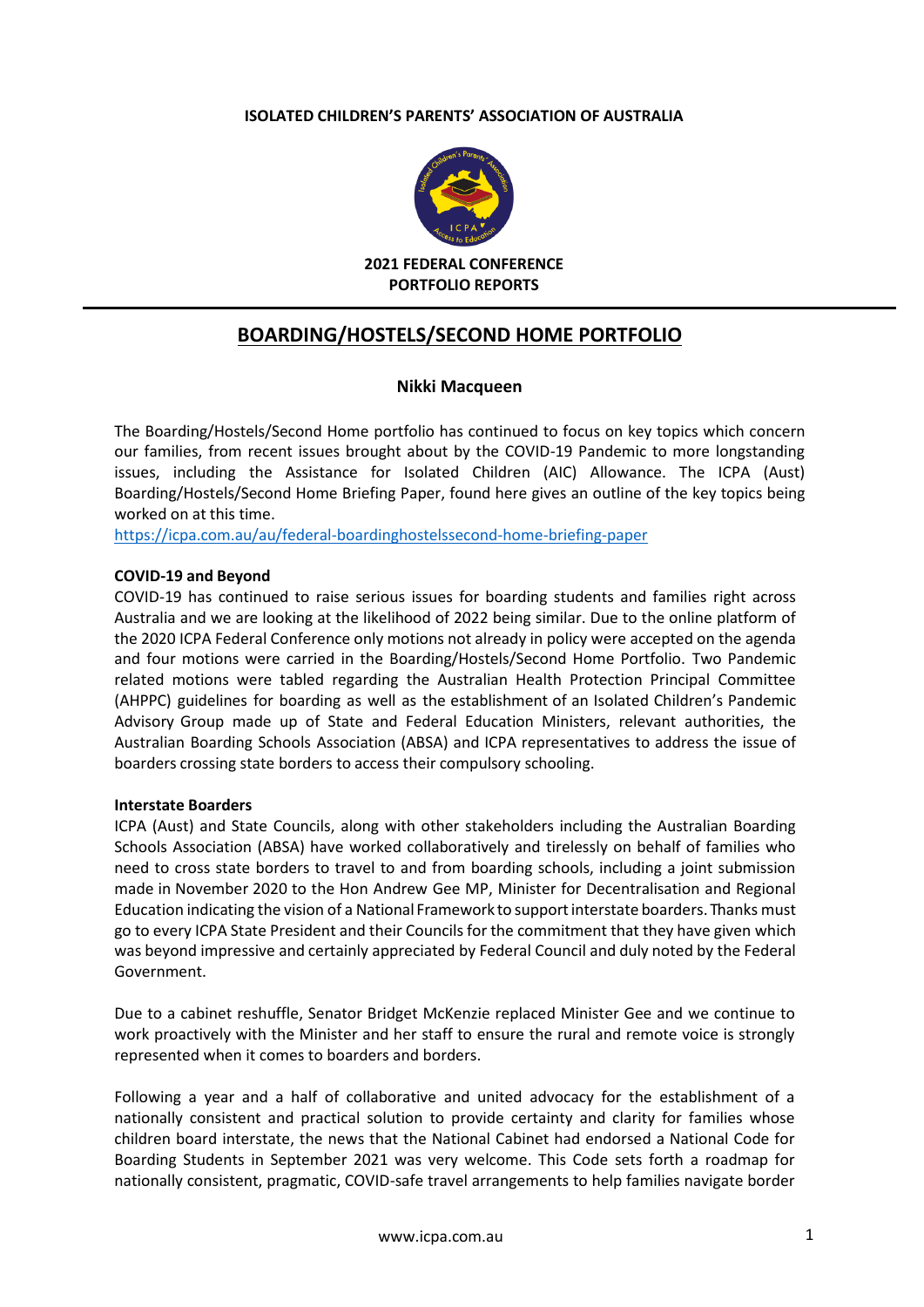restrictions across all states for boarding students. Further information and the Code can be found at<https://www.dese.gov.au/covid-19/resources/national-code-boarding-school-students>

Our gratitude goes to Senator Bridget [McKenzie,](https://www.facebook.com/senatormckenzie?__cft__%5b0%5d=AZWkTtuLMXemJejc7wik3CeBEsxi8rOLWNBPg-1tXvGbtwrY-w1UwUhXJPsbg-va3paylElfQjEKupIi4pCJb2Qc6iTFvB5ALjudEACmayhgFiYosp8yOKE9WrZIejgm_LImUlKbxAtyRF12gFVTrXJSMtBiUE027umIehL5z_6t99bSJgD40tU4yaVy99SjPNU&__tn__=-%5dK-R) Senator Perin Davey, Minister Andrew Gee, Senator Susan McDonald and other Members of Parliament, Senators and stakeholders for their dedication to achieving this outcome for geographically isolated interstate boarding students and their families impacted by the pandemic.



### **Religious Discrimination Bill**

Boarding schools across Australia have also been supportive and proactive in assisting geographically isolated families through some challenging times during the COVID-19 Pandemic. On behalf of our members, this message was published in the August 2020 ABSA magazine "Lights Out" which is sent to every Boarding School and Hostel throughout Australia to thank Boarding Schools for working closely with boarder families to deliver online lessons when the COVID-19 Pandemic resulted in temporary closure.

Following on from the 2020 Conference, ICPA (Aust) has also continued to monitor the introduction of the Religious Discrimination Bill to ensure that rural and remote students are not disadvantaged. Work had begun on this prior to last year's Conference as this issue had been raised in early 2020. ICPA (Aust) has had several discussions with Members of Parliament, Senators and various individuals and organisations including ABSA regarding the Religious Discrimination Bill. At this stage, the Bill has been tabled, however we note there have been no further advancements from our reviews of the legislation. We shall continue our work in this area and monitor the situation closely.

### **Assistance for Isolated Children (AIC)**

The Assistance for Isolated Children (AIC) Scheme continues to be a central focus of the Portfolio. ICPA (Aust) has welcomed the commitment by the Government to continue to pay the allowance in 2020 and 2021 even while some geographically isolated boarding students have been unable to access their schools. Federal Council encourages members to contact the AIC hotline 13 23 18 should they be impacted in any way in the future.

ICPA (Aust) continues to advocate strongly for the AIC allowance to be increased across the board and to be aligned with the CPI Education Sub-index, rather than standard CPI rate, as this does not reflect nor keep pace with the ongoing rises in educational costs for boarding. COVID-19 has extenuated this issue, with the economic impact of the Pandemic resulting in negligible increases to CPI and therefore no increase to the AIC Boarding Allowance from2020 to 2021 and only a limited increase to the AIC Second Home Allowance. This is very concerning as it will result in further increases to out-of-pocket expenses for geographically isolated families to educate their children, which are already proving unsustainable for many. ICPA (Aust) will continue to raise this issue at every opportunity in the coming months.

Following Canberra delegations in May, ICPA (Aust) sought to strengthen its AIC advocacy in an effort to better represent the experiences and needs of our geographically isolated children and their families. Ministers, Members of Parliament, Senators and Government Departments will receive a newly developed AIC Briefing Paper, which collates all the AIC issues in the one document. We have also supplemented this with case studies of members' situations forwarded to us from State Councils. This AIC Paper can be found on the ICPA website at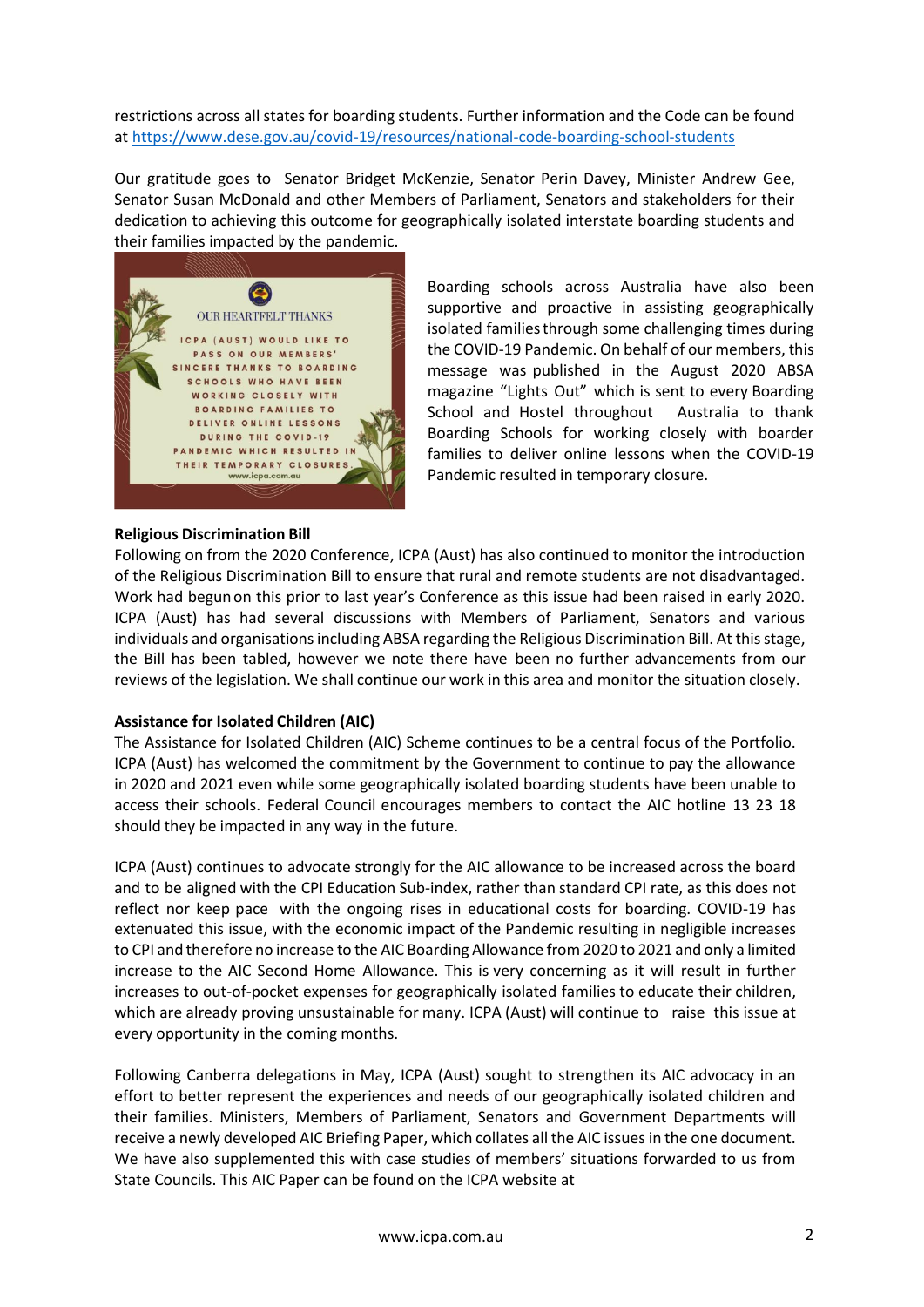### <https://icpa.com.au/au/federal-assistance-isolated-children-aic-briefing-paper>

To assist our advocacy, ICPA (Aust) has prepared the below table using available data to exemplify the changesin boarding fees in comparison to the Assistance for Isolated Children (AIC) Basic Boarding Allowance. While state to state the figures are quite diverse and we have not been able

|                                                            |                                                            |                                   |              | Comparison of average Boarding fees and Assistance For Isolated Children (AIC) Scheme |                                        |                                                       |                                                     |                                                     |
|------------------------------------------------------------|------------------------------------------------------------|-----------------------------------|--------------|---------------------------------------------------------------------------------------|----------------------------------------|-------------------------------------------------------|-----------------------------------------------------|-----------------------------------------------------|
| AIC - Basic<br><b>Boarding</b><br>Allowance<br>2015        | AIC - Basic<br><b>Boarding</b><br><b>Allowance</b><br>2021 | % Increase<br>of AIC<br>2015-2021 | <b>State</b> | Average<br><b>Boarding Fee</b><br>2015                                                | Average<br><b>Boarding Fee</b><br>2021 | % Increase of<br><b>Boarding</b><br>fees<br>2015-2021 | % Boarding<br><b>Fees covered</b><br>by AIC<br>2015 | % Boarding<br><b>Fees covered</b><br>by AIC<br>2021 |
| \$7897                                                     | \$8557                                                     | 8%                                | Vic          | $\frac{1}{2}$                                                                         | \$26 631                               |                                                       |                                                     | 32%                                                 |
|                                                            |                                                            |                                   | <b>WA</b>    |                                                                                       | \$22 730                               | ۵                                                     | $\frac{1}{2}$                                       | 38%                                                 |
|                                                            |                                                            |                                   | SA           | \$19 991                                                                              | \$22789                                | 14%                                                   | 39%                                                 | 37%                                                 |
|                                                            |                                                            |                                   | <b>ACT</b>   |                                                                                       | \$26 042                               | ÷.                                                    | $\blacksquare$                                      | 33%                                                 |
|                                                            |                                                            |                                   | Tas          | \$15 467                                                                              | \$19 533                               | 26%                                                   | 51%                                                 | 44%                                                 |
|                                                            |                                                            |                                   | <b>NT</b>    | \$14 233                                                                              | \$24 830                               | 74%                                                   | 55%                                                 | 34%                                                 |
|                                                            |                                                            |                                   | Qld          | \$17 288                                                                              | \$20 430                               | 18%                                                   | 46%                                                 | 42%                                                 |
| AIC - Basic<br><b>Boarding</b><br><b>Allowance</b><br>2014 | AIC - Basic<br><b>Boarding</b><br><b>Allowance</b><br>2021 | % Increase<br>of AIC<br>2014-2021 | <b>State</b> | Average<br><b>Boarding Fee</b><br>2014                                                | Average<br><b>Boarding Fee</b><br>2021 | % Increase of<br><b>Boarding</b><br>fees<br>2014-2021 | % Boarding<br><b>Fees covered</b><br>by AIC<br>2014 | % Boarding<br><b>Fees covered</b><br>by AIC<br>2021 |
| \$7667                                                     | \$8557                                                     | 12%                               | <b>NSW</b>   | \$20 331                                                                              | \$25 206                               | 24%                                                   | 38%                                                 | 34%                                                 |

to obtain all data for all states, there is no doubt that the trend is boarding fees are rising significantly more than AIC each year. Federal Council is immensely grateful for the AIC payment and acknowledge the growth in the payment over the years since its inception, however, we continue to harbour concerns about the impacts of the ever-increasing gap between boarding fees and the AIC payment on the ability for our families to access adequate schooling for their children. AIC online renewal has been a motion raised often throughout the years and it is something that we mention in every meeting we have with the Department of Social Services. We have been told it will be rolled out in 2022, and we shall continue to hold the Department to that. There have often been mistakes in AIC paperwork sent from the Department to families as well as erroneous payments, and we are hopeful that an online renewal/application system will alleviate these inaccuracies.

### **Socio-Economic Status Score Methodology for School Funding**

At the 2019 Federal Conference, members raised concerns on the Socio-Economic Status Score Methodology for school funding and its impact on regional, rural and remote students and the schools they attend, especially those who must attend independent boarding schools to access their education.

ICPA (Aust) has been monitoring this topic closely and since March 2020, has lodged two submissions to the National School Resourcing Board (NSRB) in which Council accentuated the concerns of our members. We also took the opportunity to participate in a consultation with the Board where we raised the concerns of members and highlighted the unique circumstances of rural and remote families, especially around the Direct Measure of Income (DMI) methodology along with the disregard for boarding operations in the funding measure. This was also a key topic raised during delegations in Parliament House in May this year. The Hon Alan Tudge MP, Minister for Education has tasked Minister Gee with investigating the anomalies which have been raised by ICPA (Aust) and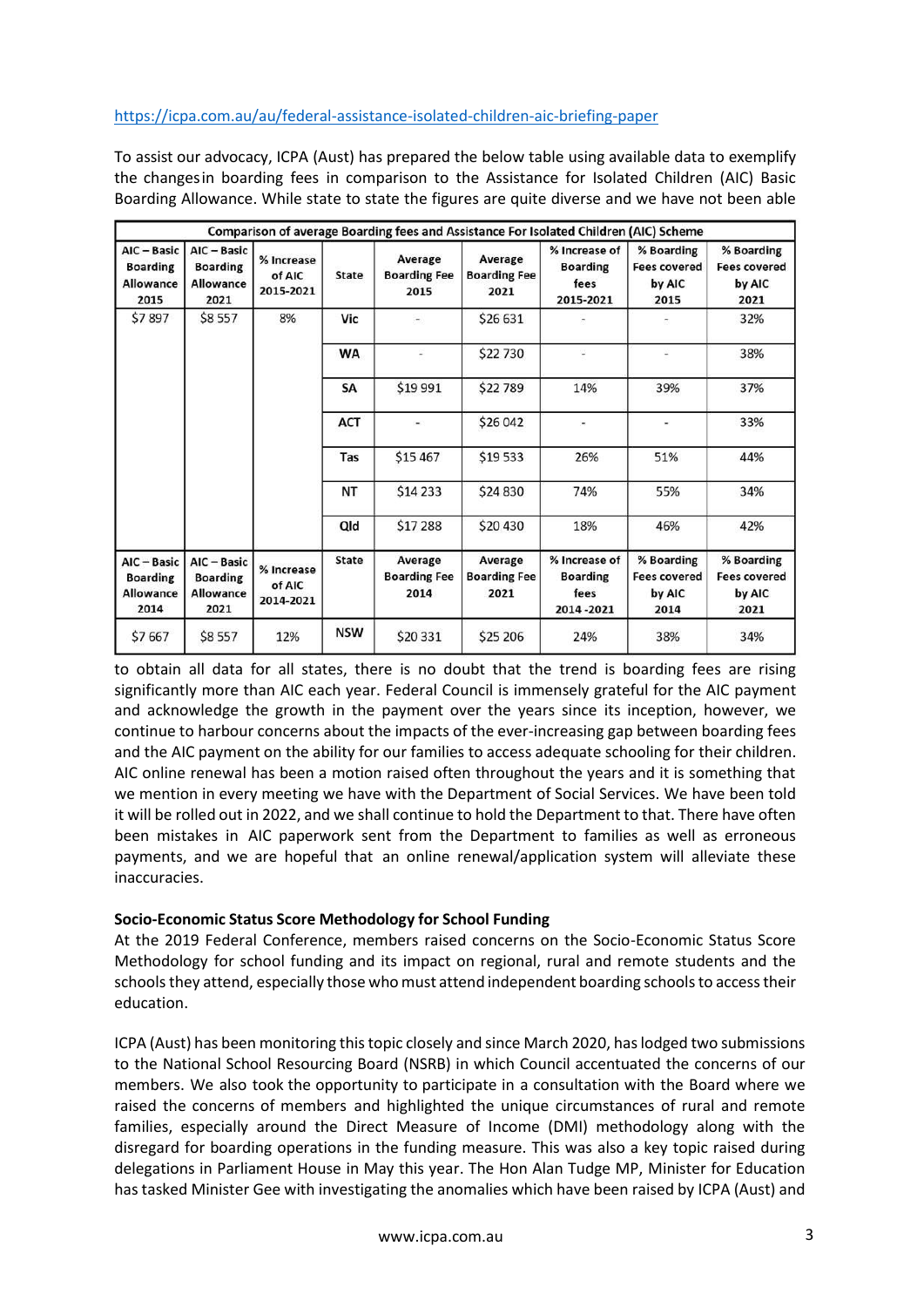other organisations to ascertain the impact on rural, regional and remote schools, and we hope that this will see this issue addressed.

### **Other Portfolio Activities**

In May 2021 ICPA (Aust) President Alana Moller and myself were guest presenters on an ABSA webinar titled "Solving the Homesickness Challenge" directed at Heads of Boarding across Australia. We thank ABSA for the opportunity to put forward a rural and remote parents' perspective and for inviting us to be involved in such a great presentation. We look forward to participating in such forums again in the future. Federal Council is pleased to be able to work with ABSA on a range of topics and are grateful for their ongoing support and assistance for not only the boarding portfolio but for ICPA as a whole.

Thank you to the Boarding/Hostels/Second Home Portfolio Kristen Coggan, Nikki Mahony, Kim Hughes and Alana Moller for your assistance this year. This will be my final report as I shall be stepping off Council after this Conference. Over the seven years I have been on Council, I have either led or been a member of this portfolio, and I have thoroughly enjoyed every minute. During this time, I have seen the Portfolio change name, the launch of the Australian Boarder Parent Handbook by Dr Kate Hadwen, undertook the ICPA (Aust) AIC Application Survey and the Boarding School Access Research for Geographically Isolated Students, had countless phone calls and meetings with Department officials including the legendary Guy Mathews and Matt Ferguson plus attended three ABSA Conferencesrepresenting ICPA(Aust). Iwould like to expressmy heartfelt thank you to Richard Stokes, Tom Dunsmore and their team at ABSA for always being only a phone call away and for keeping their door open. The support they offer ICPA and our rural and remote boarding families across Australia is astounding. Thank you to the three Presidents I have served my term under: Judy Sinclair Newton, Wendy Hick and Alana Moller, and to every Federal Councillor during that time. As I have always said, ICPA has given me far more than I have given it.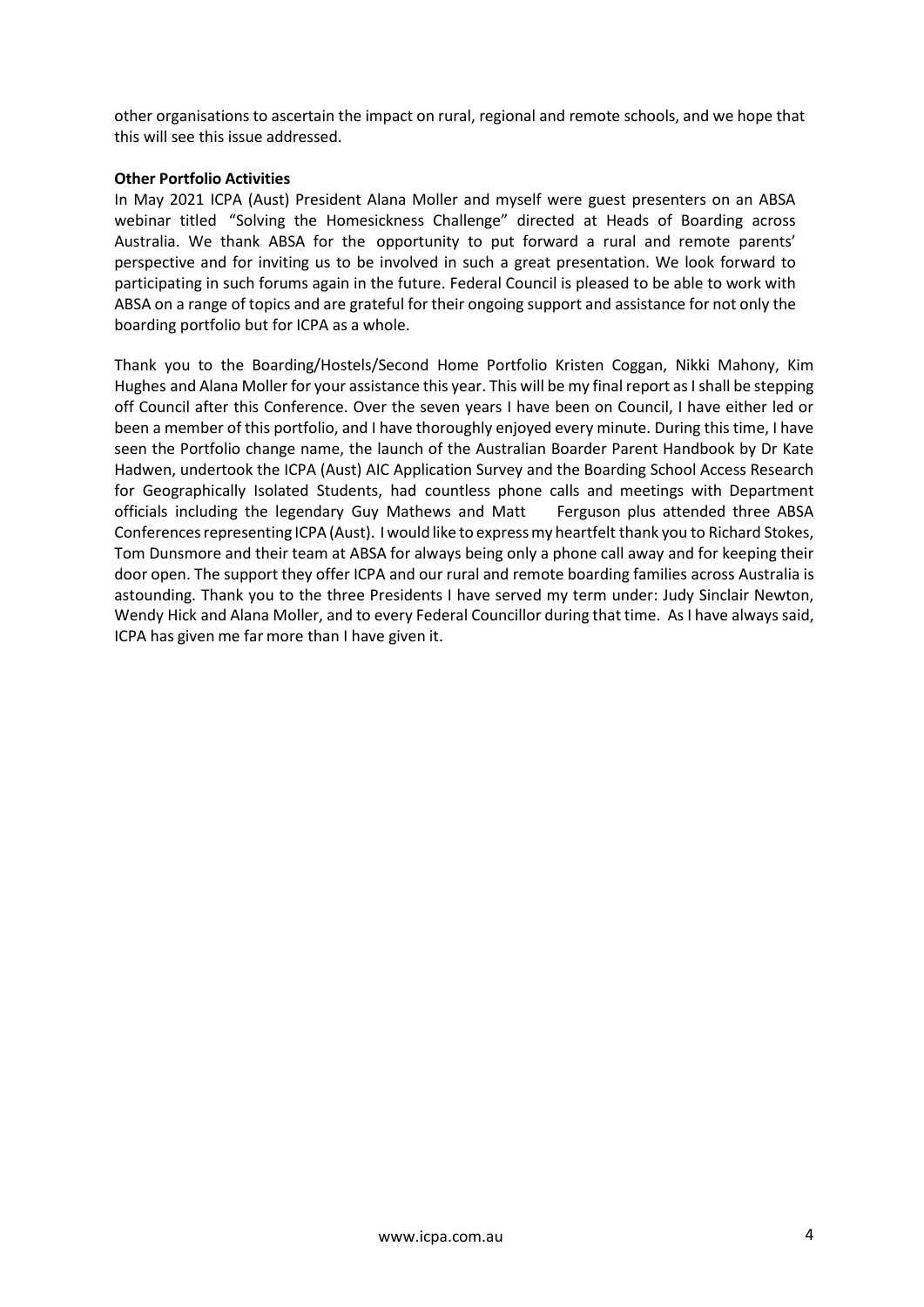# **COMMUNICATIONS PORTFOLIO**

### **Kristen Coggan**

ICPA (Aust) has continued to work closely with the Federal Government, telecommunications companies and other like-minded stakeholders to seek the maintenance and development of adequate, affordable and reliable communications services for families in regional, rural and remote areas, particularly for educational outcomes.

Throughout the past year we have continued our membership in the Regional, Rural and Remote Communications Coalition (RRRCC), attending regular RRRCC meetings and associated stakeholder forums. We have taken these opportunities to impart the experiences and concerns of ICPA (Aust) members across many communications issues. ICPA (Aust) is also a member of the Australian Communications Consumer Action Network (ACCAN) and have a representative on the Telecommunications Industry Ombudsman (TIO) Consumer Panel where we further raise awareness of communication challenges for rural and remote students and their families.

Federal Council's work in the Communications portfolio has continued extensively this past year.

### **Internet**

ICPA (Aust) maintains regular contact with NBN Co and Telstra to ensure that the data and other communications needs of geographically isolated students are at the forefront of their minds and that initiatives introduced such as the introduction of Sky Muster Plus are maintained and continue to be enhanced. Sky Muster Plus has been an exciting development whereby many educational sites are now unmetered content on these satellite plans and ICPA (Aust) are in the fortunate position to be able to liaise with nbn to continue the ongoing conversation regarding the unmetering of any sites that are needed for educational purposes. Federal Council will continue to ensure members are informed of the best choices for them in terms of accessing adequate and high-quality internet services for their children's education purposes. We are also working with Telstra and State Councils to establish increased unmetered data for educational requirements of geographically isolated students when mobile services are used.

In delegation meetings with the Minister for Communications, Urban infrastructure, Cities and the Arts, the Hon Paul Fletcher MP and Minister for Regional Health, Regional Communications and Local Government, the Hon Mark Coulton MP, Federal Council highlighted that for many geographically isolated families, online learning is ongoing and the requirement for adequate and high-quality internet services in regional, rural and remote locations are essential to guarantee access to equitable education. We have sought assurance that the Government will ensure that the communications initiatives continue to be enhanced, improved and expanded for these geographically isolated students.

### **Alternative internet services and technology**

Members highlighted at the 2020 Federal Conference that the limited alternatives for internet connectivity and services in rural, regional and remote Australia continue to impede equitable access to educational opportunities for students in these areas. To that end, members sought to encourage the Commonwealth Government to work proactively and cooperatively with companies attempting to bring diverse universal broadband internet to Australia, including alternative satellite-based internet services and technologies. Federal Council contacted the Australian Communications and Media Authority (ACMA) as well as both Minister Fletcher and Minister Coulton, citing the importance of options and choice when accessing internet services, with the potential of alternative technology providing more affordable, practical and accessible solutions for geographically isolated families.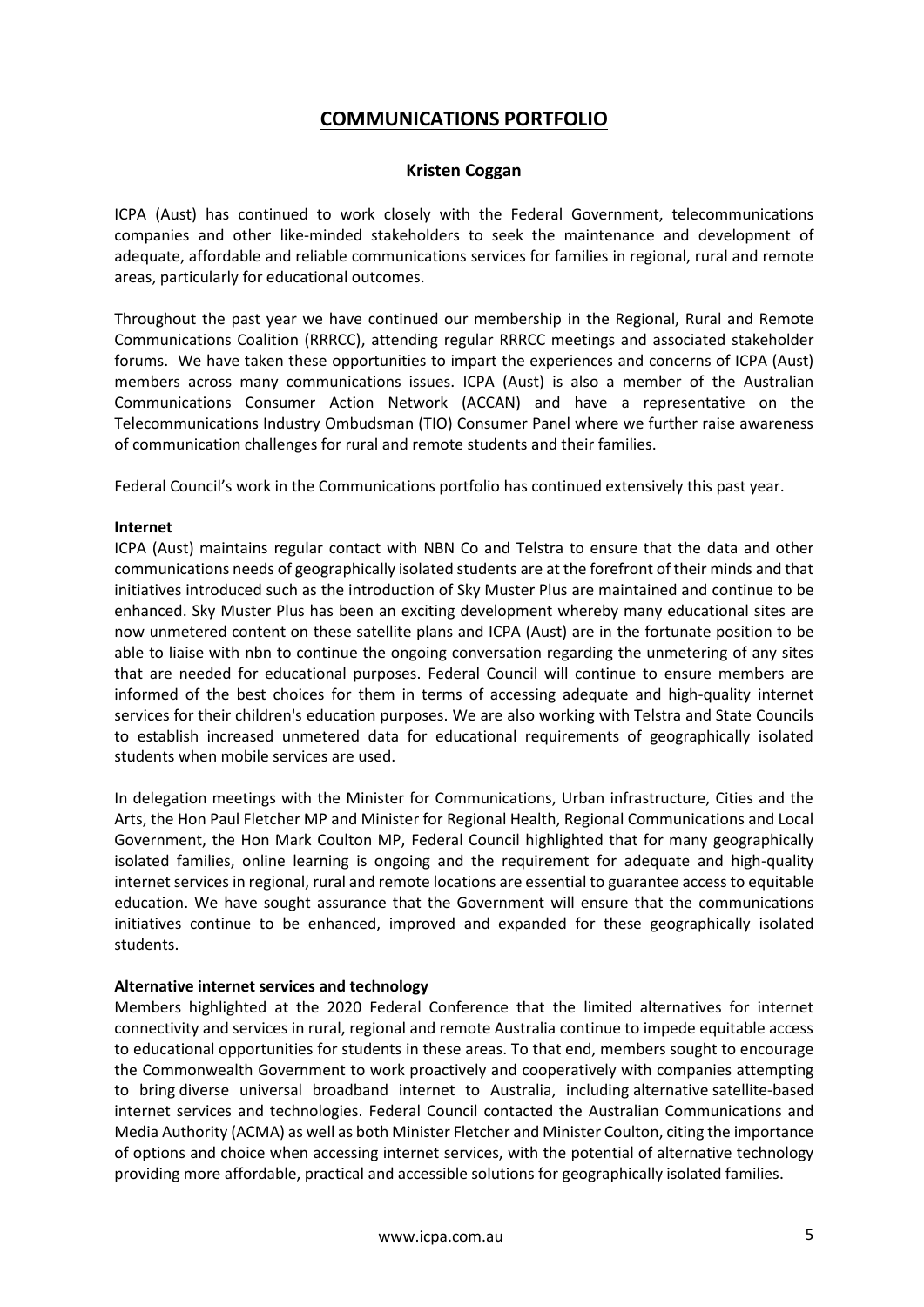ICPA (Aust) understands there are already alternative solutions becoming available in Australia and that the Federal Government supports and encourages the development of these new technologies to provide increased choice for members. We will continue to watch this space and keep members informed of any developments in this regard.

ICPA (Aust) has been in meetings directly with alternative supplier Starlink and look forward to the prospect of what this could mean for our members. Currently Starlink are beta testing their product and service in Australia and have roughly 400 connections located in Southern Australia. Starlink are very keen to service more of Australia as they keep launching more satellites and build more ground stations. More information is available here

<https://birrraus.com/starlink-in-australia/>

#### **Portable internet supply for transient GI students**

An ongoing concern for members is the lack of access to internet services for transient geographically isolated students who study via distance education, which is often reliant on connectivity to access the curriculum and other aspects of schooling. ICPA (Aust) has continued to raise this issue in a variety of forums, and we can reassure members that there is activity in regards to progressing a practical solution for these families. Federal Council would welcome any case studies from families who face this conundrum, so we are able to ensure your needs are recognised. We are pleased there have been some progress in this space, with trials being undertaken and solutions being investigated, however we will continue to highlight that families will require financial and possibly other support to access these solutions.

### **Telephone**

ICPA (Aust) is acutely aware that access to adequate telephony continues to be high on the agenda for members.

ICPA (Aust) corresponded and met virtually with Telstra on a number of occasions requesting that Telstra provide a customer end technology roadmap for the transition from existing mobile phone configurations to country 5G due in 2024. We have been assured by Telstra that they are working earnestly in this space and we will certainly keep members informed of developments as they arise.

Federal Council have also sought from the Federal Government, in correspondence with the Minister for Communications, Urban Infrastructure, Cities and the Arts, the Hon Paul Fletcher MP and Minister for Regional Health, Regional Communications and Local Government, the Hon Mark Coulton MP, consideration of financial assistance or a rebate for rural and remote customers who use mobile broadband for education to upgrade the equipment they may be currently using to access these services (including antennas, boosters that may be rendered obsolete) to ensure ongoing coverage and service in locations whereby alternative telecommunications may otherwise be unavailable. While our requests have been met with some understanding and empathy, we cannot say anything has developed in this space.

### **Alternative Voice Trials**

The \$2 million Alternative Voice Services Trials program (or AVST) aims to identify new ways to deliver voice services (including by new providers) to assess their effectiveness and raise awareness of alternative solutions to provide better services and functionality.

Six AVST grants have now been awarded to Concerotel, NBN Co, Optus, Pivotel, Telstra and Zetifi to deliver up to 885 trial services in different rural and remote locations across Australia. ICPA (Aust) are disappointed that many of the "alternatives" are satellite based as we would like to see our families with access to at least two alternative sources of communications. In saying this, we have been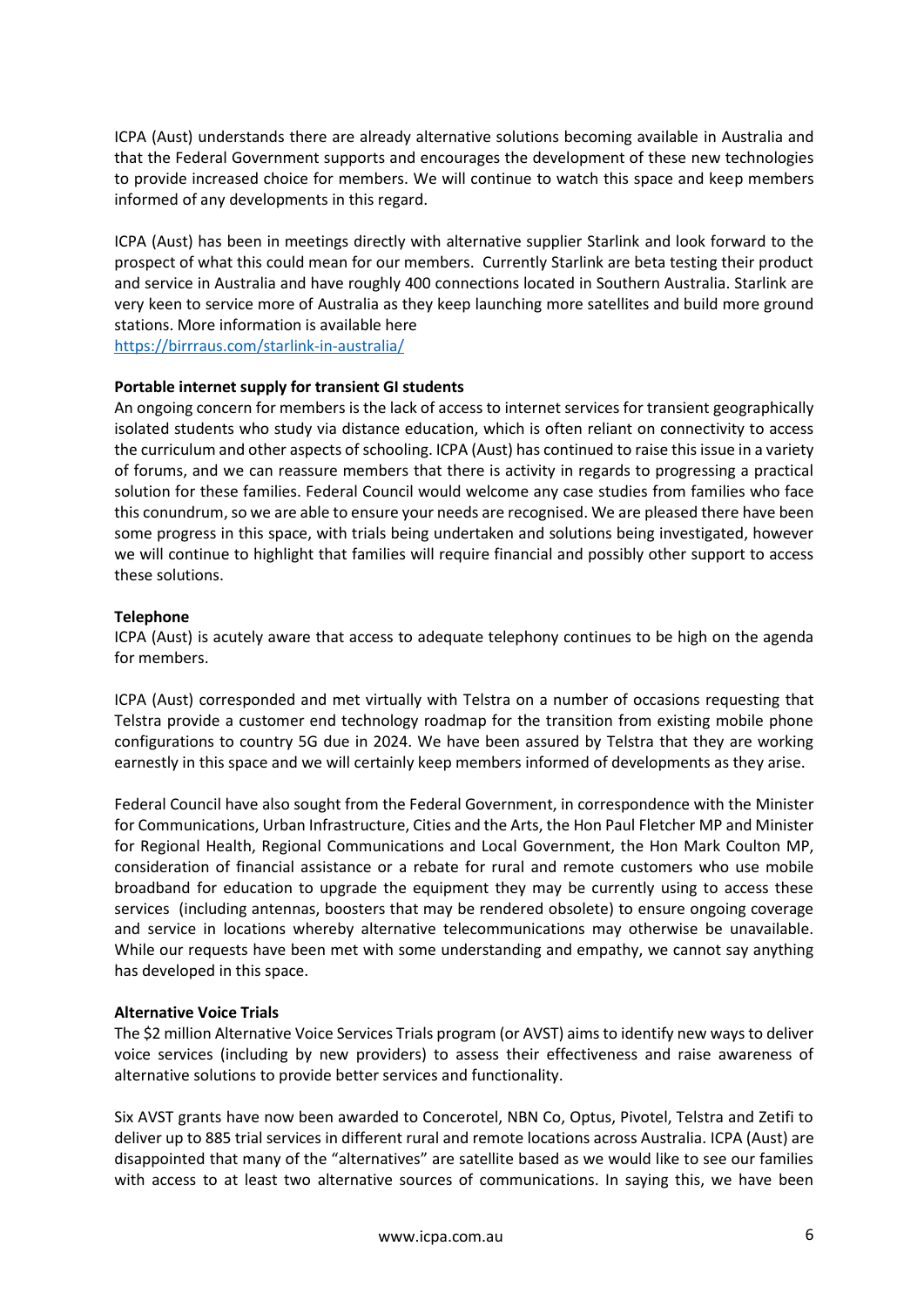assured that nothing will change with regards to current phone service types unless the solutions are equal to or better than existing services.

## **Regional Tech Hub**

ICPA (Aust) welcomed the launch of the Regional Tech Hub, a Federal Government initiative to offer free, independent advice to regional Australians on the best internet and mobile phone connection for work, study and lifestyle needs in late 2020. The establishment of the Regional Tech Hub comes as a direct result of requests from ICPA (Aust), its members, other stakeholders and organisations, for regional, rural and remote communications assistance to be made available. The Hub is being jointly operated by the National Farmers Federation (NFF) and the Australian Communications Consumer Action Network (ACCAN). ICPA are working closely with the Hub staff and are a part of the Regional Tech Hub Stakeholder Reference Group. Federal Council encourages members to familiarise themselves with the Regional Tech Hub and access their services when required via their website [https://regionaltechhub.org.au](https://regionaltechhub.org.au/) through the Regional Tech Hub Facebook page, including a new discussion board initiative, Twitter, by email: [helpdesk@regionaltechhub.org.au](mailto:helpdesk@regionaltechhub.org.au) or contact the Hub's hotline on 1300 081 029. The Hub also has some provider contact details and a handy printout you can fill in for easy reference when you need it.

<https://regionaltechhub.org.au/stay-connected/provider-contact-sheet/>

ICPA (Aust) has been involved in the development of the education section on the Hub's website and look forward to continuing to work with the Hub staff to ensure the needs of our members are recognised and considered. ICPA (Aust) believes that this service needs to be retained and expanded and urge the Government to provide surety of ongoing and secure funding for the Hub's continuation past the current 12-month commitment. We raised this during meetings with the Minister for Communications, Urban Infrastructure, Cities and the Arts, the Hon Paul Fletcher MP and then Minister for Regional Health, Regional Communications and Local Government, the Hon Mark Coulton MP and urged the 2021 Regional Telecommunications Review Committee to recommend the Hub be retained and enhanced.

### **Distance Education Broadband Working Group (DEBWG)**

ICPA (Aust) has been a member of this Federal Government initiative since it was first established in 2015 and it has been a welcome forum to represent our members in the field of communications for distance education. Federal Council are keen to see this group continue and develop so that we can maintain this direct connection with the Department of Communications in order to advance the needs of our members.

### **Regional Rural and Remote Coalition (RRRCC)**

ICPA (Aust) continues to be an active member of the Regional Rural and Remote Coalition (RRRCC). We join together with many like-minded stakeholders as a Coalition to highlight our collective concern about the lack of equitable access to reliable and quality telecommunications services in regional, rural and remote Australia. We represent the businesses, communities and families of rural and regional Australia. In the coming months ICPA (Aust) will meet with the RRRCC for delegations in Canberra.

### **2021 Regional Telecommunications Review**

The Regional Telecommunications Review provided an opportunity for people living and working in regional, rural and remote areas of Australia to share their views and experiences using telecommunications services in their area. Every three years the Regional Telecommunications Independent Review Committee (the Committee) is appointed to conduct the review and to hear people's experiences firsthand.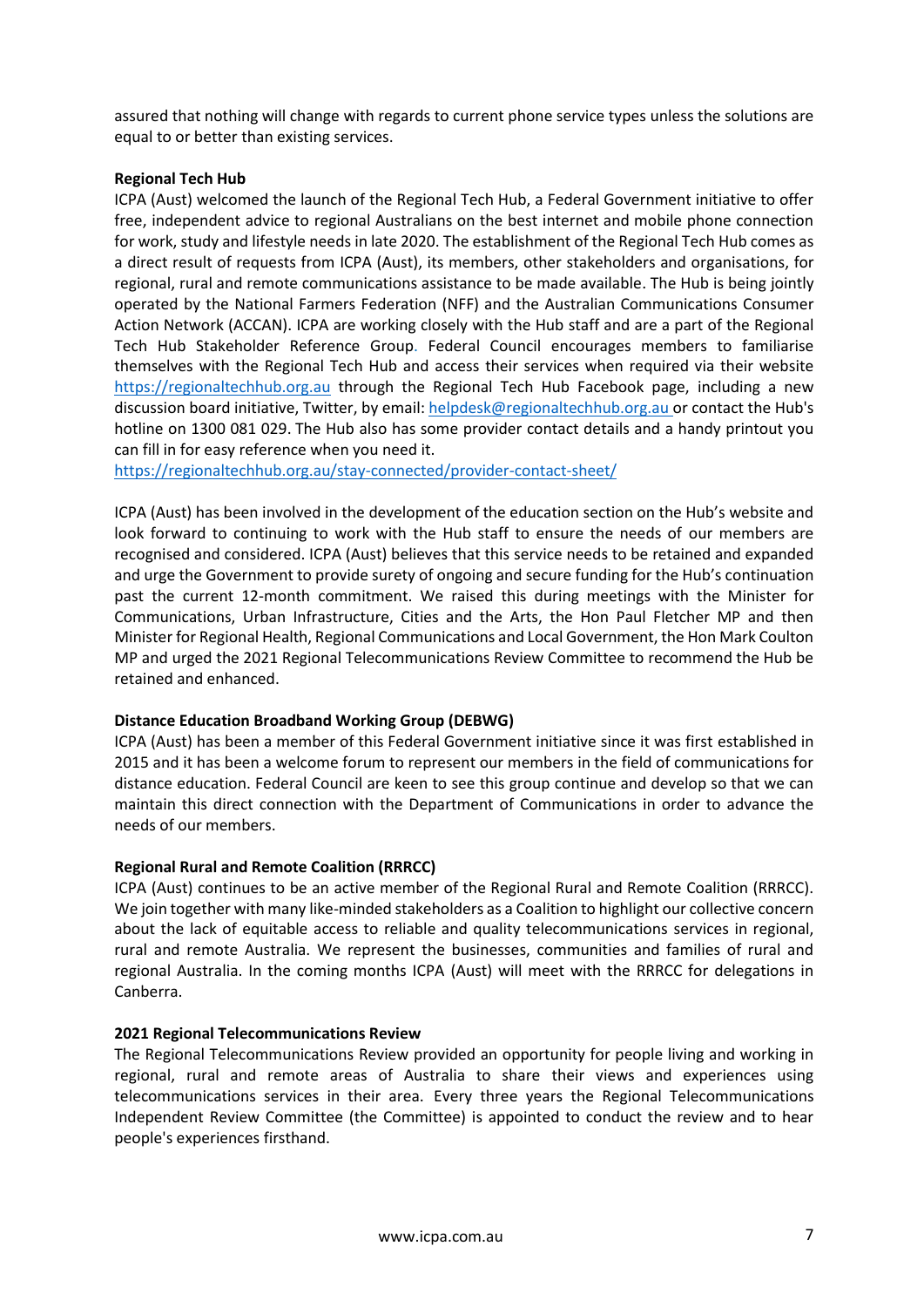The 2021 Committee was [announced by then Minister for for Regional Health, Regional](https://minister.infrastructure.gov.au/coulton/media-release/regional-telecommunications-review-committee-announced)  [Communications and Local Government, the Honourable Mark Coulton MP](https://minister.infrastructure.gov.au/coulton/media-release/regional-telecommunications-review-committee-announced) on 2 June 2021. The Review will be held from June to December. The [five members appointed to the Committee](https://www.rtirc.gov.au/committee-members-profiles) are: the Hon Luke Hartsuyker (Chair), Ms Sue Middleton, Ms Kristy Sparrow, Professor Hugh Bradlow and Mr Michael Cosgrave. The Review will examine the adequacy of telecommunications services in regional, rural and remote Australia, along with particular issues identified in the [Terms of Reference](https://www.rtirc.gov.au/terms-reference) [https://www.rtirc.gov.au/terms-reference.](https://www.rtirc.gov.au/terms-reference)

From late July until 30 September 2021, the Committee held virtual public consultations and sought views through written submissions in response to an Issues Paper with communities and stakeholders around Australia.

ICPA (Aust) encouraged members to participate in the consultation process and Federal Council had the opportunity to attend a consultation meeting with the Review Committee to raise the experiences and needs of our members. We, along with a number of State Councils also lodged a submission to the Review. Within our submission we reiterated our belief that equitable educational opportunities in rural and remote locations are dependent upon the availability of high quality, reliable, affordable and adequate telecommunications.

As part of the Review, the Committee will deliver a Report and make recommendations to the Australian Government. The Committee has been asked to deliver its Report by 31 December 2021 or earlier. ICPA (Aust) looks forward to the release of the Committee's Report and the recommendations for future regional, rural and remote communications. Members can follow the progress of the Review at<https://www.rtirc.gov.au/>

### **Mobile Black Spot Program**

ICPA (Aust) continues to advocate and discuss the Mobile Black Spot Program with government and stakeholders. The Government has committed \$380 million to the Mobile Black Spot Program to invest in telecommunications infrastructure to improve mobile coverage and competition across Australia.

The Program is supported by co-contributions from state and local governments, mobile network operators [\(Optus,](https://www.optus.com.au/about/network/mobile-black-spot-program) [Telstra,](https://www.telstra.com.au/coverage-networks/mobile-black-spot-program) [TPG Telecom Ltd \(formerly Vodafone\)](https://www.vodafone.com.au/red-wire/vodafone-mobile-black-spot-investment) and [Field Solutions Group\)](https://fieldsolutions-group.com/), businesses and local communities.

Under the first five rounds of the Program (Round 1, Round 2, the Priority Locations Round, Round 4 and Round 5), the Government's commitment has generated investment of more than \$836 million, delivering more than 1,200 new base stations across Australia. Round 6 is about to commence, more information can be found here

[https://www.communications.gov.au/what-we-do/phone/mobile-services-and-coverage/mobile](https://www.communications.gov.au/what-we-do/phone/mobile-services-and-coverage/mobile-black-spot-program)[black-spot-program](https://www.communications.gov.au/what-we-do/phone/mobile-services-and-coverage/mobile-black-spot-program)

### **Telstra 3G shutdown**

The Telstra 3G will be gradually shut down in June 2024. Telstra is committed to providing 4G coverage equivalent to their 3G coverage by the time of 3G closure. Telstra will be undertaking detailed checks of coverage outcomes as they upgrade sites to include 4G. 4G is more advanced than 3G so most customers will experience an upgraded service. The 3G spectrum will be repurposed to 5G. This will help expand 5G coverage in regional Australia more extensively. Most customers will migrate naturally, but all will be fully supported through the 3G closure. NGWL services will also be migrated to 4G. Reports of 3G coverage reducing are all investigated whenever reported and any reduction in coverage due to site upgrades is quickly resolved. For this to happen customers need to report faults to Telstra.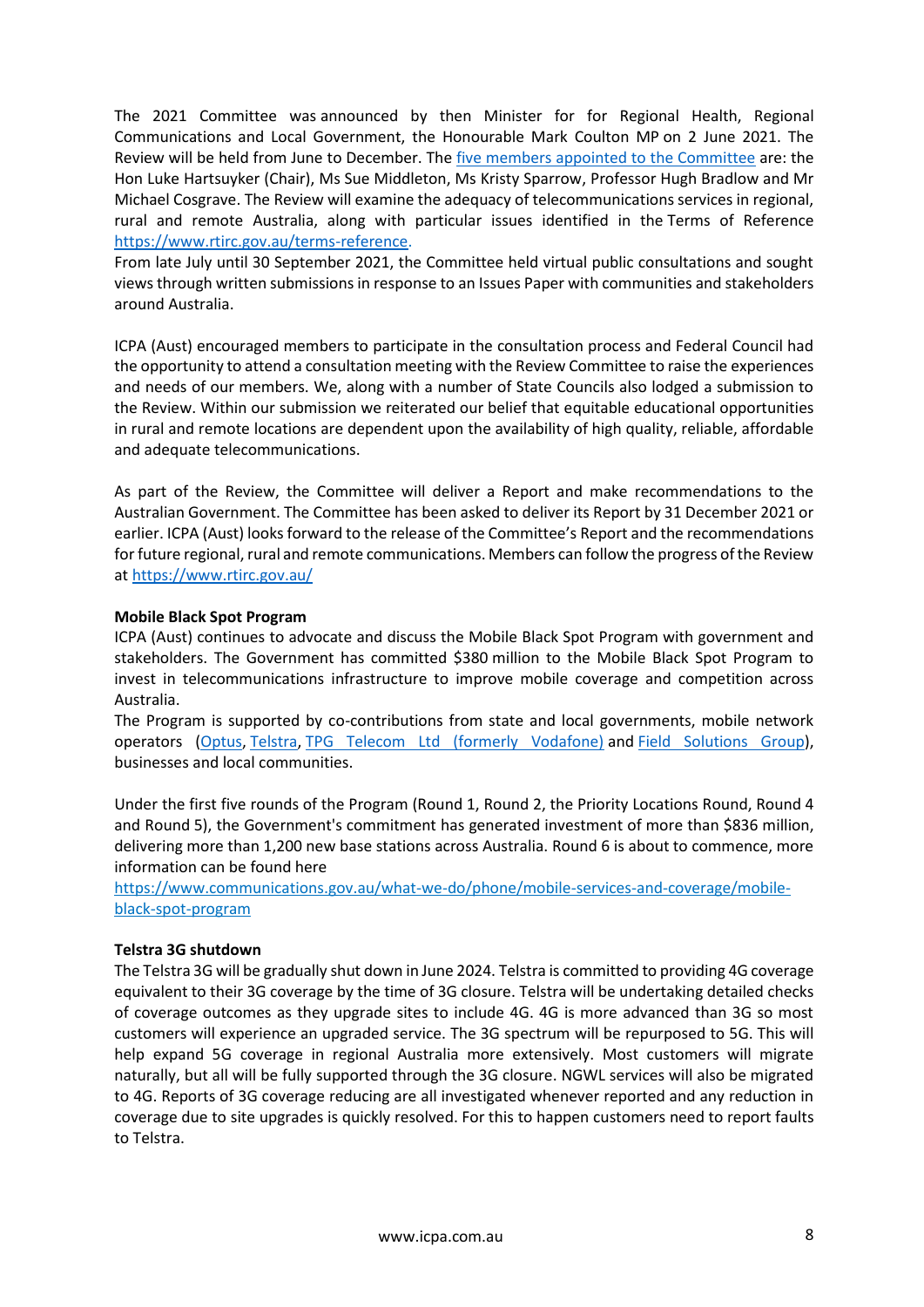### **Helpful Contacts**

In recent times it has been very encouraging to see providers and services acknowledging the need for rural, regional and remote customers to have access to specialised help for their communication needs. ICPA (Aust) has collated a list of useful communications contacts for members at [https://icpa.com.au/au/useful-websites-news-and-resources-communications.](https://icpa.com.au/au/useful-websites-news-and-resources-communications)

While this is not an exhaustive list, we hope that it assists many members to gain assistance and support for their communications needs. This is currently being updated on the ICPA website.

As I finalise this report, ICPA (Aust) understand that there have been developments for New South Wales schools. Read more at<https://icpa.com.au/>

ICPA (Aust) has been well supported in our telecommunications issues by the State Councils, Branches and members and we will continue to raise concerns wherever it is possible to have them addressed.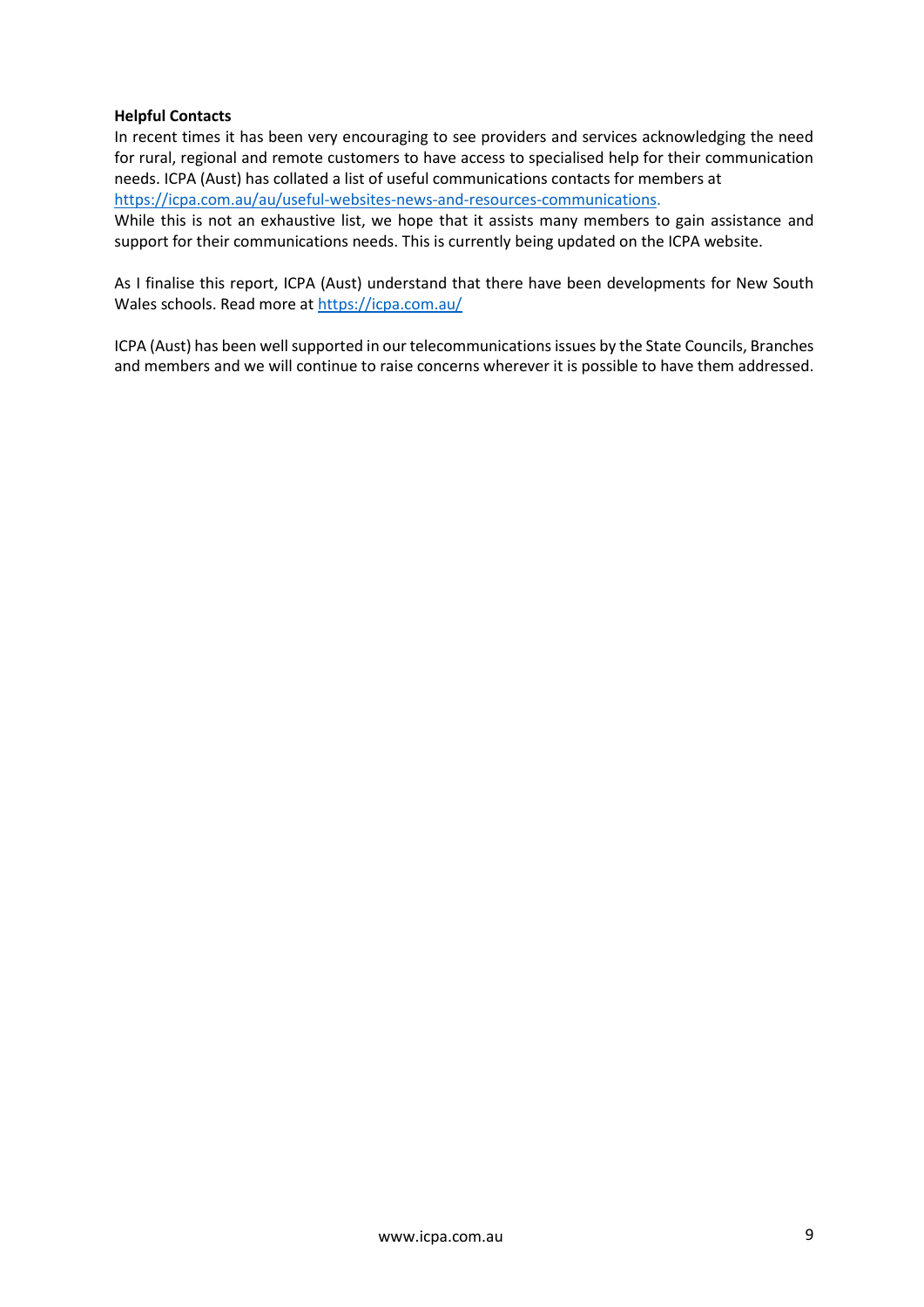# **CURRICULUM PORTFOLIO**

## **Wendy Hick**

With no Curriculum motions at the 2020 Federal Conference, Federal Council has focused on our ongoing relationships with the Australian Curriculum, Assessment and Reporting Authority (ACARA) to ensure that the perspective of our rural and remote students is considered in decisions made with regard to the Australian Curriculum. We continue to participate in regular ACARA stakeholder meetings as part of the Parents and Principals Peak National Bodies group and have had the opportunity to provide feedback on a several topics and specifically NAPLAN recently. Federal Council has welcomed the Parent Updates we receive from ACARA which are shared in the Federal Branch Bulletin and hopefully members find these useful. Federal Council was pleased to assist in the "ACARA Parent Vox Pops re Australian Curriculum" during 2020, which provided feedback from parents in the format of one-to-two-minute short videos addressing questions related to the Australian Curriculum.

#### **Foundation – Year 10 Australian Curriculum Review**

As part of Federal Council's interaction with ACARA, we have been involved in briefings and consultations regarding the Foundation – Year 10 Australian Curriculum Review and we continue to follow the progress of the Review.

This is the first time the curriculum has been reviewed in its entirety since its inception, with the intention of scaling back the Curriculum by about 20 per cent amid concerns it is too overcrowded. Further, the syllabus will be simplified in an attempt to ensure children have a solid grasp on foundational numeracy and literacy.

The Learning Area Review aims to declutter the curriculum, improve manageability and reduce content across the eight Learning Areas as well as improve the Australian Curriculum with some revision and updating of content.

On 29 April 2021, a slimmed-down syllabus was released for public comment and the public consultation phase of the Australian Curriculum Review began. A new Review of Curriculum website was used for the public consultation phase of the Review (28 April - 8 July 2021), to assist members of the public with resources, Frequently Asked Questions and other information.

A few examples of proposed Australian Curriculum changes include:

- The English curriculum remains mostly intact, although lessons on using software such as Word or PowerPoint are removed
- Students learning a foreign language will focus more on speaking and writing, instead of analysing cultural differences in English
- reading a clock (new suggestion year 2) and reciting times tables (new suggestion Year 4) won't be taught until children are older
- physical education lessons will include more activity, games and sport, with less classroom theory

In our comments to the Review, ICPA (Aust) put forward curriculum issues which have been raised by members and in ICPA policy throughout the consultation process and also through the web form. Topics Including:

• Basic literacy, numeracy and computer literacy be regarded as essential to all students on the completion of primary school, regardless of location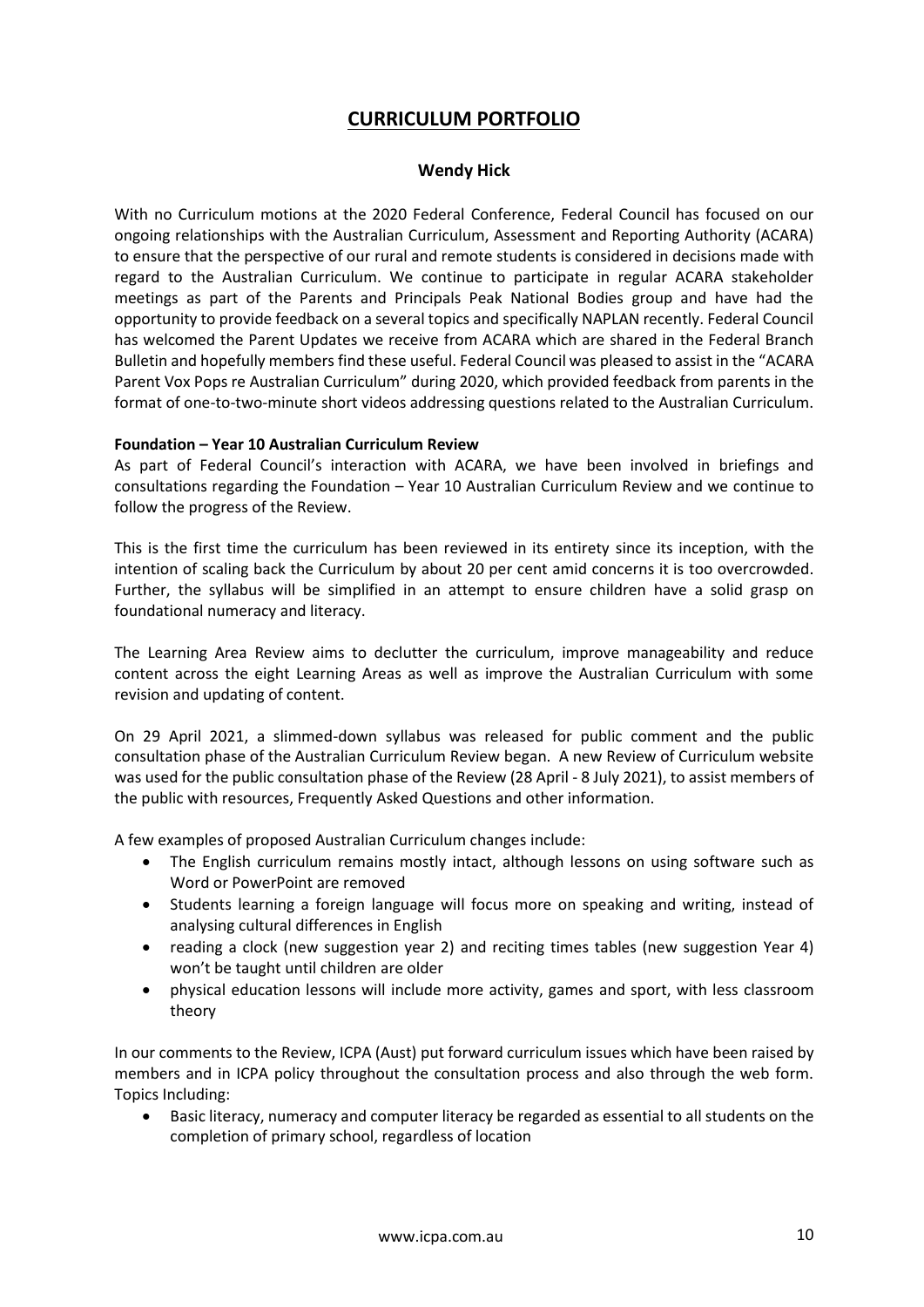- The development of Distance Education courses to be undertaken by those who have a working knowledge of the needs of rural and remote students and consideration for the time commitment required by distance education tutors for course implementation.
- That rural and remote students with specific learning needs be a vital consideration in curriculum development.
- National curriculum which contains relevant, accurate representations of agriculture, including explicit components on Food and Fibre production, to be taught and integrated into primary and secondary school curriculums.

Federal Council acknowledges State Councils also contributed to the Review and all councils encouraged members to provide feedback where possible, as on the ground experience of the curriculum is extremely valuable.

At the conclusion of the Review, explanations of the changes being made to the curriculum and the reasons for these changes in each learning area will be explained in a section on the ACARA website and each state curriculum authority will also decide how they wish to share their information as well. The current Curriculum Review website can be found at:

<https://www.acara.edu.au/curriculum/curriculum-review>

It has been indicated that the altered Curriculum should be available for implementation from early next year. However, whether the new version is implemented across jurisdictions will be dependent upon decisions made at state and territory level. ICPA (Aust) will ensure that any further developments regarding the Foundation – Year 10 Australian Curriculum Review are passed on to members as available.

## **National Assessment Program- Literacy and Numeracy (NAPLAN)**

Federal, state and territory education ministers have agreed that all schools will gradually transition from the current paper-based NAPLAN tests to the computer-based assessments, with the aim for all schools to undertake NAPLAN online by 2022. ICPA (Aust) continues to participate in discussions around how to manage the devices and ensure that the download and upload required for the NAPLAN Online platform will be obtainable as well as the necessary resources available for schools no matter where they are located. Several states have raised points around a shortage of devices to implement NAPLAN Online and concern for schools that do not have reliable (or any) internet at their school and Federal Council is closely following these conversations. Federal Council would welcome feedback from members as to the experiences of their students during the 2021 NAPLAN testing period.

The Federal Government signalled that the 2021 NAPLAN results will be used to measure the impacts of the COVID-19 pandemic and identify consequences associated with these effects. ICPA (Aust) welcomed this intent and were especially interested to keep abreast of impacts that may be specifically attributed to the move to online lessons and schooling from home, given this mode of learning for many geographically isolated children is used regularly and often their only option for education due to the remoteness of where they live. It was therefore pleasing that from preliminary outcomes released in August, there appeared to be limited impacts on students' results; these results being somewhat of a relief for those geographically isolated families who educate their children at home full time, regardless of the pandemic, that the quality of their school experience is not significantly less than others in mainstream situations. These preliminary results are detailed here [https://www.acara.edu.au/docs/default-source/media-releases/20210813-naplan-results-med](https://www.acara.edu.au/docs/default-source/media-releases/20210813-naplan-results-med-rel.pdf)[rel.pdf](https://www.acara.edu.au/docs/default-source/media-releases/20210813-naplan-results-med-rel.pdf)

Further Australian Curriculum information and updates are regularly available on the ACARA and NAPLAN websites<https://www.acara.edu.au/> an[d https://www.nap.edu.au/](https://www.nap.edu.au/)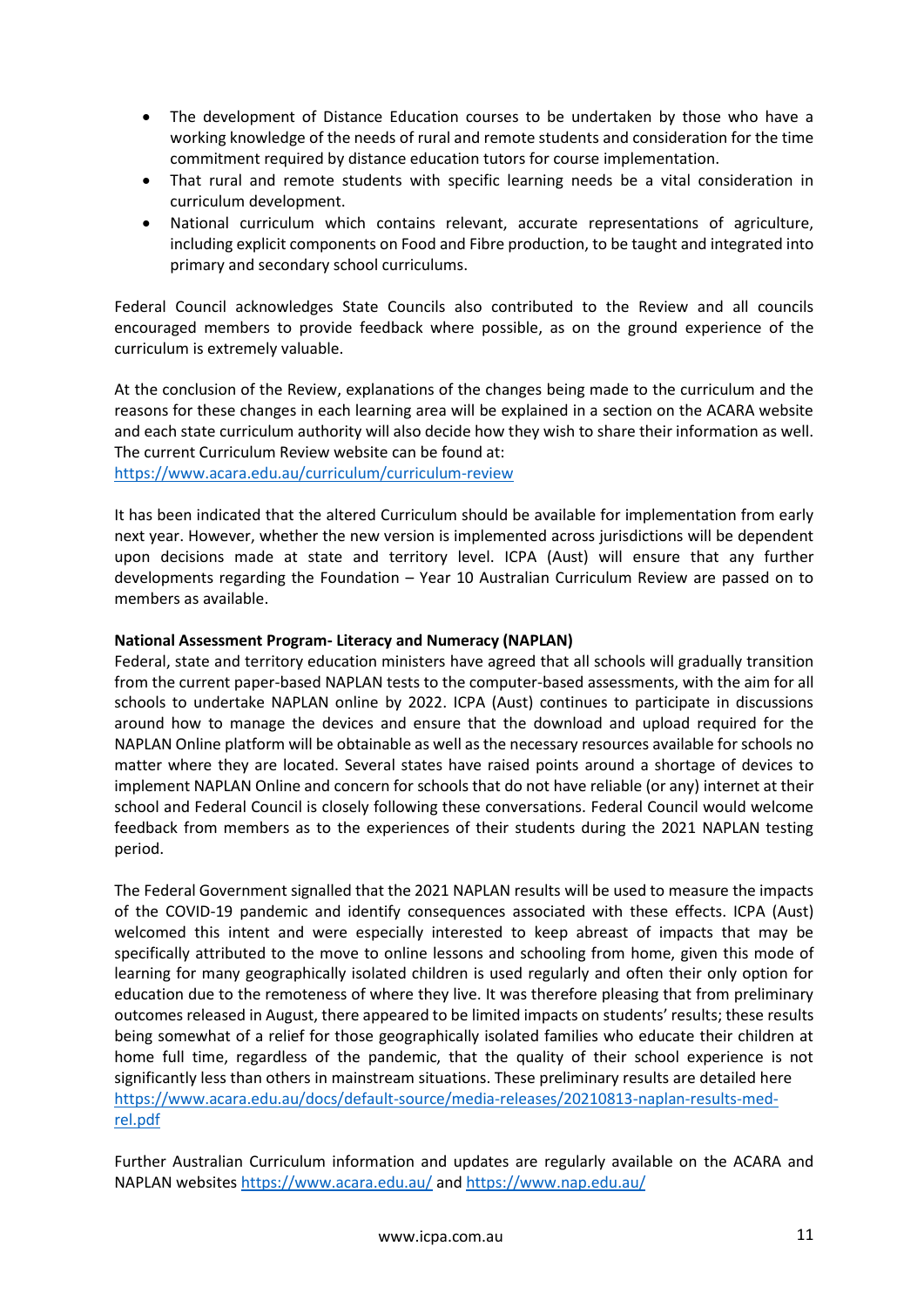### **Primary Production in the National Curriculum**

The Australian Government's Educating Kids About Agriculture: Kids to Farms grant continues to run over three years from 2019-20 to 2021-22 and will conclude on 30 June 2022. The program was announced in May 2019 as part of the Federal Government's Our Plan to Showcase Agriculture: Our Heritage Our Future where state farming bodies and organisations were encouraged to apply for grants to help run programs which connect students and agriculture by sponsoring government, Catholic and independent primary school visits to farms and other primary production worksites to learn about agriculture production, sustainability practices and land stewardship.

Federal Council is encouraged by the resources and programs being developed by other organisations as well as some state governments to assist schools and students (both Primary and Secondary) learn about food and fibre production, including:

- Kids to Farms
- Kids to Farms is a joint initiative between NSW Farmers and Australian Government Department of Agriculture, Water and the Environment as part of the Educating Kids about Agriculture: Kids to Farms program.

[https://www.visitmyfarm.com.au/kids-to-farms home?mc\\_cid=9c13c1fc23&mc\\_eid=f1883f5d1b](https://www.visitmyfarm.com.au/kids-to-farms%20home?mc_cid=9c13c1fc23&mc_eid=f1883f5d1b)

## **Cotton Australia**

The Cotton Education Kit is a comprehensive digital platform that maps the information to the Australian Curriculum for Years 7-10 and to Years 11-12 in relevant curriculums from all states and territories. Cotton Australia has two Education Kits available for students and school classroom teachers: The Cotton Education Kit (digital resource) and the Cotton Sampler Education Pack (physical resource).

[https://cottonaustralia.com.au/education](https://cottonaustralia.com.au/education-kit?fbclid=IwAR2qWlr85fdth1zBoCzUbHKArXD5u5ayee7vcN6XKhGiGpucspCh9YyBG7c)[kit?fbclid=IwAR2qWlr85fdth1zBoCzUbHKArXD5u5ayee7vcN6XKhGiGpucspCh9YyBG7c](https://cottonaustralia.com.au/education-kit?fbclid=IwAR2qWlr85fdth1zBoCzUbHKArXD5u5ayee7vcN6XKhGiGpucspCh9YyBG7c)

### **Grains Research and Development Corporation (GRDC)**

The GRDC has invested in the development of a suite of user-friendly grain education resources and initiatives for students, teachers and families. Each curriculum linked resource incorporates a range of lesson plans which explore the latest science, technology, engineering, mathematics, nutrition, research and innovation in the Australian agricultural industry. A recent GRDC-supported study has provided new insights into how the story of grain growing can be incorporated into education through school subjects such as geography, biology, maths and home economics.

<https://grdc.com.au/resources-and-publications/all-publications/educational>

### **Australian Eggs**

"All About Eggs" is a resources page for teachers with complete lesson plans, resources and links to videos that will support teaching students about Australia's Egg Industry. <https://www.australianeggs.org.au/education>

## **Meat and Livestock Australia (MLA)**

MLA has been running their Schools Education program for more than six years which includes National Curriculum study guides, lessons and activity sheets, facts for students, digital lessons and virtual excursions.<https://www.goodmeat.com.au/education-resources/>

They also partner with others to offer online resources such as "Cattle and Sheep Farming today" <https://www.forteachersforstudents.com.au/site/themed-curriculum/cattle-sheep-farming/>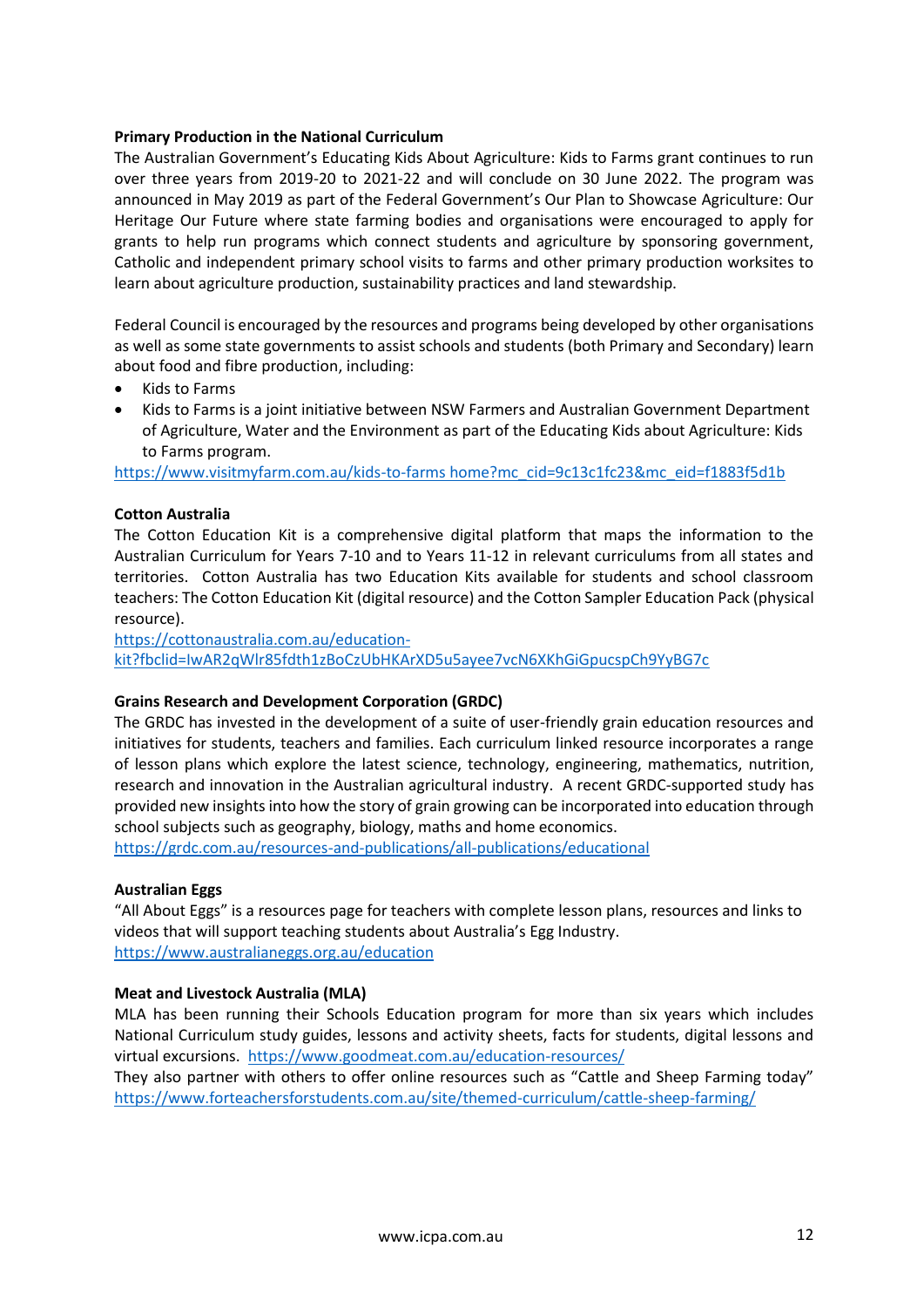### **Dairy Australia**

"Discover Dairy" was designed to provide tools and curriculum linked resources to better inform children of the story behind dairy products such as milk, cheese, yoghurt and ice cream. The site also offers engaging programs such as "Picasso's Cows" and "Healthy Bones". <https://www.dairy.edu.au/>

## **AgForce Qld School to Industry Partnership Program (SIPP)**

The AgForce School to Industry Partnership Program provides a range of events and programs for primary and secondary students, as well as teachers. The programs inform students about the origins of their food and fibre, engaging them with information from primary production and agricultural sectors and raise the profile of careers in agribusiness. At Beef Australia 2021, around 4000 students participated in a program designed through SIPP to provide information on agriculture and available career opportunities. <https://www.agforceqld.org.au/knowledgebase/article/AGF-01158>

ICPA (Aust) has collated a list of Food and Fibre learning resources which is located on our ICPA website. While this is not an exhaustive list, we hope that it assists members with information on some of the programs available to assist both students and teaching staff to bring food and fibre production into the classroom. This list will be updated on the ICPA (Aust) website regularly.

ICPA (Aust) continues to be a partner of Primary Industries Education Foundation Australia (PIEFA) <https://www.piefa.edu.au/>PIEFA is a not-for-profit company which operates and manages several web portals and sites relating to Primary Industries Education:

- Primezone provides teachers, parents and students with an Australian Curriculum driven range of high quality vetted primary industries education resources from Foundation to Year 12. [www.primezone.edu.au](http://www.primezone.edu.au/)
- Primezone Academy which provides both teachers and students with access to a range of primary industries eLearning courses. [www.primezoneacademy.edu.au](http://www.primezoneacademy.edu.au/)
- Career Harvest- assists students in discovering rewarding careers in primary production. It provides students with career options, scholarships, opportunities and more. [www.careerharvest.com.au](http://www.careerharvest.com.au/)
- Farmer Time- PIEFA is the Australian partner of the UK founded program "Farmer Time". This program allows students to connect with a farmer, fisher or forester, ask questions, take a virtual tour and experience what a career in food and fibre looks like. Designed for years K-12, Farmer Time provides real-world context for food and fibre curriculum. [www.farmertime.com.au](http://www.farmertime.com.au/)
- Knowing Growing- This program facilitates teaching about primary industries in schools by providing quality professional development for all teachers. It is a joint initiative between Primary Industries Education Foundation of Australia, the Royal Agricultural Society of NSW, and the NSW Department of Primary Industries.

While the above initiatives are welcomed as an adjunct to enhancing the provision of agricultural education, we will continue to call for Primary Production to be included as a recognised essential component of the Australian Curriculum. ICPA (Aust) requests assurance be given that the actual production of food and fibre is taught in classrooms so that students gain an understanding of where food and natural materials come from as well as how they are produced.

ICPA (Aust) will continue to participate in discussions on the Australian Curriculum and provide information and background on the learning environments of geographically isolated students where possible.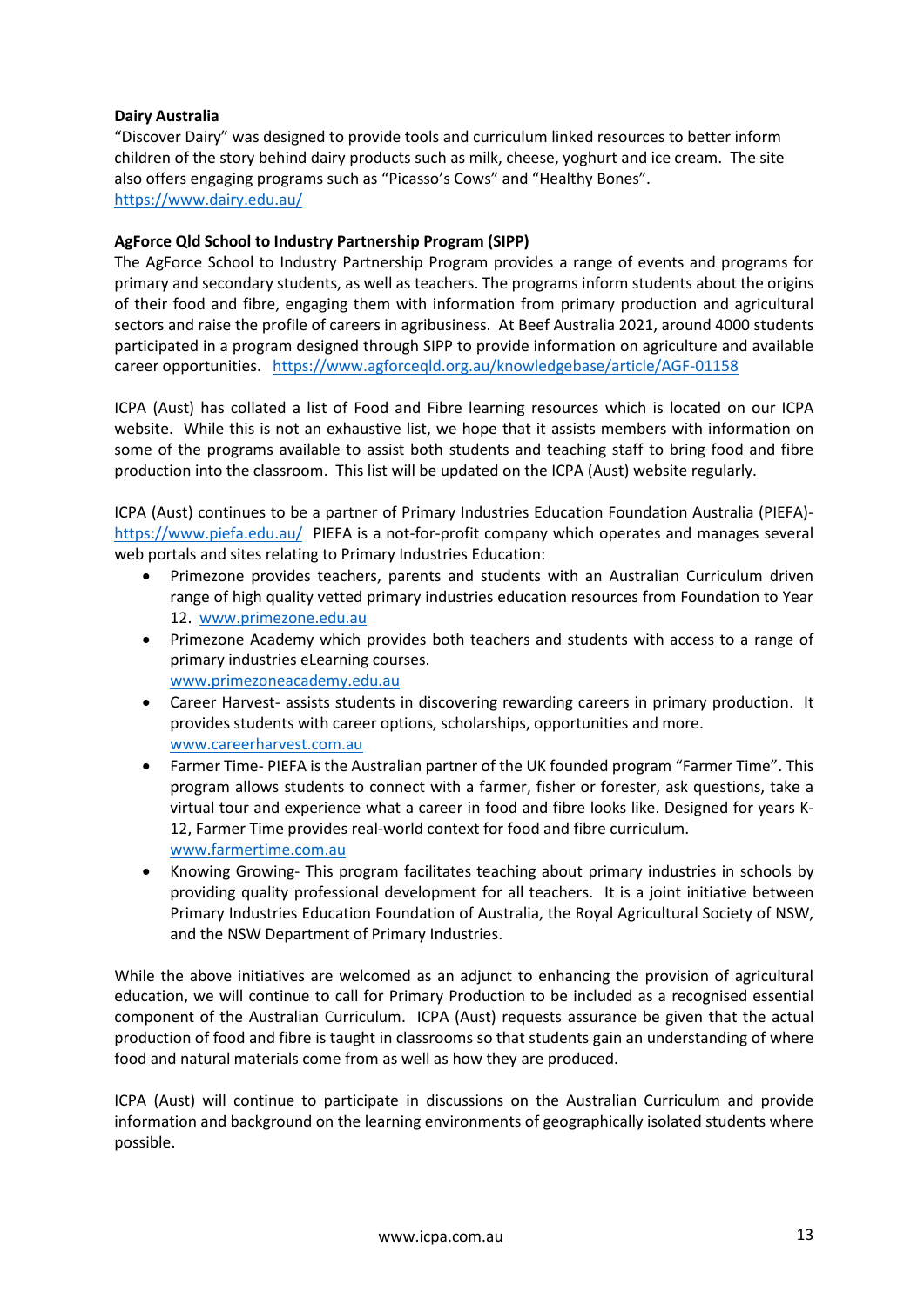# **DISTANCE EDUCATION PORTFOLIO**

## **Jo Camilleri**

ICPA (Aust) continues to advocate for recognition and support for families who must educate their children by distance education due to geographical isolation.

Over the past eighteen months, parents and caregivers across the nation have been intermittently faced with the challenging task of providing supervision, support and the implementation of online lesson delivery for students who have been forced to learn from home due to the COVID-19 pandemic. This has given rise to an opportunity for ICPA (Aust) to build on a newfound awareness and appreciation of the challenges for geographically isolated families who educate children at home as a necessity.

### **Distance Education Teaching Allowance (DETA)**

The ICPA (Aust) Distance Education Portfolio has continued to raise the need for a Distance Education Teaching Allowance (DETA) at every possible opportunity. A heightened awareness of the challenges associated with educating children at home highlighted the difficulties faced by geographically isolated families who, due to living in remote parts of Australia, have no choice but to educate their children by distance education. It has also validated the necessity of an adult tutor to be available to assist and supervise students while they participate in online learning and learning from home, drawing attention to the commitment, responsibility, time and financial impost required to facilitate children's full-time learning in the home environment.

On 1 December 2020 Federal Council launched the inaugural Geographically Isolated Distance Education (GIDE) Day to recognise and honour the ongoing plight of geographically isolated families who must educate their children at home at all times. ICPA (Aust) also used the day to call on the Federal Government to formally recognise the role that parents play in distance education. We look forward to continuing with the GIDE Day campaign again this year and encourage all members and supporters to get on board.

Following on from GIDE Day and well-documented acknowledgement by Governments of the challenges parents faced educating their children at home during COVID-19, Federal Council wrote to the Prime Minister urging him to consider, recognise and acknowledge GIDE families in this regard. Federal Council has since written to the Minister for Decentralisation and Regional Education and other relevant Ministers, MPs and Senators imploring the Government to recognise the estimated 1500 families for who distance education is a way of life because of where they live. Federal Council appealed for the inception of a DETA as a way of acknowledging those who must undertake the role of the tutor in these contexts. We also raised this topic as a key issue during virtual delegation meetings and in meetings with representatives from the Department of Education, Skills and Employment.

The request for a DETA was again included in the 2021-22 Pre-Budget Submission earlier this year and is a key focus in our recently updated DE Briefing Papers. The topic was raised again in recent delegations, and discussions with government representatives including the Minister for Decentralisation and Regional Education. In light of the suggestion that the provision of such financial assistance should be the responsibility of State governments, Federal Council have been recently highlighting that where families are unable to provide a tutor or continue with geographically isolated distance education, they may instead move to a second home or send children to boarding schools, for which the Federal Government provides financial assistance which equates to significantly more costs than a \$6 000 payment per family to assist with the provision of a tutor would cost.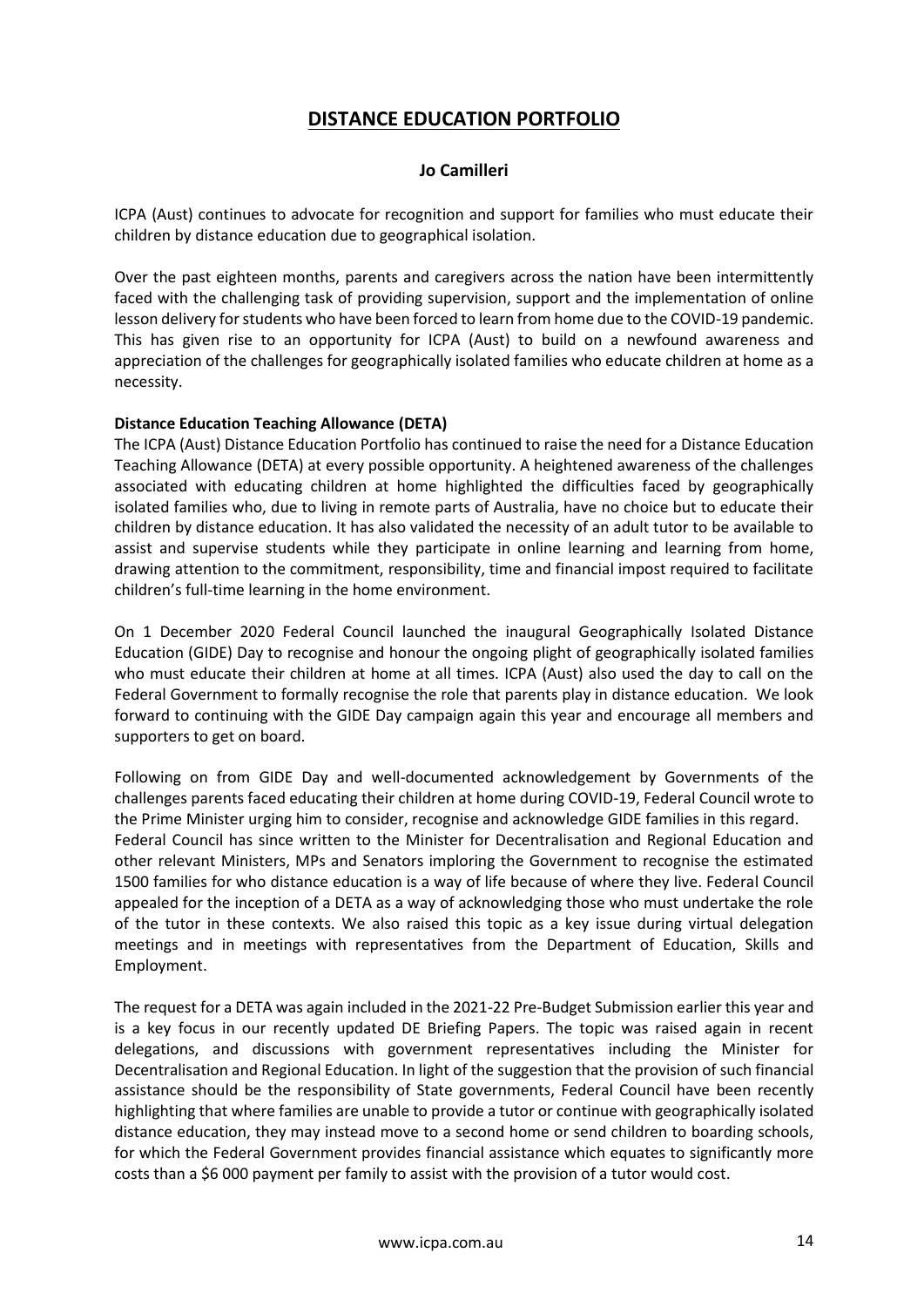| <b>Second Home</b>         |                                                      | <b>Boarding</b>          |                                                                | <b>Distance Education</b> |                                               |                                              |
|----------------------------|------------------------------------------------------|--------------------------|----------------------------------------------------------------|---------------------------|-----------------------------------------------|----------------------------------------------|
| Up to<br>three<br>children | Up to<br>\$19443.84 per<br>family per year<br>(2021) | One child                | \$11<br>Up<br>to<br>011<br>per<br>family<br>per<br>year (2021) | One child                 | <b>Current</b>                                | With<br>addition of<br>\$6000<br><b>DETA</b> |
|                            |                                                      |                          |                                                                |                           | \$4278<br>per<br>family<br>per year<br>(2021) | \$10278<br>per family<br>per year            |
|                            |                                                      | <b>Two</b><br>children   | Up to<br>\$22022 per<br>family per<br>year (2021)              | Two<br><b>Children</b>    | \$8422<br>per<br>family<br>per<br>year (2021) | \$14422<br>per family<br>per<br>year         |
|                            |                                                      | <b>Three</b><br>children | \$33<br>Up to<br>033<br>per<br>family<br>per<br>year (2021)    | <b>Three</b><br>children  | \$12633<br>per family<br>per year<br>(2021)   | \$18633<br>per family<br>per year            |

**Table 1. AIC Allowances Comparison – Boarding, Second Home, Distance Education**

ICPA Federal Council has and will continue to appeal to the government at every given opportunity for the establishment of a Distance Education Teaching Allowance. We also continue to seek updated numbers of geographically isolated distance education Assistance for Isolated Children (AIC) recipients to assist with our advocacy around DETA and other topics.

### **Research**

Federal Council lent their support to a team from the University of Southern Queensland in 2020, conducting a study into distance education tutoring across Australia, with the view to "mapping the experiences and perceptions of Australian Remote Education Tutors". The study commenced with a survey across Australia to gather data to inform their research. Federal Council have devoted an enormous amount of time and effort over many years to advocate for Distance Education tutors, including our own research in the ICPA's Distance Education Research for Geographically Isolated Families survey:

### [https://icpa.com.au/sites/icpa.com.au/files/inline-](https://icpa.com.au/sites/icpa.com.au/files/inline-files/DETA%20SURVEY%20RESEARCH%20Final%20Nov%202015%20.pdf)

[files/DETA%20SURVEY%20RESEARCH%20Final%20Nov%202015%20.pdf](https://icpa.com.au/sites/icpa.com.au/files/inline-files/DETA%20SURVEY%20RESEARCH%20Final%20Nov%202015%20.pdf) through a range of other endeavours and this additional research and data will certainly be useful to support and build upon our work. We look forward to working together with the team into the future.

### **Assistance for Isolated Children - Distance Education (AIC-DE) Allowance**

Federal Council has sought assistance from many Ministers, Members of Parliament and Senators in accessing up to date statistics regarding the number of geographically isolated families and students accessing AIC Distance Education Allowance to assist with our advocacy for this cohort.

Following concerns from members about the changing nature of Schools of the Air and Schools of Distance Education across much of Australia, with increased enrolments of non-geographically isolated students, Federal Council have continued to advocate for a separate category for geographically isolated students to be established within the AIC scheme. We have emphasised that geographically isolated distance education students are a unique disadvantage group who do not have any daily access to face-to-face appropriate schooling due to where they live and financial assistance needs to be maintained and assured to assist with the costs associated with educating these students, as per the original intent of the AIC scheme.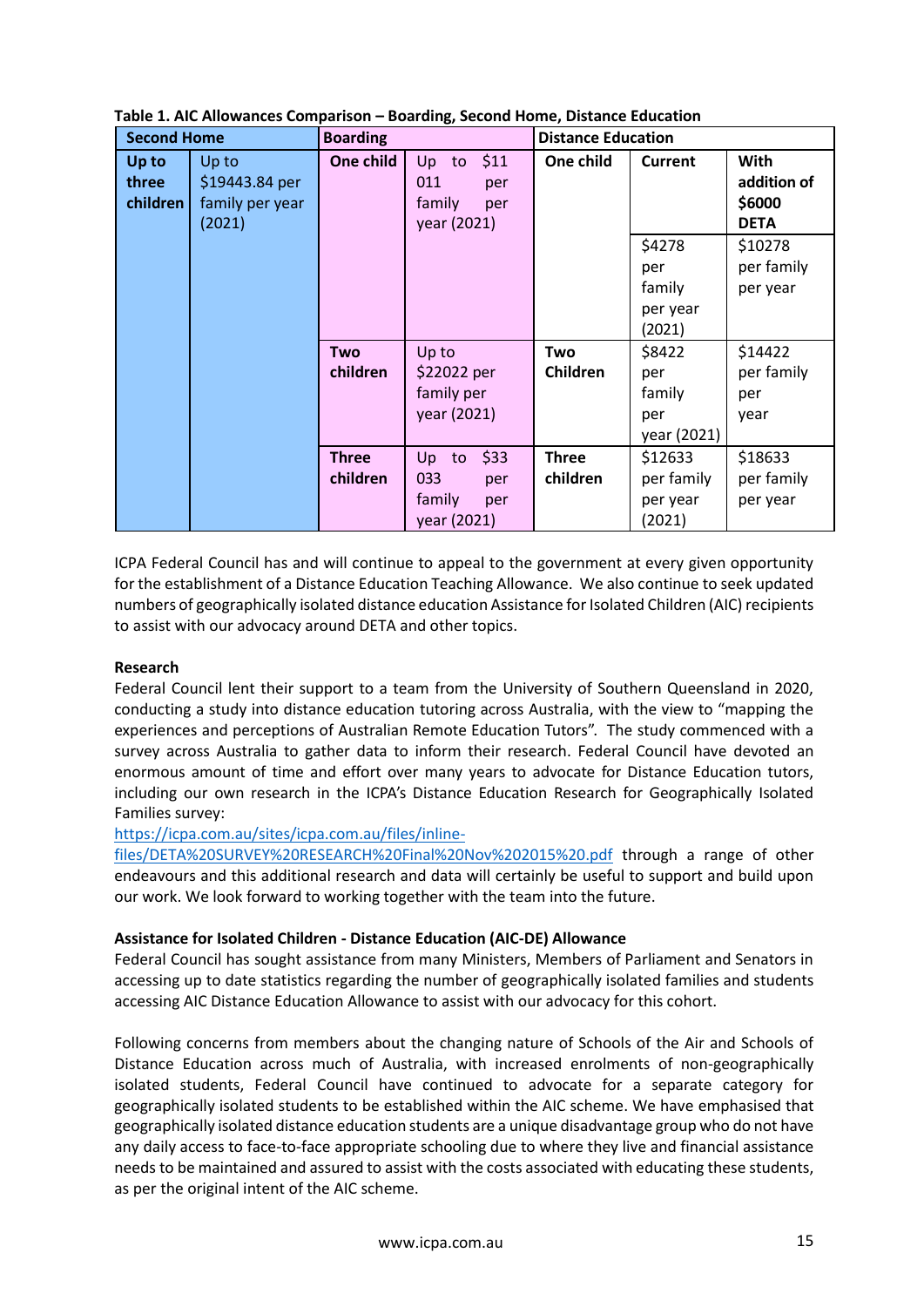Within submissions, meetings and delegations, Federal Council has highlighted that geographically isolated students need to be recognised as a unique marginalised group who require specialised support and assistance in order to allow them to achieve equitable educational outcomes. Federal Council aims to use every opportunity to highlight and promote distinctive needs of geographically isolated students and hopes up to date data will assist in accurately advocating for the need for the AIC Distance Education Allowance to be maintained and indeed increased to better reflect the out-ofpocket costs incurred by geographically isolated families undertaking distance education. This issue was raised during delegations in Canberra in May 2021.

#### **Location of Schools of the Air/Schools of Distance Education**

Federal Council continues to maintain the position that Schools of the Air and Schools of Distance Education should remain in rural and remote communities. The importance of this is thoroughly understood and while decisions of this nature are principally state-based, Federal Council will support States however possible to ensure Schools of the Air and Schools of Distance Education remain in rural and remote communities and maintain the resources and support provided for geographically isolated students who have no choice but to be educated via these schools.

#### **Appropriate learning resources for distance education students**

ICPA (Aust) is aware that provision of learning materials and resources for distance education is the responsibility of state governments, however, requests the support of the Federal Government to ensure appropriate resources continue to be supplied to distance education students across Australia. Distance education students access their daily learning in a variety of ways, and most depend on a blend of learning materials determined by the school and communications infrastructure. Working, well-maintained landline phone services and internet access are also vital for geographically isolated distance education students as these services provide necessary access to distance education programs.

#### **Support for volunteer remote educational support for rural and remote students' programs**

Federal Council is working to ensure the continued support and funding for Volunteer for Isolated Student's Education (VISE) services across Australia. We are also pleased to welcome the newly established BushEd organisation created by former ICPA Federal Councillor Lyn French which provides similar services, which will help to ensure supply can match the demand and ongoing needs of geographically isolated families. From ICPA research, 85% of the geographically isolated distance education tutors across Australia are the mothers of the children who must study via distance education. This person receives no assistance, support, respite nor remuneration for this role as they are required to supervise and assist their students on an ongoing, daily basis in the schoolroom. Volunteer Remote Educational Support for Rural and Remote Students programs aim to support the education of rural students and in particular isolated families involved in distance education and we continue to support these programs however we can.

In closing, I wish to thank the incredible Distance Education Portfolio team, being Alana Moller, Briony Sinclair and Lisa Slade.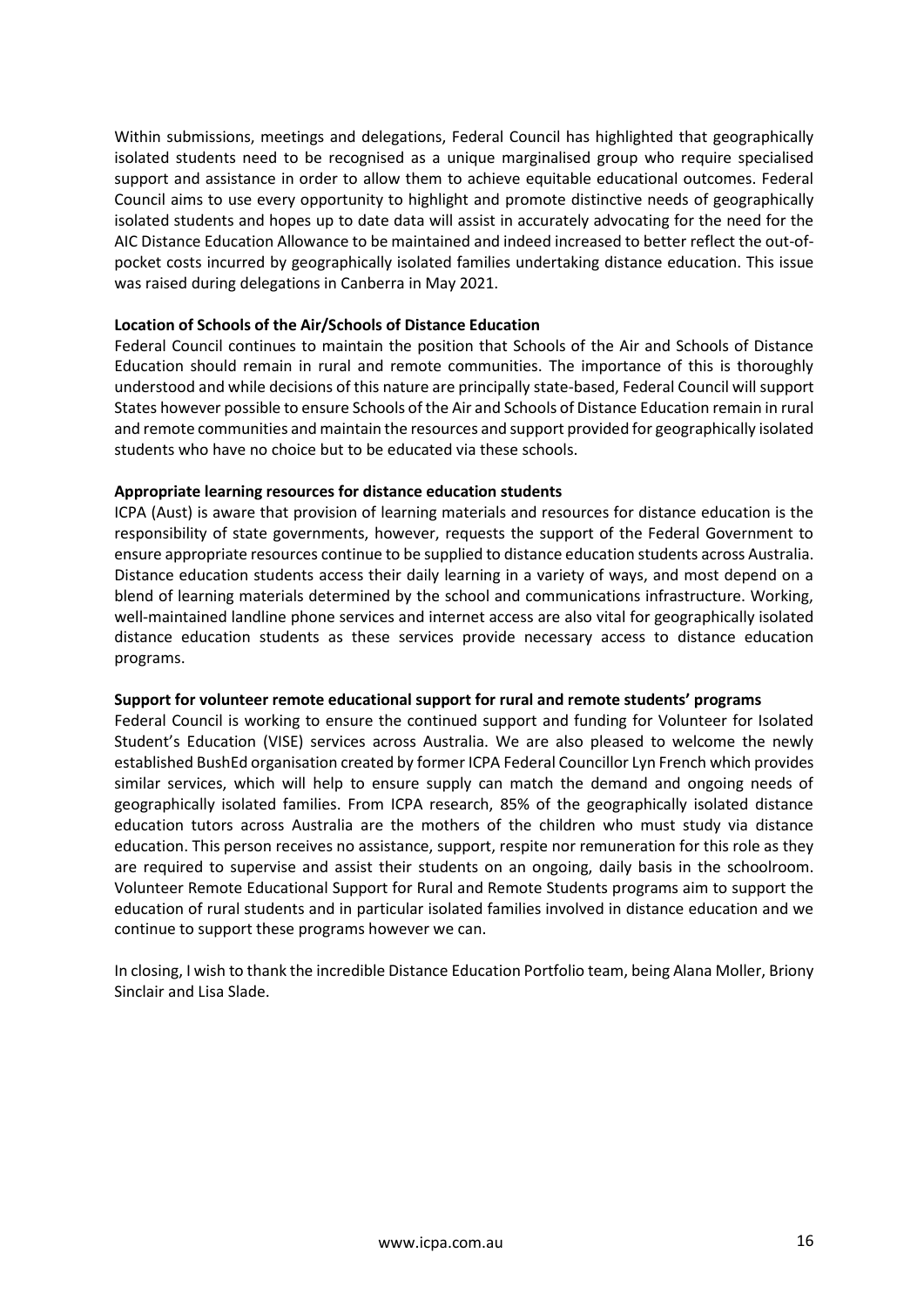# **EARLY CHILDHOOD EDUCATION AND CARE PORTFOLIO**

## **Alana Moller**

Early Childhood Education and Care has continued to be a busy portfolio and taking this on from the remarkable Jane Morton certainly gave me some big shoes to fill. The endemic inappropriateness of current Early Childhood Education and Care delivery models for geographically isolated families and the difficulties associated with accessing child care and education in rural and remote areas have been a key focus of our advocacy.

ICPA (Aust) maintains equitable and affordable Early Childhood Education and Care services and support for families living in rural and remote areas are critical. We have highlighted that specialised model/s need to be established for rural and remote families; programs designed to address the unique disadvantages and needs associated with caring for and educating children in geographically isolated locations.

### **In Home Care**

While ICPA (Aust) acknowledges that the In Home Care program provides some childhood services to geographically isolated areas of Australia, we continue to highlight the gross inadequacies of the system for rural and remote families. It simply has not been designed to address the unique needs and circumstances of families in these areas. Advocacy has focused on the overarching recommendation that "an In Home Care Program (IHC), or sub-program thereof, be established specifically for rural and remote families". In correspondence with then Minister for Decentralisation and Regional Education, Hon Andrew Gee MP along with other relevant Ministers, MPs and Senators we provided an insight into the unsuitability of the current Scheme, highlighting the inappropriateness and unfairness of a blanket approach to Early Childhood Education and Care in rural and remote areas. This was exemplified and amplified by the issues arising from the implementation of the COVID-19 Relief Childcare Package. We requested amendments to the current scheme, or the inception of a new scheme to cater for the unique circumstances and needs of rural and remote families and to address specific circumstances, including those mentioned during our 2020 Online Federal Conference:

- Dispensation for families who must provide board and lodging for their educators, which would result in reducing families' gap payments; and
- Amendments to the Scheme to allow an educator to care for children from more than one family at the same time, and to care for their own child whilst caring for children from another family or families.

We have also continued to emphasise the need for In Home Care, or another program, to be able to provide support for remote families who must educate their children at home due to being geographically isolated and who have no daily access to regular educational services; families also working in businesses or trying to maintain employment. Unfortunately, we are making little headway progressing this issue.

Federal Council have raised these topics during meetings and delegations as well as with the Department of Education, Skills and Employment (DESE). With recent staff changes within DESE, we have made contact with the new In Home Care team raising our concerns and sharing our updated Briefing Papers for their reference. DESE staff welcome case studies and stories exemplifying the experiences of geographically isolated families using In Home Care. My thanks to families who have passed on information to support our advocacy. The real-life, on-the-ground experiences really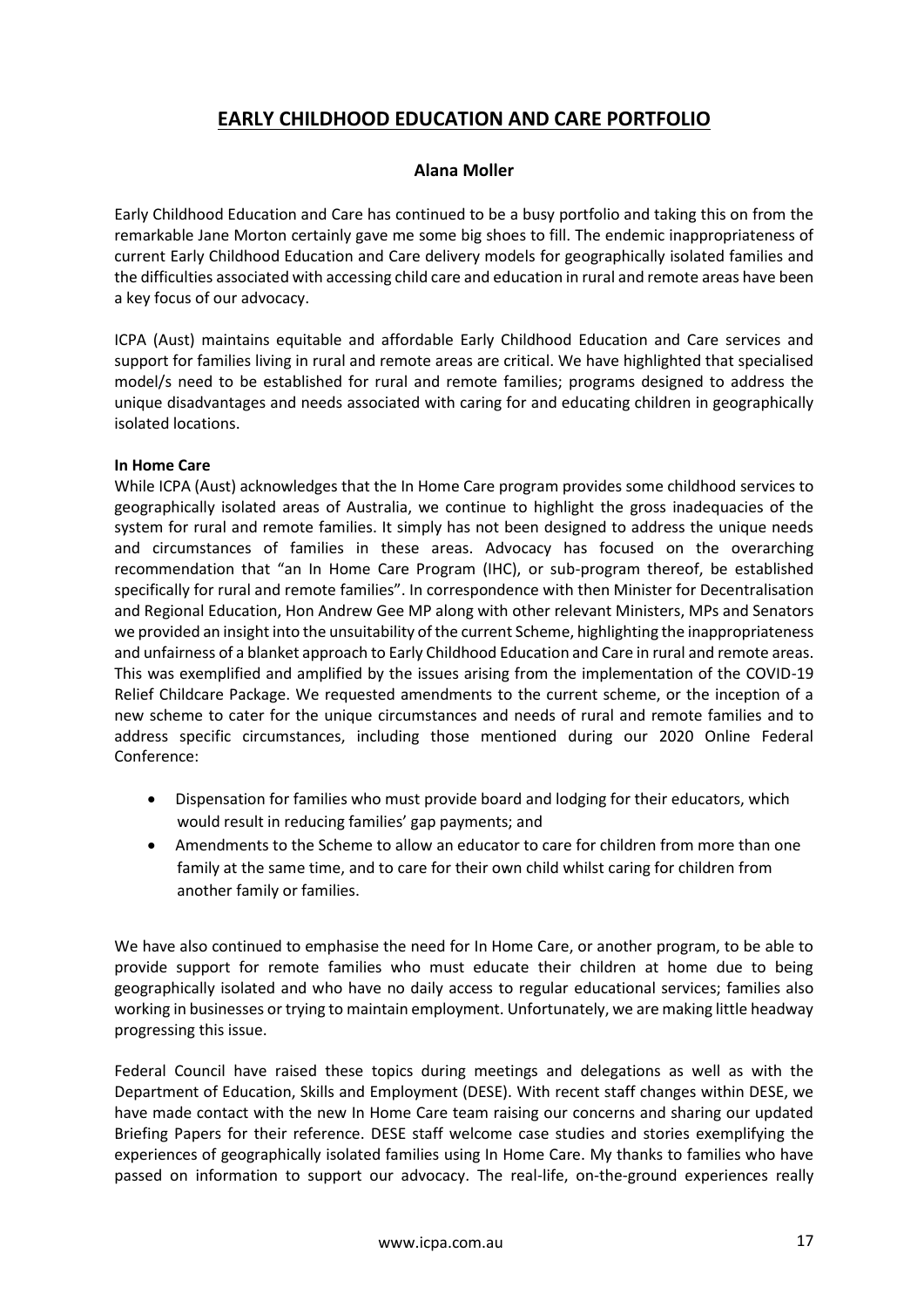capture the attention of people we meet with. Federal Council encourages members to send any case studies to us to pass on to DESE.

In December 2019, ICPA (Aust) welcomed the decision of then Minister for Education, Hon Dan Tehan MP to extend the Transitional Provisions for IHC for two years until December 2021 for remote families. Given this deadline is looming, Federal Council has again raised this topic with DESE. We have been informed evidence is being gathered on the usage of the Transitional Provisions for IHC educators and hope consideration will be given to further extension of these Provisions. Federal Council will keep members abreast of developments.

Federal Council was disappointed to learn that the long-running Longreach In Home Care provider, which had been servicing both Queensland and Northern Territory families, would be closing at the end of 2020. We have raised concerns with the Department on this closure and have highlighted the need for those providers who service remote families to be supported in order to maintain services for our families. Already we know that South Australian families are negatively impacted by the lack of providers for their locations. Certainly, we know the In Home Care Scheme is not ideal for geographically isolated families, however it does provide some level of access to a service in remote areas for some and this access needs to be maintained. The In Home Care team in the Department of Education, Skills and Employment are keen to garner an understanding of the impacts and experiences of families who were affected by the Longreach closure in order to better equip themselves to deal with these situations in the future.

## **Assistance for Isolated Children Distance Education (AIC-DE) Allowance for Pre-Compulsory School Students and Universal Access to Early Childhood Education**

The longstanding pursuit for the Assistance for Isolated Children (AIC) Distance Education Allowance to be extended to pre-compulsory geographically isolated distance education students has continued in earnest this year. In 2020 ICPA (Aust) took the opportunity to lodge a submission to the Inquiry into Education in Remote and Complex Environments<sup>1.</sup> The ICPA (Aust) submission pointed out the challenges and expenses associated with providing a distance education pre-compulsory program and highlighted that ineligibility for AIC for this relatively small cohort of children is at odds with the Federal Government's commitment to "Universal Access to Early Childhood Education". The Final Report, released in November 2020, referred directly to our remarks in Section 3.2.7 and further made the following Recommendation:

## *"the Committee recommends that the Commonwealth support early learning programs through the Assistance for Isolated Children Scheme Distance Education Allowance in the 2021 Budget."*

ICPA (Aust) gratefully welcomed this acknowledgement of the need for AIC expansion to early learning students and implored the Government to accept and implement this recommendation, both through our 2020-21 Pre-Budget Submission and in meetings, follow-up correspondence with the Minister for Decentralisation and Regional Education and other key Ministers, MPs and Senators and in a Media Release prior to the 2021-2022 Budget. While the 2021-2022 Budget did not address this recommendation, Federal Council were pleased to see the announcement of \$2 billion in support across the next four years to provide 15 hours per week of quality learning for children in the year before school, irrespective of where they live. Federal Council used delegations and another media release:

### [https://icpa.com.au/sites/default/files/inline-](https://icpa.com.au/sites/default/files/inline-files/ICPA%20%28Aust%29%20Education%20in%20Remote%20and%20Complex%20Environments%20Media%20Release%2017%2004%2021.pdf)

[files/ICPA%20%28Aust%29%20Education%20in%20Remote%20and%20Complex%20Environments%](https://icpa.com.au/sites/default/files/inline-files/ICPA%20%28Aust%29%20Education%20in%20Remote%20and%20Complex%20Environments%20Media%20Release%2017%2004%2021.pdf) [20Media%20Release%2017%2004%2021.pdf](https://icpa.com.au/sites/default/files/inline-files/ICPA%20%28Aust%29%20Education%20in%20Remote%20and%20Complex%20Environments%20Media%20Release%2017%2004%2021.pdf) following this announcement to appeal for part of this funding to be allocated to fulfilling this request.

1 [https://www.aph.gov.au/Parliamentary\\_Business/Committees/House/Employment\\_Education\\_and\\_Training/RemoteEducation/Report](https://www.aph.gov.au/Parliamentary_Business/Committees/House/Employment_Education_and_Training/RemoteEducation/Report)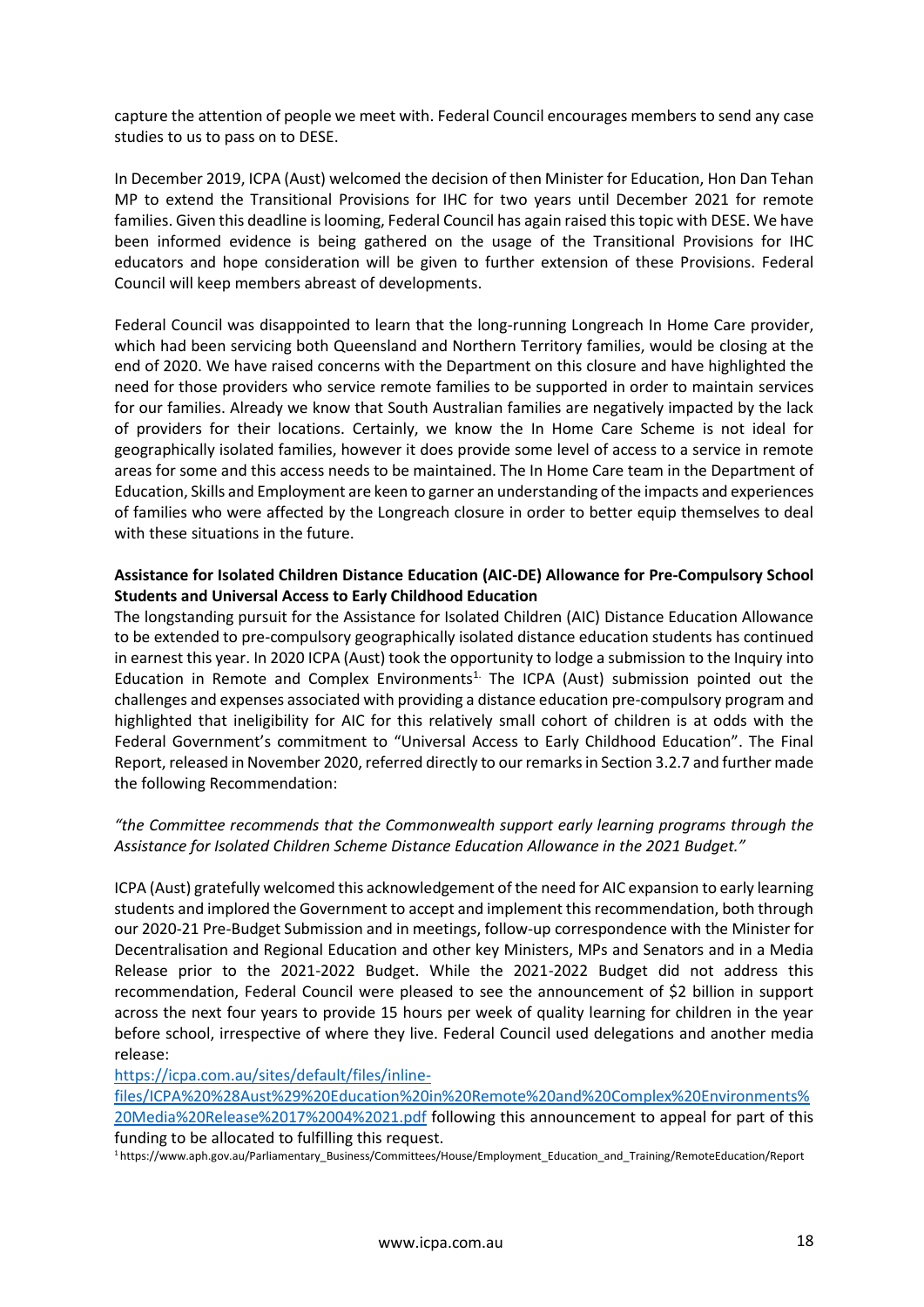### **Mobile Early Childhood Services**

We have been assured funding for ex-Budget Based Funded Early Childhood Services such as Mobile Playgroups is ongoing, and grants are available through future grant opportunities. Information on grants available to services can be found at:

[https://www.dss.gov.au/grants/grant-programmes/families-and-communities-programme,](https://www.dss.gov.au/grants/grant-programmes/families-and-communities-programme) [https://www.dss.gov.au/our-responsibilities/families-and-children/programmes](https://www.dss.gov.au/our-responsibilities/families-and-children/programmes-services/parenting/families-and-children-activity)[services/parenting/families-and-children-activity,](https://www.dss.gov.au/our-responsibilities/families-and-children/programmes-services/parenting/families-and-children-activity) [www.communitygrants.gov.au](http://www.communitygrants.gov.au/) and [www.grants.gov.au.](http://www.grants.gov.au/)

Federal Council continues to advocate for funding to expand and maintain Mobile Early Childhood Services in geographically isolated areas and communities where there is no Early Childhood service at all and have highlighted the need for guaranteed funding for organisations providing these services in our submission to the Inquiry into Education in Remote and Complex Environments and we were pleased to see this acknowledged by the Committee in their key recommendation:

## *"the Committee recommends that the Commonwealth modify funding arrangements for mobile early childhood education to provide flexibility and surety of funding for these services in the 2021 Budget."*

In our 2021-22 Pre-Budget submission, ICPA (Aust) appealed to the Government to implement this recommendation to assist in providing much needed early childhood education services to geographically isolated children. Following on from the aforementioned Budget allocation of \$2 billion over 4 years for preschool funding, ICPA (Aust) suggested some of these funds be allocated to mobile playgroup funding.

Given the finite and insecure nature of Federal Government funding for the provision of these services and the resources and activities required across vast distances in challenging geographically isolated contexts, Federal Council has also pursued the suggestion of an alternative solution. Members at the 2020 Federal Conference suggested geographically isolated children be recognised as 'in need' of benevolent assistance for early childhood educational purposes, allowing the Not-For-Profit organisations serving them to be considered for Deductible Gift Recipient status. This would allow these services to access additional funds from other sources and not be completely reliant on Federal funding. We were pleased to have received positive responses to this idea from several Members of Parliament and look forward to further developments.

## **Remote Early Childhood Education and Care Workforce**

One of the most significant obstacles in the delivery of early childhood education and care services in rural and remote areas is the difficulty in attracting and retaining a quality workforce. Finding suitably qualified staff to deliver child care or early childhood education for rural and remote families is an ongoing and urgent concern and we have continued to request that amendments to Visa eligibility incorporate Early Childhood workers in remote areas, as well as for flexibility in attaining qualifications in geographically isolated locations and that the challenges of studying and training in these locations are considered.

ICPA (Aust) has also continued its pursuit for a National Working with Children Check (WWCC) as a matter of priority to ensure early childhood carers, teachers, educators and those assisting with education particularly in rural and remote areas can transition across states easily. We have taken the opportunity to include this call in a submission to the Review of the National Quality Framework [https://www.acecqa.gov.au/2019-nqf-review.](https://www.acecqa.gov.au/2019-nqf-review) The process of obtaining a Working with Children Check (WWCC) in each state or territory is expensive, slow and impedes early childhood workers, tutors and teachers who wish to help various families across borders. A national WWCC certification would help resolve this and was recommended in the Royal Commission into Institutional Responses to Child Sexual Abuse Final Report. A National WWCC would ensure effective and efficient assessment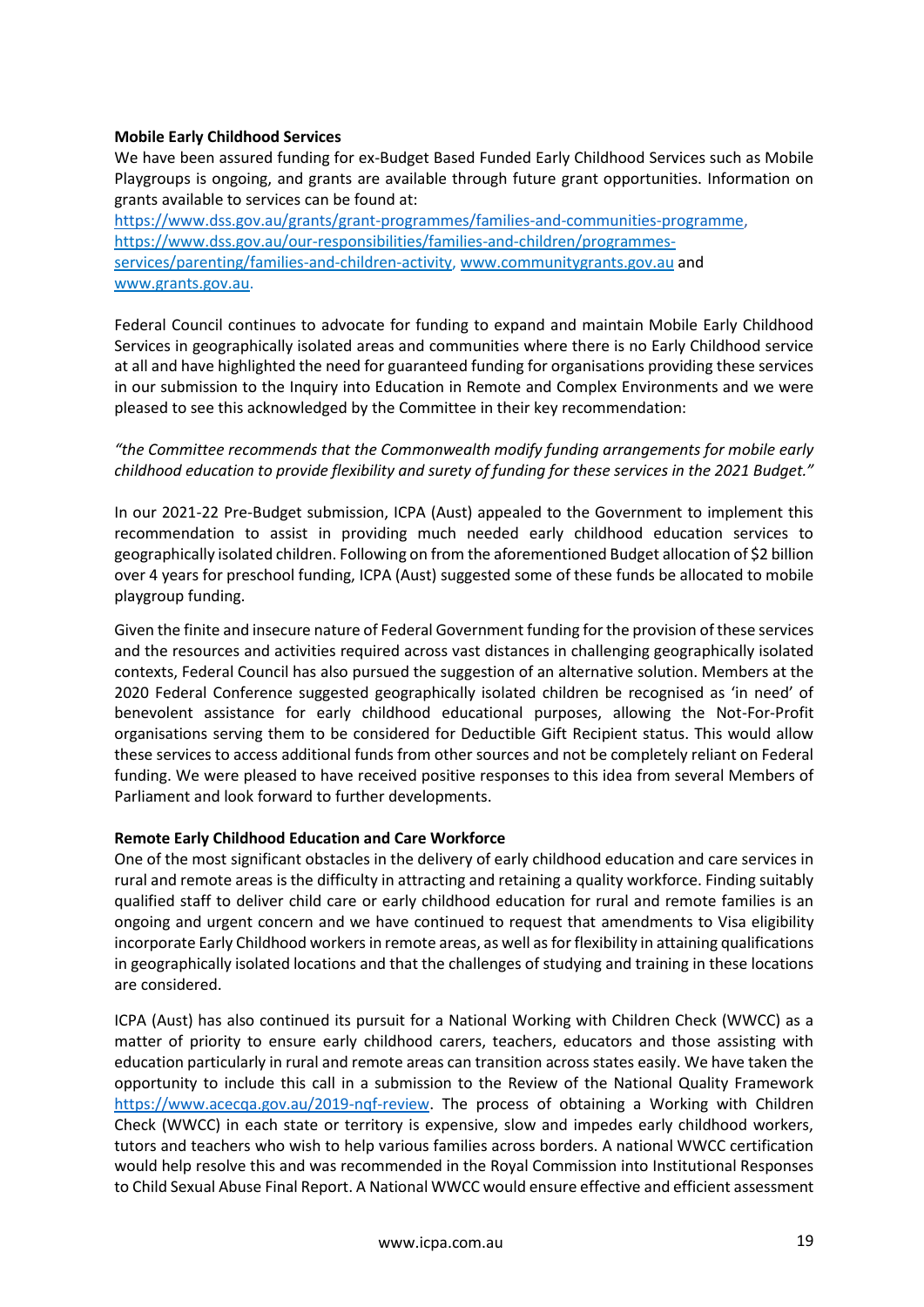for suitability to work with children and address the staffing challenges of recruitment and retention in rural and remote contexts.

## **Other Early Childhood Education and Care Activity**

In 2021 we have welcomed the opportunity to work with Sue Kingwill from Contact Inc as well as to participate in the Thrive by Five campaign (website address), to ensure that rural and remote children and their families are not forgotten when it comes to Early Childhood reform. We have also contributed the perspective of geographically isolated ECEC in a number of submissions this past year, including the National Quality Framework Review, the Review of the Disability Standards for Education 2005 and the NDIS Community Consultation on Supporting young children and their families 2021. We have also recently made contact with the team undertaking the National Quality Framework specifically requesting information on how the Review and recommendations that may come forward will impact rural and remote families and services, as rural and remote was not mentioned in previous Review documents. Indeed, our submission noted that this seemed to be missing from the Review documents and endeavoured to emphasise the unique circumstances and needs of rural and remote families. We received some assurance that the Decision Regulation Impact Statement (DRIS) recommendations will acknowledge the diversity of programs and the impact on services in rural and remote areas as a result of changes to the NQF.

Federal Council feels as though there has never been a better time to pursue the need for specific support to be made available for geographically isolated Early Childhood Education and Care, with welcome recognition of several key advocacies in this space and we will continue to advance members' needs at every opportunity. As I close, I wish to thank my dynamic ECEC Portfolio team, being Sally Sullivan, Jo Camilleri and Wendy Hick.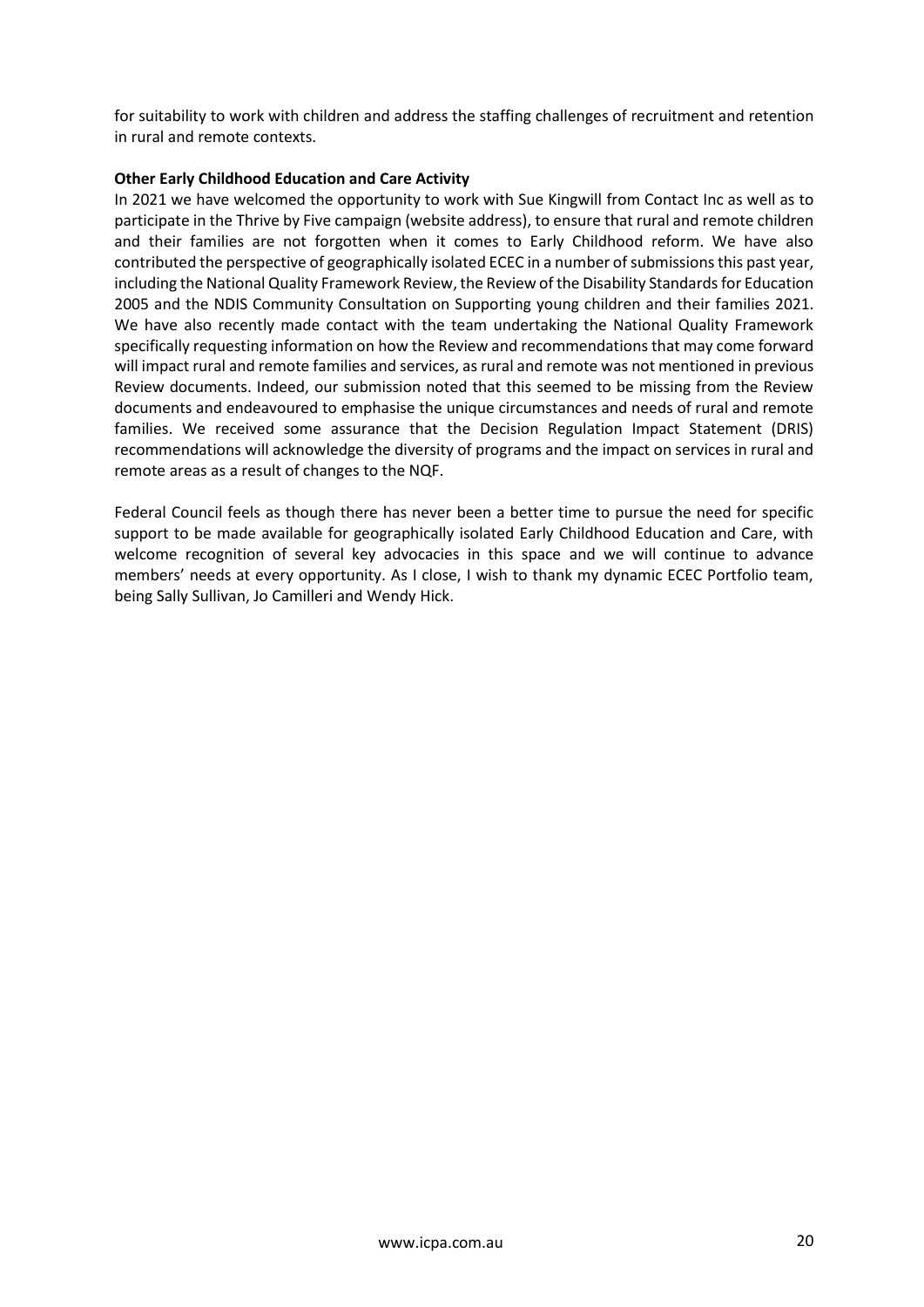# **RURAL SCHOOLS AND SCHOOL TRAVEL PORTFOLIO**

## **Nikki Mahony**

Having joined Council in May 2020, it is astonishing to think I am meeting some of my colleagues for the first time face-to-face this week… 18 months in. It is indeed a brave new world that has forced us all to think a little differently, cherish our isolation a little more, shine a light on glaring gaps highlighted by the COVID-19 pandemic and subsequent lockdowns and prioritise what really matters for our families and communities. Naturally, for all of us here, education is right up there so it is a privilege to be able to deliver this report both as a "newbie" to Federal Council and as leader of the Rural Schools and School Travel Portfolio.

Through the blips of 2020 and 2021, ICPA (Aust) has continued to advocate for access and equity in educational outcomes for families whose children attend rural schools and those with travel requirements for attending their places of education.

Together with motions carried at the 2020 Federal conference our advocacy has focussed on five main areas in this portfolio this year, namely:

- supporting the implementation of the Independent Review into Regional, Rural and Remote Education (IRRRRE) recommendations
- maintaining the chaplaincy program in schools
- advocating for student concessional fares
- advancing the residential fares scheme in air travel
- requesting a reassessment of the PACER program.

An outline of all areas of advocacy can be found in the current ICPA (Aust) advocacy document https://icpa.com.au/au/icpa-aust-federal-briefing-papers

Briefing Papers and previous conference reports specific to the portfolio can also be accessed from our new website<https://icpa.com.au/au/portfolios/rural-schools-school-travel>

### **Rural Schools**

While all Australian governments recognise the social and economic benefits of a high quality and equitable school education system, ICPA (Aust) continues to devote an enormous amount of time holding relevant governments to account to address inequities in rural schools.

It was heartening to see the Australian Government's response to the Independent Review into Regional, Rural and Remote Education (IRRRRE) in 2019 placing regional, rural and remote areas at the forefront of the outcomes presented

<https://www.education.gov.au/independent-review-regional-rural-and-remote-education>

ICPA (Aust) continues to advocate for all of the recommendations in this report to be implemented and in regards to Rural Schools we continue to call for the recommendation relating to the reduction of the impact of administration on workloads in rural schools.

Regional, Rural and Remote locations across Australia provide great challenges for delivery of education options and pathways for children and their families. A forced and sudden shift to online learning across the board has brought some glaring deficiencies in our rural school systems into stark relief. On the flip side the fortitude and creativity of rural schools and their staff teams has been just as impressive. Many managed to quickly reallocate resources and modify teaching methods to deliver a better fit education product for their small communities where technology and local skills allowed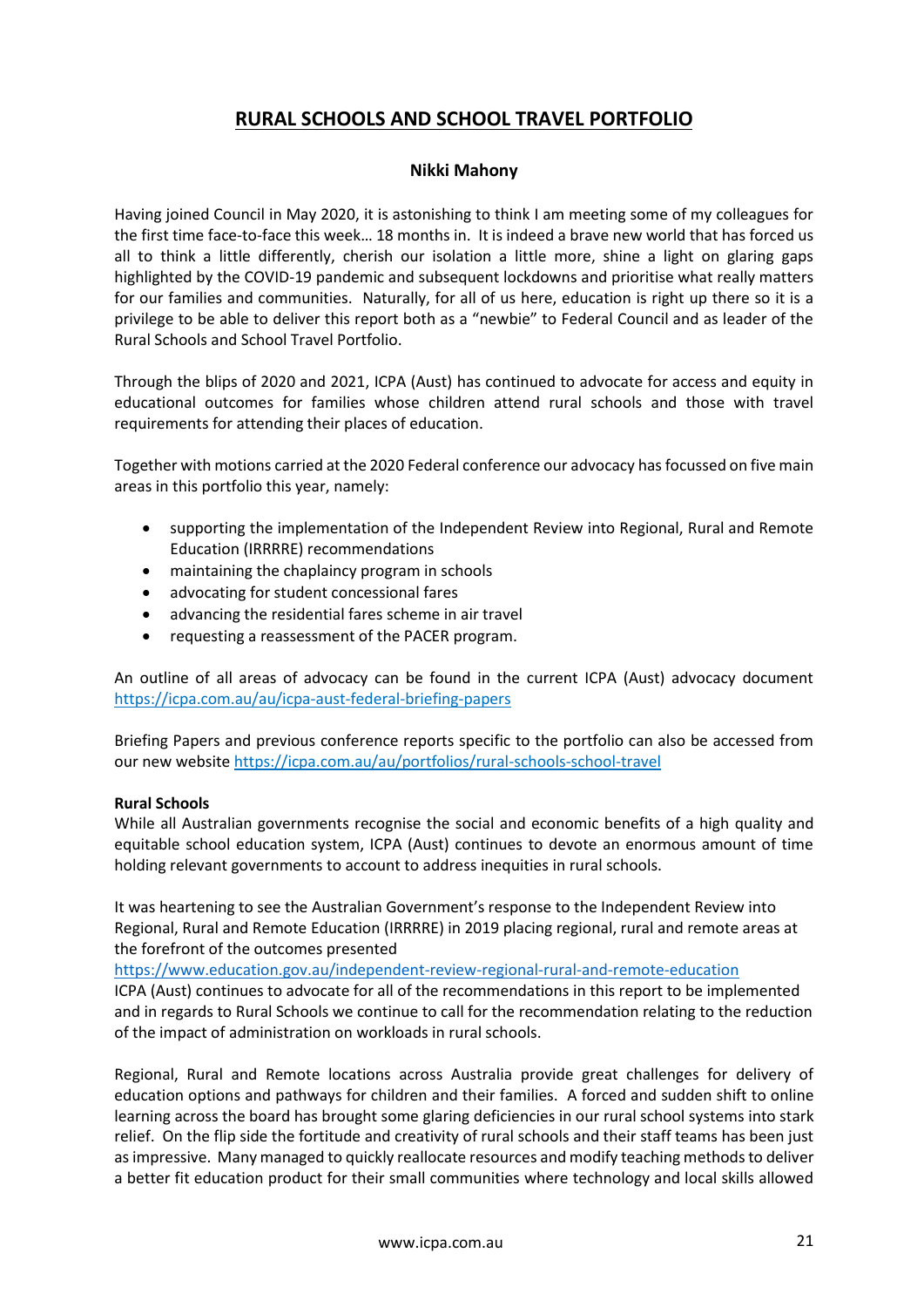and it is testament to the resilience of rural school staff, students and the community that in trying times they were able to continue to provide rural children with their education.

## **Chaplaincy Program in Schools**

A commitment by the government to invest \$247 million over four years (2019-2022) to continue the National School Chaplains Program (NSCP) was welcomed in 2019 and a motion to seek assurance for ongoing funding beyond 2022 was carried at 2020 Federal Conference.

Following the 2020 conference Federal Council wrote to then Minister for Education Hon Dan Tehan MP and other relevant Ministers, MPs and Senators highlighting the important role chaplains play in rural and remote school communities especially given that other support services are not always easily accessible in these areas and requesting assurance that the program continue.

We welcomed a response from the Hon Andrew Gee MP, Minister for Decentralisation and Regional Education, confirming the current Government's commitment to permanent funding of the NSCP "in recognition of the valuable contribution it makes in our school communities". During delegations in 2021 Federal Council continued to reinforce the importance of the Chaplaincy Program for our rural and remote students.

### **Limited Program Schools**

Schools deemed as limited program schools are also commonly referred to as bypass schools as families are able to "bypass" counting the school in question as their closest school for accessing allowances through ABSTUDY, Assistance for Isolated Children (AIC) and Youth Allowance for students and Australian Apprentices.

Limited program schools either don't:

- offer all year levels or grades
- have facilities or programs for students to get a Year 12 certificate or an Australian Tertiary Admission Rank (ATAR).

While the allowances are administered federally, State and Territory education departments are responsible for which schools are determined to be limited program schools in their jurisdiction and therefore eligibility for allowances is determined by individual states. The limited program schools are reviewed by respective states and territories each year.

For more information the Services Australia website is a good starting point: [https://www.servicesaustralia.gov.au/individuals/topics/limited-program-schools-abstudy](https://www.servicesaustralia.gov.au/individuals/topics/limited-program-schools-abstudy-assistance-isolated-children-and-youth-allowance/30941)[assistance-isolated-children-and-youth-allowance/30941](https://www.servicesaustralia.gov.au/individuals/topics/limited-program-schools-abstudy-assistance-isolated-children-and-youth-allowance/30941)

If your branch has questions or issues relating to bypass schools or limited program schools, these should be directed to your relevant State or Territory Council.

### **SCHOOL TRAVEL**

Regional airfares should be affordable and services adequate, consistent and reliable to better assist regional residents trying to provide equitable educational opportunities for their children. Air travel is often an essential mode of transport and unavoidable for rural and remote students with access to education institutions involving vast distances. Safety of students and poor road conditions also remains an ongoing concern.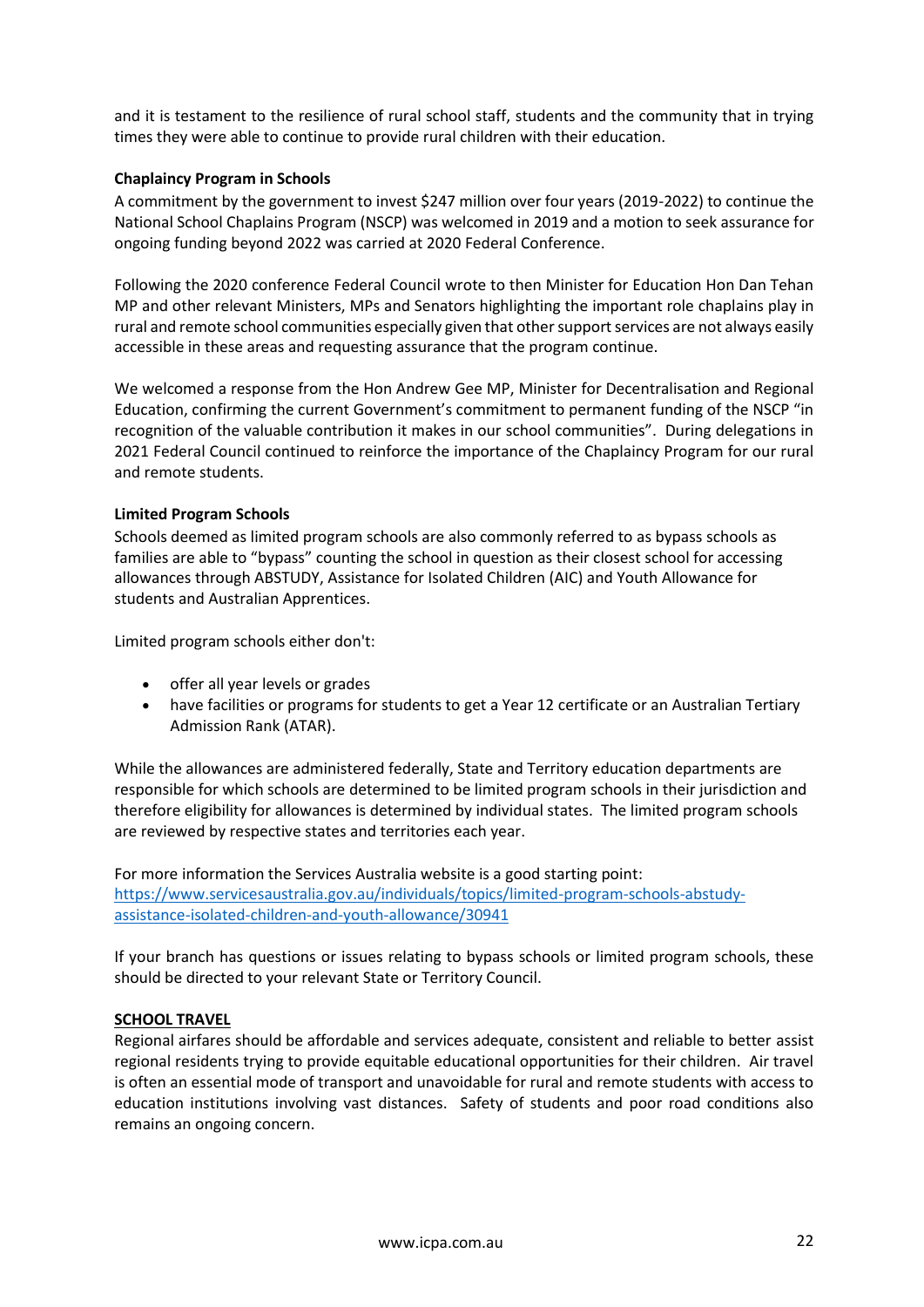### **Student Fares Allowance and access to the Corporate Airfares Program**

Federal Council has taken forward member requests that rural and remote students should receive a Student Fare Allowance that reflects the actual costs involved to get students from their home to their place of education within Australia. The inequity that exists for school travel across Australia is to the detriment of rural and remote students, particularly given the limited options for education where they live.

The Federal Government has in place Fares Allowances to assist with student travel under the ABSTUDY and Youth Allowance Schemes, however there is no provision for travel in the Assistance for Isolated Children (AIC) Scheme which is the assistance a large number of geographically isolated children receive to assist them to access compulsory schooling. We have also addressed the request made for AIC recipients to have access to corporate travel airfare program discounts, with our advocacy being a stepped process, in the first instance making contact with the Australian Boarding Schools Association (ABSA) and Services Australia to garner an understanding of the processes involved in the Corporate Airfares Program and its features.

Federal Council wrote to Senator the Hon Anne Ruston, Minister for Families and Social Services, reiterating our longstanding request for a fares allowance to be introduced to the Assistance for Isolated Children (AIC) Scheme. We also requested the option of access to the Corporate Airfares Program for geographically isolated students. With some concern that these fares may actually be considerably more expensive than families booking directly, we have reiterated that these only be made available as an option where those fares may be cheaper.

While we cannot say there has been any developments on the broader issue of the request for a Fares Allowance in the AIC, Federal Council will continue to pursue this along with access to the Corporate Airfares Program.

### **Student Concessional Fares**

Federal Council continues to advocate for student concessional fares directly with airlines and also raised this issue at recent Parliamentary delegations. Unfortunately, opportunities for negotiations directly with airlines regarding discounted regional fares have been hindered this year due to limited service options and restrictions still in place as a result of the COVID-19 pandemic.

The pandemic continues to have considerable effect on both the ability to travel and the availability of flights. The ongoing ripple effects of the COVID-19 pandemic are still quite unknown however Federal Council will continue our advocacy with QANTAS and regional airlines, and raise issues wherever possible.

QANTAS is committed to maintaining open lines of communications with ICPA, and in recent discussions, indicated that they have worked on a few iterations of the "Discounted fares for residents program" [https://www.qantas.com/au/en/frequent-flyer/member-specials/discounted-fares-for](https://www.qantas.com/au/en/frequent-flyer/member-specials/discounted-fares-for-residents.html)[residents.html](https://www.qantas.com/au/en/frequent-flyer/member-specials/discounted-fares-for-residents.html) which gives a closed user group (regional residents) discounted options to book fares that cannot be accessed by resource-sector customers.

Eligible residents can access discounts starting from 20 per cent off the Qantas-controlled component of all-inclusive return fares (i.e. excludes government taxes, security and airport charges) from regional airports to their nearest capital city or major town.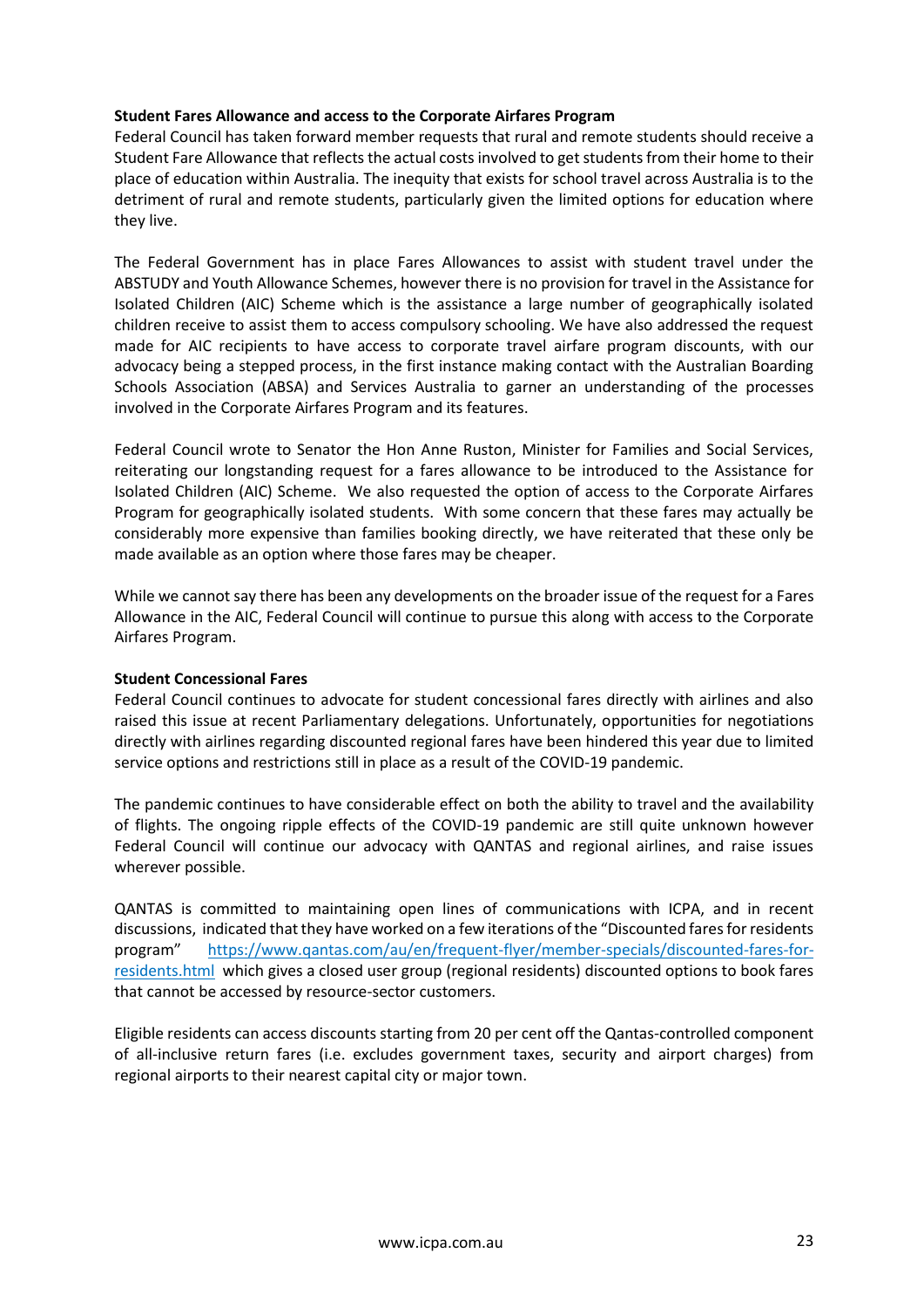Currently Supported Routes in QANTAS Discounted Fares for Residents Program (May 2021)

| Queensland                          | Roma (RMA) – Brisbane (BNE) – Roma (RMA)<br>Charleville (CTL) - Brisbane (BNE) - Charleville (CTL)<br>Cloncurry (CNJ) - Townsville (TSV) - Cloncurry (CNJ)<br>Cloncurry (CNJ) - Brisbane (BNE) via Townsville - Cloncurry (CNJ)<br>Moranbah (MOV) - Brisbane (BNE) - Moranbah (MOV)<br>Mount Isa (ISA) - Brisbane (BNE) - Mount Isa (ISA)<br>Mount Isa (ISA) - Townsville (TSV) - Mount Isa (ISA)<br>Longreach (LRE) - Brisbane (BNE) - Longreach (LRE)<br>Barcaldine (BCI) - Brisbane (BNE) - Barcaldine (BCI)<br>Blackall (BKQ) - Brisbane (BNE) - Blackall (BKQ) |
|-------------------------------------|---------------------------------------------------------------------------------------------------------------------------------------------------------------------------------------------------------------------------------------------------------------------------------------------------------------------------------------------------------------------------------------------------------------------------------------------------------------------------------------------------------------------------------------------------------------------|
| <b>Western</b><br><b>Australia</b>  | Broome (BME) - Perth (PER) - Broome (BME)<br>Kalgoorlie (KGI) - Perth (PER) - Kalgoorlie (KGI)<br>Karratha (KTA) - Perth (PER) - Karratha (KTA)<br>Port Hedland (PHE) - Perth (PER) - Port Hedland (PHE)<br>Newman (ZNE) - Perth (PER) - Newman (ZNE)<br>Paraburdoo (PBO) - Perth (PER) - Paraburdoo (PBO)                                                                                                                                                                                                                                                          |
| <b>Northern</b><br><b>Territory</b> | Alice Springs (ASP) - Darwin (DRW) - Alice Springs (ASP)                                                                                                                                                                                                                                                                                                                                                                                                                                                                                                            |

## **Parliament and Civics Education Rebate (PACER)**

ICPA Federal Council has appealed to the Federal Government for an increase to the Parliament and Civics Education Rebate (PACER) for students travel to Canberra to enhance their learning in civics and citizenship education. In February 2021 we were pleased to see an immediate 50% increase to the PACER rebate was implemented across all current rebate amounts.

The link to the latest news section of the PACER website can be found via the link below <https://www.pacer.org.au/2021/02/12/rebate-increase-for-2021/>

Federal Council have highlighted however that a more pragmatic approach is needed to address anomalies associated with the methodology used to determine allocation of funds to schools. The sliding scale of distance from Canberra is unrealistic when applied to rural and remote schools who endure considerable extra costs associated with travel from a rural or remote area compared to a large urban centre.

For example, based on the sliding scale, Innamincka in north-east South Australia (821 kilometres north-east of Adelaide and 365 kilometres north-east from the closest town, Lyndhurst) is in the same regional zoning as Brisbane, Queensland. Innamincka is an 18-hour road trip to the ACT or a 13 hour road trip to Adelaide to catch flights to Canberra. Yet students from both locations receive the same rebate because calculations of the rebate is based on distance rather than accessibility to Canberra.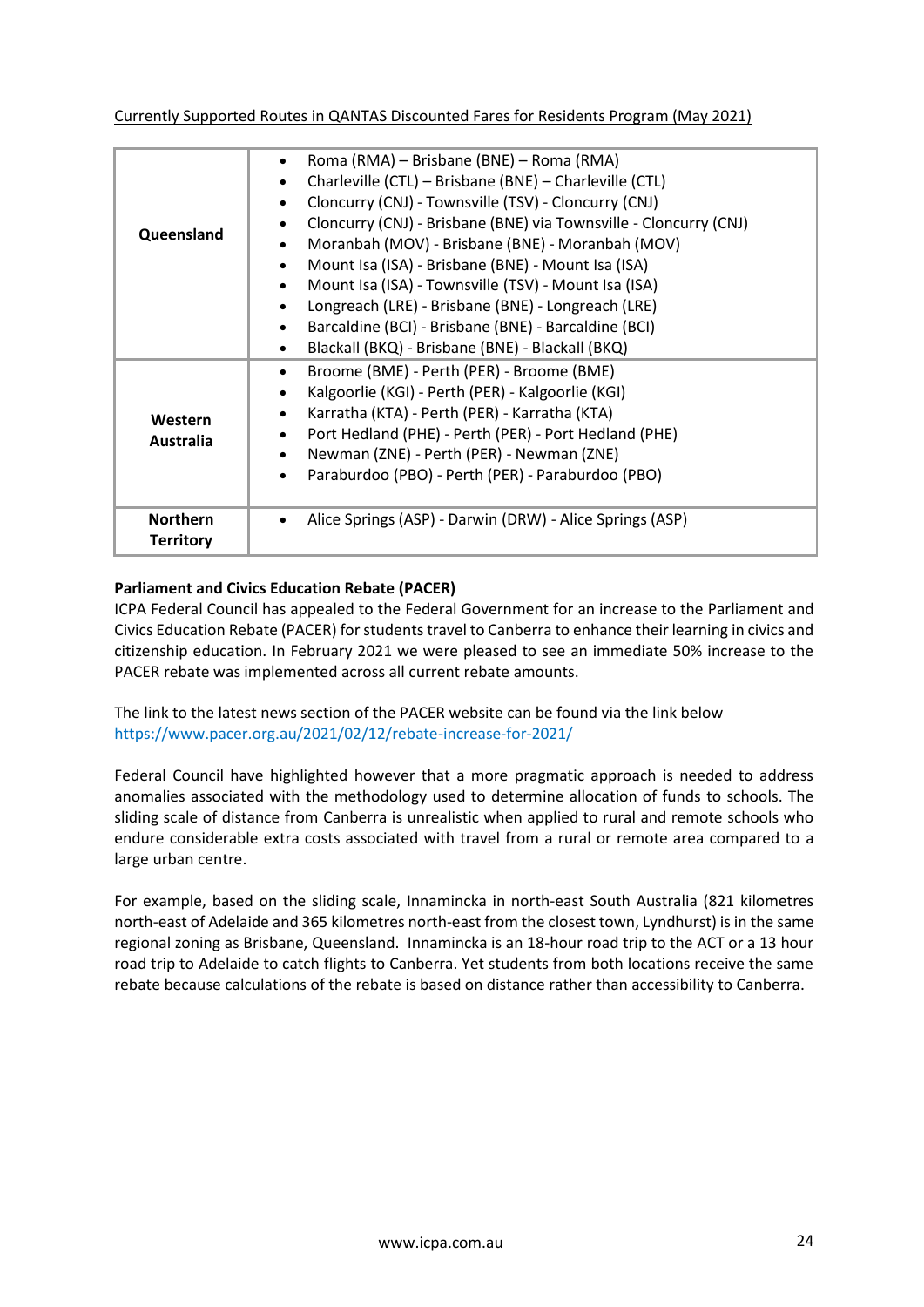

# A similar adjustment of \$120 per student will be paid to schools on other islands in remote locations as

determined by the Australian Bureau of Statistics in its classification of Remoteness.

## **2021 and Beyond for Rural Schools and School Travel**

We continue to encourage members to contact Federal Council to share real-life scenarios and case studies to help us to present the reality of what rural schools are facing in a meaningful and robust way and arm us with the pictures that will keep things relevant. Council will continue to look at ways to support State and Territory Councils in addressing disparities across the board.

Thank you to all representatives at Branch, State and Federal level for all the contributions you make to our regional, rural and remote children and not only imagining, but building a better future for them to walk into.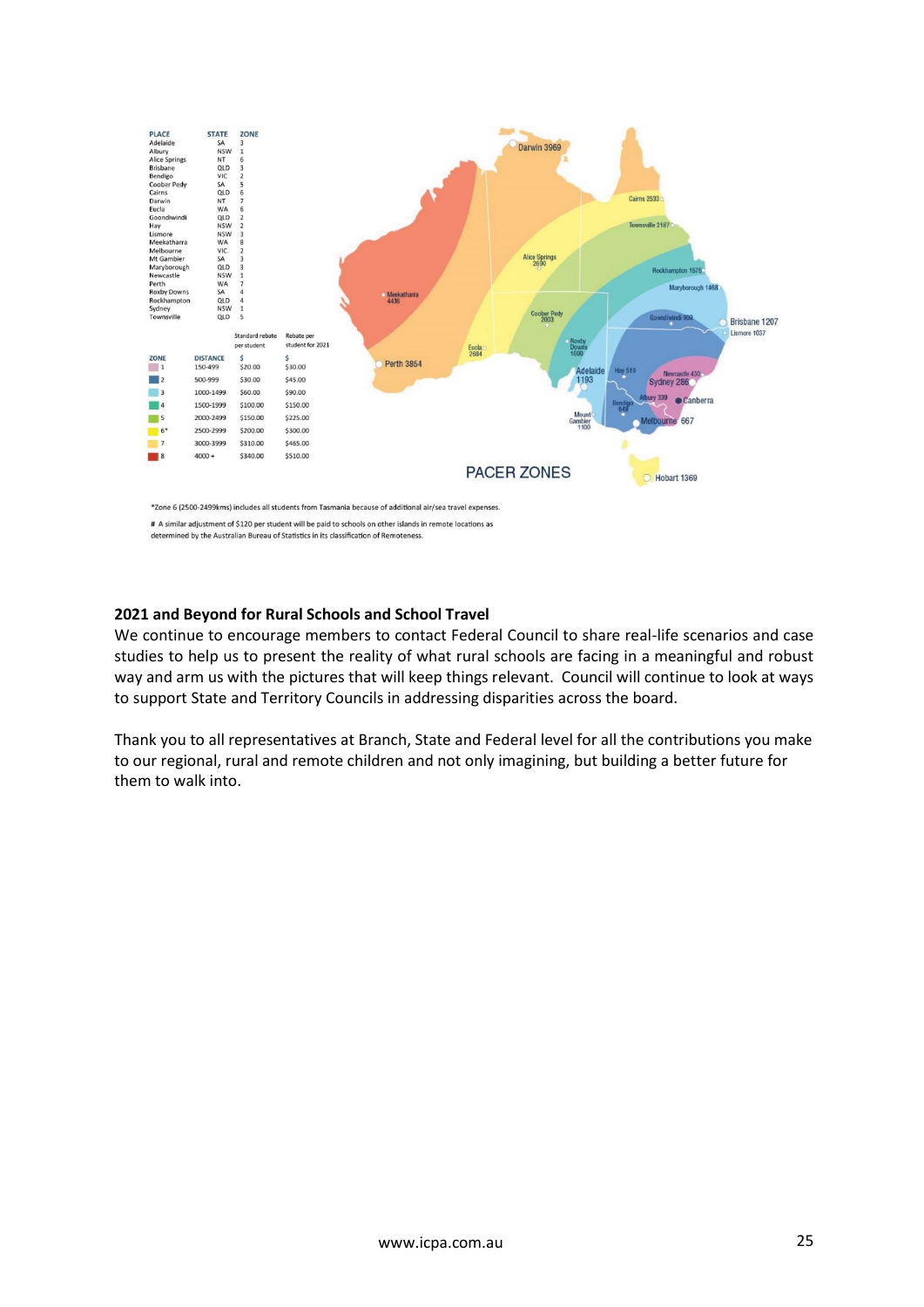# **SPECIFIC EDUCATION NEEDS PORTFOLIO**

## **Briony Sinclair**

ICPA (Aust) has continued to work on specific education needs motions passed at the 2020 conference as well as motions from previous years. Broadly, issues include early identification of learning difficulties, access to services, the cost of accessing services, mental health and disability provisions in boarding facilities.

### **Medicare Rebates and Telehealth**

Motions from the 2020 Federal Conference focused on the continuation of telehealth MBS items initiated during the onset of the pandemic with a request to increase the scope and nature of the services provided to assist geographically isolated children with learning disabilities and disorders which affect their ability to learn, including vital Allied Health and Specialist Services.

Federal Council pursued this request with the Hon Greg Hunt MP, Minister for Health and other relevant Ministers, Senators and MPs and correspondence we received from the Medicare Review Branch in response to our request was particularly heartening. The continued announcements by the Department of Health give us increased optimism that we are being heard in our delegations and submissions.

Since the 13March 2020, more than 300 temporary COVID-19 Medicare Benefits Schedule items have been introduced to reduce the risk of community transmission of COVID-19. These measures will continue through to the end of 2021 at this stage. Among the temporary MBS Telehealth Services are, for example, eight new allied health items for early intervention services for children with autism, pervasive developmental disorder or disability and 20 new Focused Psychological Strategies items for services provided by a psychologist, GP, non-specialist medical practitioner, occupational therapist or social worker.

<http://www.mbsonline.gov.au/internet/mbsonline/publishing.nsf/Content/Factsheet-TempBB>

The Minister for Health stated his hope and intention for telehealth to be retained as a positive legacy of the COVID-19 response. Accordingly, the Department of Health is engaging with the community at all levels to plan a long-term and sustainable future for telehealth, including remote delivery of allied health services.

Minister Hunt recently said in a media release that "The government continues to work with peak bodies to co-design permanent post-pandemic telehealth as part of broader primary care reforms to modernise Medicare and provide flexibility of access to primary and allied healthcare services." ICPA (Aust) looks forward to continuing work with relevant Ministers, Senators and MPs, the Department of Health and other organisations, to ensure that rural and remote families are not forgotten during these changing times.

### **Gifted and Talented**

Federal Council continue to pursue adequate support and resources for geographically isolated gifted and talented students and their families. We welcomed the GERRIC centre of UNSW offering an online course for parents of gifted children in September of last year. Unfortunately, this course is no longer available, however Federal Council will continue to advocate for future availability of such programs.

### **Submissions**

Specific Education Needs of rural and remote students were highlighted through five separate submissions by Federal Council in the past 12 months.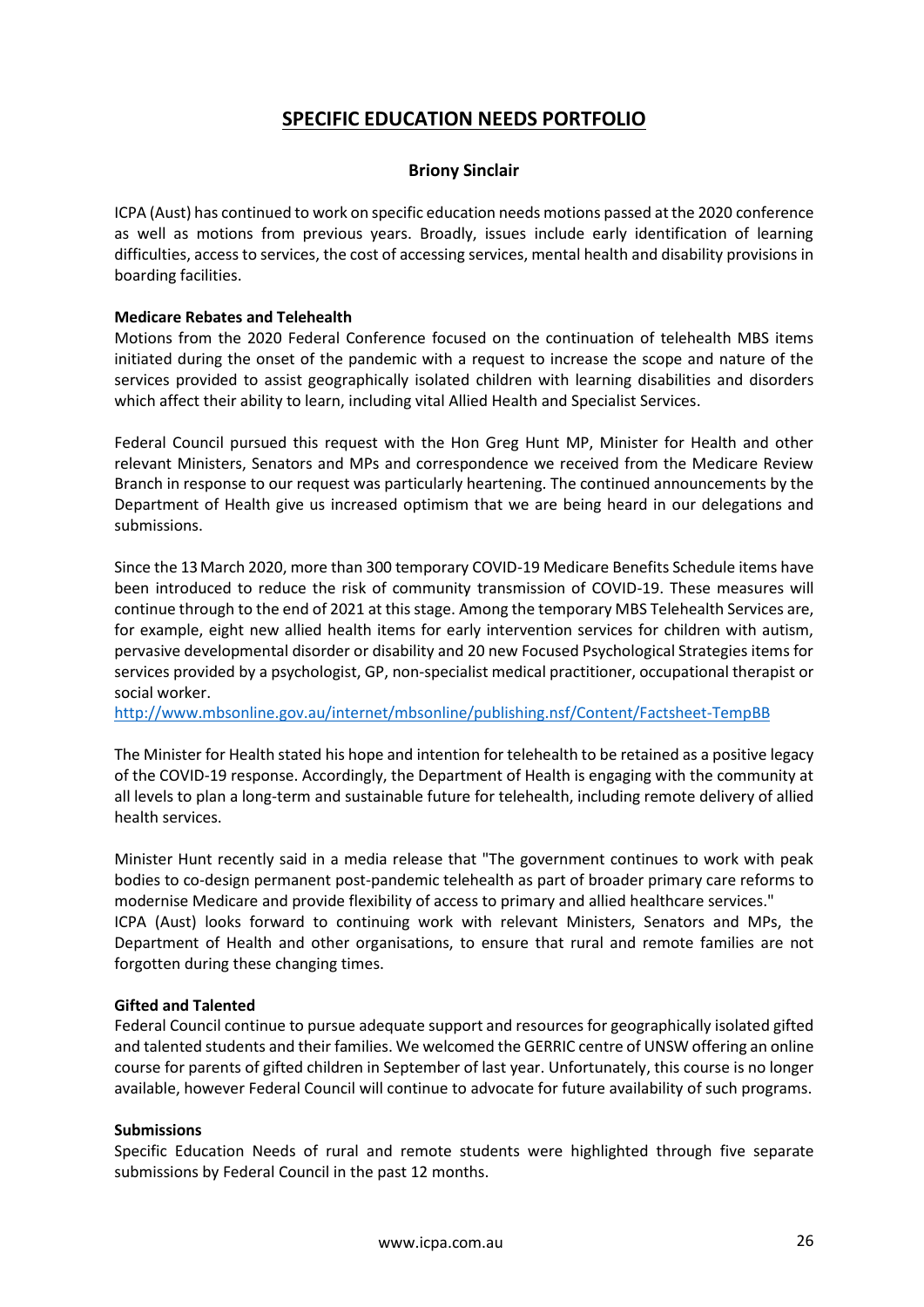- 1. Review of the Disability Standards for Education 2005
- 2. The Inquiry into Remote and Complex Environments Home Learning and Teaching during COVID-19 and
- 3. Inquiry into Adult Literacy and its Importance.
- 4. NDIS Community Consultation on Supporting young children and their families 2021
- 5. Quality Initial Teaching Education Review 2021

Submissions are available on the ICPA website when they are published if members wish to access them[. http://www.icpa.com.au/au/resources/submissions](http://www.icpa.com.au/au/resources/submissions)

## **Quality Initial Teacher Education Review**

ICPA (Aust) had the opportunity to progress past motions in a written submission and participation in an information webinar and consultation meeting for the *Quality Initial Teaching Education Review*  which sought to identify issues relating specifically to teachers and teaching in rural and remote Australia*.* ICPA (Aust) sought the need for inclusion of modules specifically related to teaching in a rural and remote context and specific learning needs in undergraduate and postgraduate education courses.

The teaching of students living in geographically isolated locations with specific education needs and learning disabilities requires an increased awareness of student needs, an appropriate level of skills and knowledge, and access to appropriate programs and support staff, including allied health professionals. Schools of Distance Education and rural and remote schools must be afforded skilled teaching staff, teacher support, and ongoing professional development in the early identification, implementation, intervention strategies and teaching skills to meet the individual needs of all students.

Regular, timely, affordable and appropriate access to and collaboration with specific needs teachers, allied health professionals and specialists such as behavioural therapists, speech pathologists, ophthalmologists and psychologists will further support rural and remote teachers in recognising, referring, managing and supporting rural and remote specific needs students. This would enable the continuity of specific learning programs and take the pressure off teachers to develop management programs for students with specific needs.

### **Mental Health**

"Resilience is based on compassion for ourselves as well as compassion for others." (Sharon Salzburg) The past 12 months have marked devastating losses in our communities. Unfortunately, we cannot always be sure of why these deaths happen. Still, we do need to know that there are services available to those with depression, anxiety, suicidal thoughts and other mental health concerns as well as support for their loved ones.

Since the advent of COVID-19, ICPA (Aust) has been particularly concerned about the mental health of boarding and tertiary students separated from their families when border closures have prevented travel between states as well as enduring isolating enforced quarantine measures which in some cases have been entirely unsuitable for the age group of the students and therefore putting their physical, mental and emotional safety at risk. Likewise, the stresses on their families have been immeasurable. Support for the ongoing mental health of students and their families has been one of the arguments for No Borders for Boarders campaigns conducted by State and Federal ICPA councils since governments began limiting people's activities and travel in April 2020.

The mental health of our families and young people is paramount to our rural communities to build strong and resilient futures. ICPA (Aust) continues to advocate for school-based mental health programs for geographically isolated children and resources for families.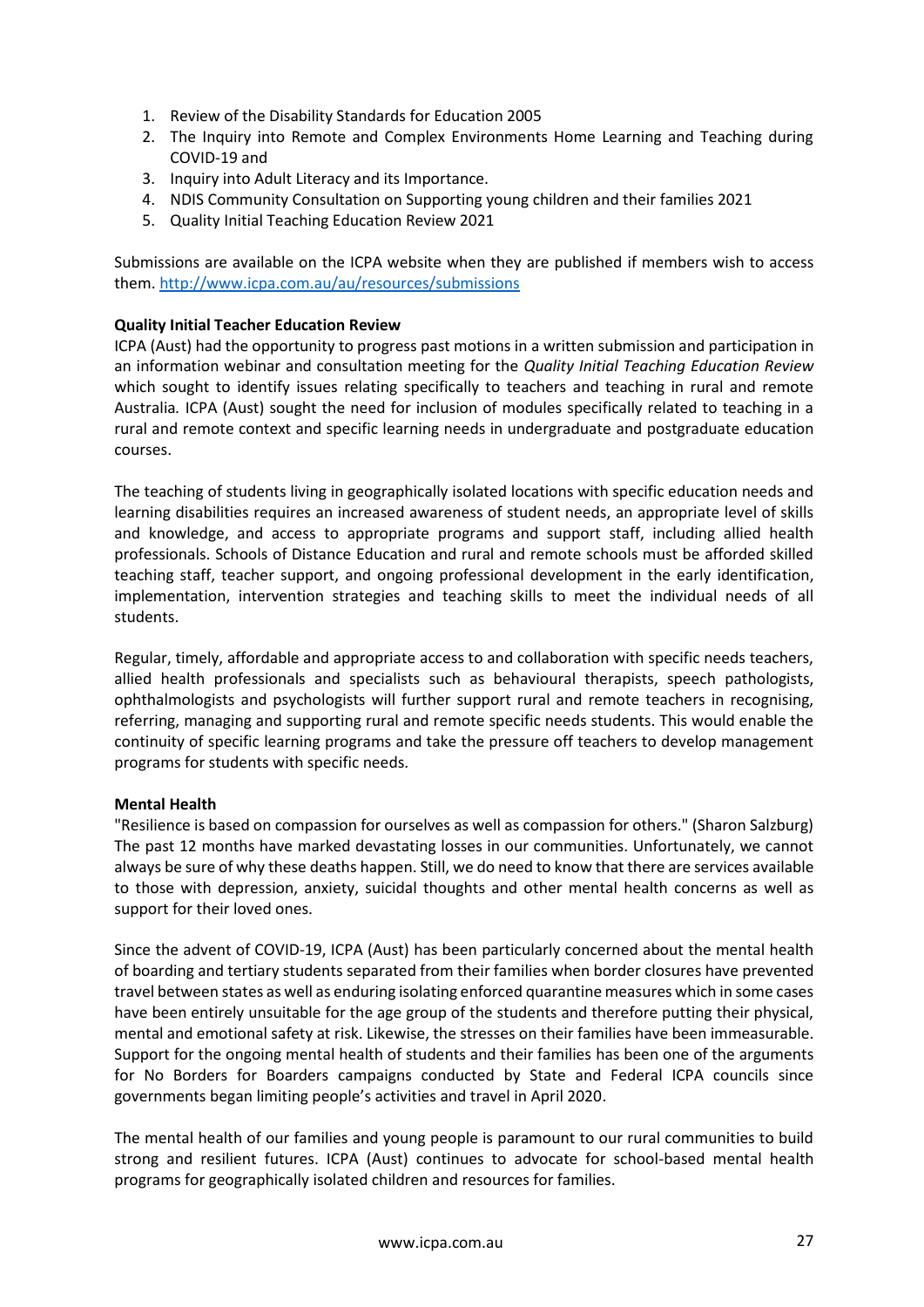If you have any immediate concerns, please contact your local health service to access appropriate care for you or your family.

## **National Disability Insurance Scheme (NDIS)**

ICPA (Aust) has had the opportunity to meet with Hon Mark Coulton MP, Minister for Regional Health on several occasions both face to face and virtually in the past twelve months as well as the Honourable Linda Reynolds, Minister for the National Disability Insurance Scheme and have used the opportunity to raise the topic of telehealth along with discussions on the National Disability Insurance Scheme (NDIS). We have also been involved in several NDIS consultations, including attending webinars on changes to the early childhood approach to implementation of the NDIS, which included detail on a proposal to change the age group best suited to receive early childhood services from under seven years of age, to under nine years which should be a positive improvement to the Scheme. Further information on the NDIS and relevant information for our members can be found at <https://www.ndis.gov.au/> .

## **National Rural Health Alliance (NRHA)**

ICPA (Aust) have continued to engage with the NRHA in the last 12 months and met in Canberra in March 2021 with CEO Gabrielle O'Kane and NRHA Board Chairperson, Nicole O'Reilly, with discussion focusing on telehealth and early identification of learning difficulties and intervention.

The NRHA has kept a close eye on the developments of the COVID-19 pandemic and its effects on rural communities. NRHA provides factsheets which may be of interest to members e.g., Rural and Remote Mental Health Help Sheet, Rural Health scholarships, education and training. [https://www.ruralhealth.org.au/factsheets/thumbs.](https://www.ruralhealth.org.au/factsheets/thumbs)

## **National Rural Health Commissioner**

The National Rural Health Commissioner Professor Ruth Stewart has been busy in her first year in the position and is currently supporting the governments ongoing rural response to COVID-19 and advising on the impact to the health workforce in regional, rural and remote communities. ICPA (Aust) hopes to meet with Professor Stewart soon to outline our shared interests in rural and remote communities for the future of our children.

As many of you will know, the wheels of change don't always move as quickly as we would like but as Andy Warhol once said, "It does not matter how slowly you go as long as you don't stop."

If the last 50 years has shown us anything then it would be that ICPA does not stop no matter how slowly things might go. May the next 50 years be as industrious as the first and may our members continue to be the resilient, caring people they always have been.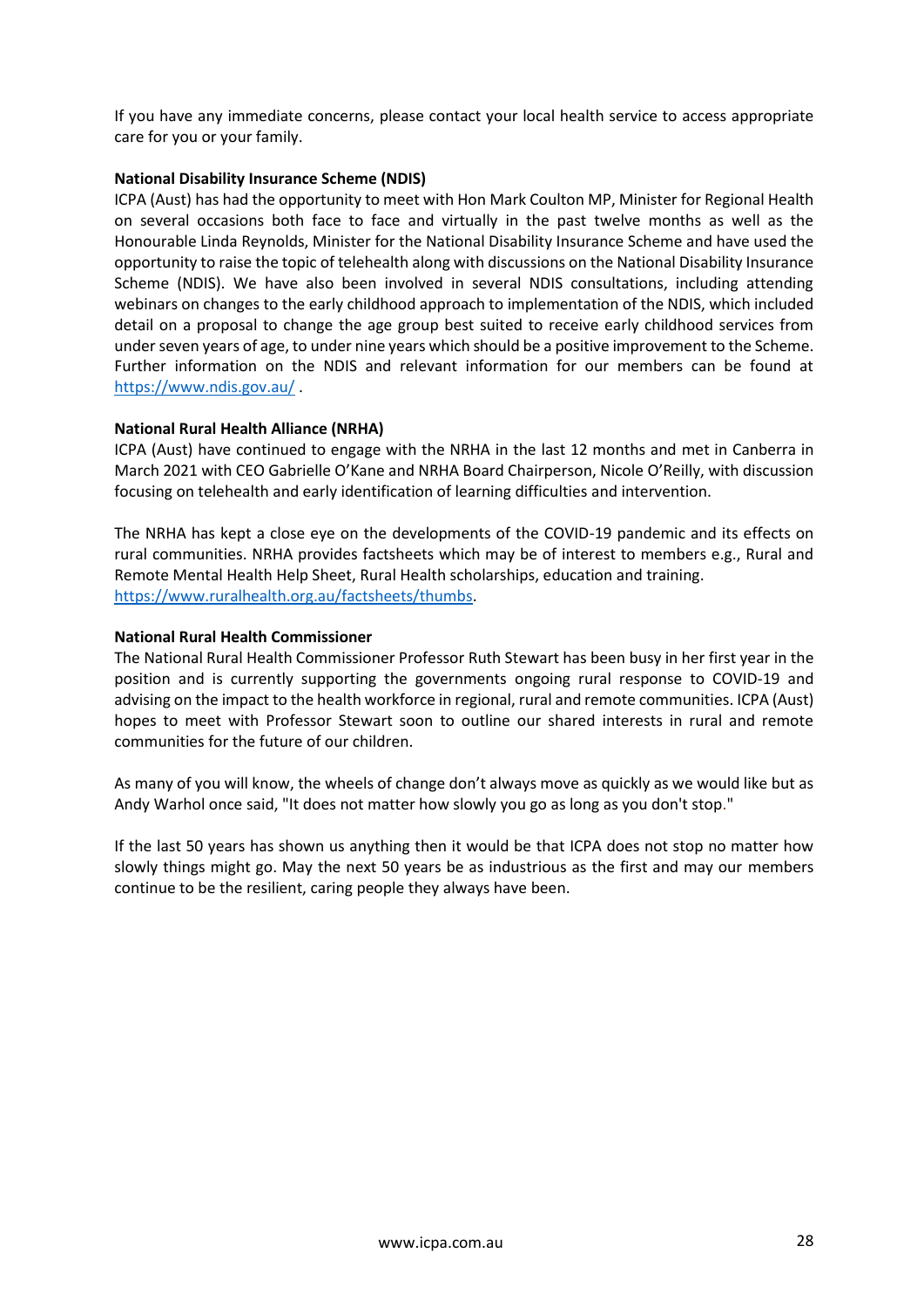# **TERTIARY PORTFOLIO**

## **Kate Thompson**

A tertiary education must be accessible, affordable and attainable for all Australians but the reality is that rural and remote students continue to be under-represented at the tertiary level due to a disparity in participation, retention and achievement. This adversely impacts rural and remote students and their communities.

Along with stakeholders and other organisations, the Tertiary portfolio continues to collaborate closely with relevant ministers and departments including the Minister for Families and Social Services, the Minister for Regional Education, the Department of Education, Skills and Employment, the Department of Social Services and Services Australia.

Excitingly, significant developments in the tertiary sphere over the last 12 months have addressed some long standing policy objectives, albeit only in part.

## **NATIONAL REGIONAL, RURAL AND REMOTE TERTIARY EDUCATION STRATEGY (NAPTHINE REVIEW)**

Rural and remote tertiary education has been placed at the forefront of the Federal Government's mind following the National Regional, Rural and Remote Tertiary Education Strategy Final Report (Napthine Review) in 2019. The full report can be read here:

[www.dese.gov.au/access-and-participation/resources/national-regional-rural-and-remote-tertiary](http://www.dese.gov.au/access-and-participation/resources/national-regional-rural-and-remote-tertiary-education-strategy-final-report)[education-strategy-final-report.](http://www.dese.gov.au/access-and-participation/resources/national-regional-rural-and-remote-tertiary-education-strategy-final-report)

Following the release of the report, the Government indicated they would accept the aims of the recommendations and specific actions would be considered. There were 33 actions which included expanding Regional Study Hubs, improving internet access, introducing a new tertiary education access payment, reducing earnings requirements of Concessional Workforce criteria, improving information on financial support and improving career advice in schools.

We will continue to follow up on these recommendations:

- **Independent Youth Allowance -** allowing greater flexibility in pathways to qualify for independent Youth Allowance. This recommendation enables rural and remote students who successfully undertake their first year of tertiary study externally, including at a Regional Study Hub, to access independent Youth Allowance or independent ABSTUDY if they then relocate their place of study for a minimum of one further year and are 90 minutes by public transport from home.
- **Independent Youth Allowance Concessional Workforce test -** recommends reducing the earnings requirements and a review of the recent changes to the parental means test cut-offs.
- **Practicums**  recommends an Away from Base payment for students who have to travel to complete parts of their course and are studying externally either at home or a Regional Study Hub.

The Report from the *Inquiry into Education in Remote and Complex Environments* included two recommendations that by May 2021 the Minister for Education publish a comprehensive implementation plan for the recommendations and actions outlined in the Independent Review into Regional, Rural and Remote Education (Halsey review) and the National Regional, Rural and Remote Tertiary Education Strategy (Napthine review). The measures recommended in these two reports would ensure access, participation, retention, completion and success for rural and remote tertiary students for which ICPA (Aust) has been advocating for many years.

Also identified in the Napthine Review was the necessity to improve the availability, quality, delivery and range of appropriate support services for rural, regional and remote students. Research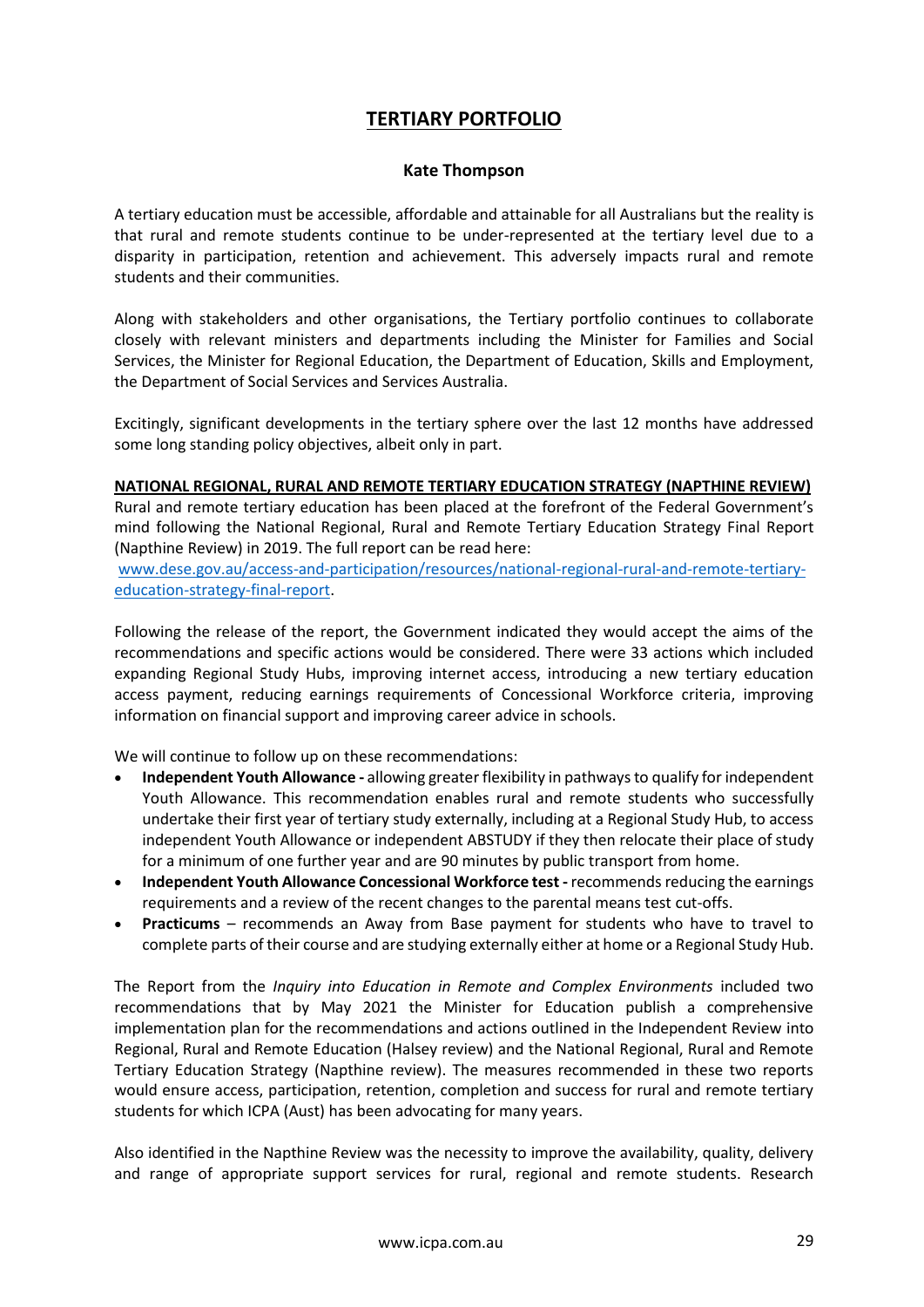commissioned by the Department of Education, Skills and Employment (DESE) aimed to gain a better understanding of the range of support services provided by tertiary providers, identify the improvements required with a view to developing a range of information for tertiary providers on best practice for delivering support services to rural and remote students. In July 2021, Federal Council took part in the consultation process.

## **JOB-READY GRADUATES PACKAGE**

ICPA (Aust) welcomed the announcement by the Government on 19 June 2020, outlining the implementation of measures from the *National Regional, Rural and Remote Education Strategy*. In October 2020, the Job-ready Graduates Package passed Parliament.

This Package contained important changes to Australia's Higher Education System providing some additional support and opportunities for regional and remote students by:

- bridging the gap in participation and attainment between regional and remote students and metropolitan students,
- improving opportunities for regional and remote students to attend university,
- driving productivity for the regions,
- increasing facilities in regional areas,
- improving opportunities in regional communities,
- investment in regional campuses, and
- increased financial support for regional and remote students.

## Details can be found at:

<https://www.studyassist.gov.au/news/job-ready-graduates-package-higher-education-reforms-0>

Job-ready Graduates Package measures applicable to rural and remote students include:

### **1. Tertiary Access Payment**

The Tertiary Access Payment (TAP) is a \$5000 one-off payment that aims to improve tertiary education attainment and retention rates of students from regional and remote communities by assisting students with the additional costs of relocating to undertake tertiary study including start-up expenses, costs of living, direct costs of education or training and the cost of traveling home in semester breaks.

Eligibility criteria for school leavers:

- must be from outer regional, remote and very remote areas (as per the ASGS remoteness [classifications\)](https://www.abs.gov.au/websitedbs/d3310114.nsf/home/remoteness+structure),
- must be relocating more than 90 minutes by public transport from their family home,
- must be enrolled in an eligible full-time higher-level tertiary education, Certificate IV or above qualification of at least one-year duration, and
- parental income must be below the threshold of \$250 000.

The TAP commenced in 2021 and applications remain open with students encouraged to apply as soon as possible. Students relocating to study at a university should apply through their participating university and students relocating to study at a non-university higher education provider must apply through Services Australia. The TAP can be claimed in addition to YA and Relocation Scholarship. Information on the TAP can be found at:

[www.servicesaustralia.gov.au/individuals/services/centrelink/tertiary-access-payment](http://www.servicesaustralia.gov.au/individuals/services/centrelink/tertiary-access-payment) [www.dese.gov.au/tertiary-access-payment](http://www.dese.gov.au/tertiary-access-payment)

[www.dese.gov.au/higher-education/resources/tap-program-guidelines-university-students](http://www.dese.gov.au/higher-education/resources/tap-program-guidelines-university-students)  [www.dese.gov.au/higher-education/resources/tap-program-guidelines-vet-and-nuhep-students](http://www.dese.gov.au/higher-education/resources/tap-program-guidelines-vet-and-nuhep-students)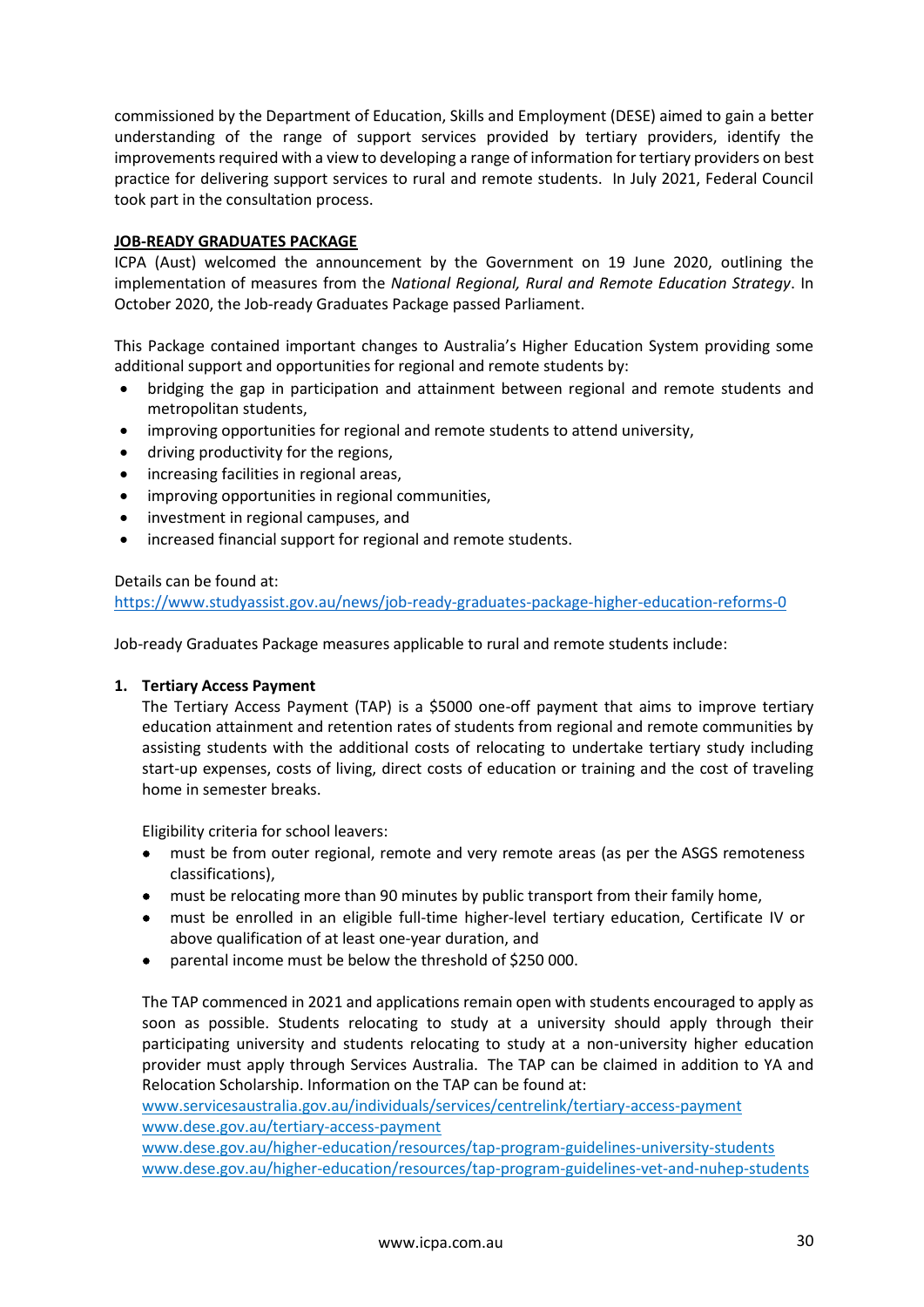In August 2021, Federal Council provided feedback to the Department of Education, Skills and Employment (DESE) during the first-year evaluation consultations of the TAP which aimed to examine the program's appropriateness, effectiveness and efficiency in meeting its intended objectives. Federal Council included data from a survey the tertiary and training portfolios conducted to determine knowledge, application and experience of the TAP.

Federal Council continues to advocate for the introduction of a **Tertiary Access Allowance (TAA)** for rural and remote students irrespective of eligibility for Youth Allowance. ICPA (Aust) proposes TAA amounts align with the Relocation Scholarship payments which would benefit Youth Allowance students qualifying as an independent as well as students who are ineligible for Youth Allowance. This would address the continued disparity in the level of financial assistance provided to help with relocation costs for rural students who have qualified for independent Youth Allowance compared to dependent Youth Allowance assistance. ICPA (Aust) will closely monitor the TAP and will respond to ensure it is akin to our proposed TAA.

Members can find more information regarding the TAP and Federal Council's advocacy surrounding the program in the ICPA (Aust) Training Report 2021.

## **2. Rural And Regional Enterprise Scholarships (RRES) Program**

The RRES program supports undergraduate, postgraduate and higher-level vocational education and training students in rural, regional and remote areas with the costs of studying at university or a vocational education and training institution. These scholarships continue to be:

- valued at up to \$18,000, and
- available to regional and remote students studying in any discipline from Certificate IV to PhD level at an eligible higher education provider or vocational education and training institution, with a duration of 6 months full-time and up to 8 years part-time, delivered on campus, or through online and distance education.
- There is an additional \$500 to support an internship.

More information can be found at [www.dese.gov.au/rres.](http://www.dese.gov.au/rres) Round 5 of the RRES program opened 1 March 2021 for students commencing study at any time during the 2021 academic calendar year. Information and applications for the RRESP and the Creative Arts Scholarships for regional and remote students are through the Queensland Tertiary Admissions Centre (QTAC) [www.qtac.edu.au/rres-program/.](http://www.qtac.edu.au/rres-program/)

### **3. Regional University Centres (RUC)**

Regional University Centres provide tertiary students in regional and remote locations campuslike facilities and support including study spaces, video conferencing, computer facilities and internet access. They also provide academic support and pastoral care for students studying via distance at partner universities. This allows students to remain in their local community and study online. More information about the program can be found at:

[www.education.gov.au/regional-university-centres.](http://www.education.gov.au/regional-university-centres)

The Federal Government has committed funding through to 2023-24 including the establishment of 8 new RUCs bringing the total to 32 across Australia.

## **4. Fares Allowance**

From 1 January 2021, the Fares Allowance waiting period for Youth Allowance and Austudy will be reduced from 6 months to 3 months before the first claim can be made. This will allow students to access a return trip home from their place of study under Fares Allowance in their mid-year break. All other aspects and the eligibility criteria of the Fares Allowance remain the same. [www.servicesaustralia.gov.au/individuals/services/Centrelink/fares-allowance.](http://www.servicesaustralia.gov.au/individuals/services/Centrelink/fares-allowance)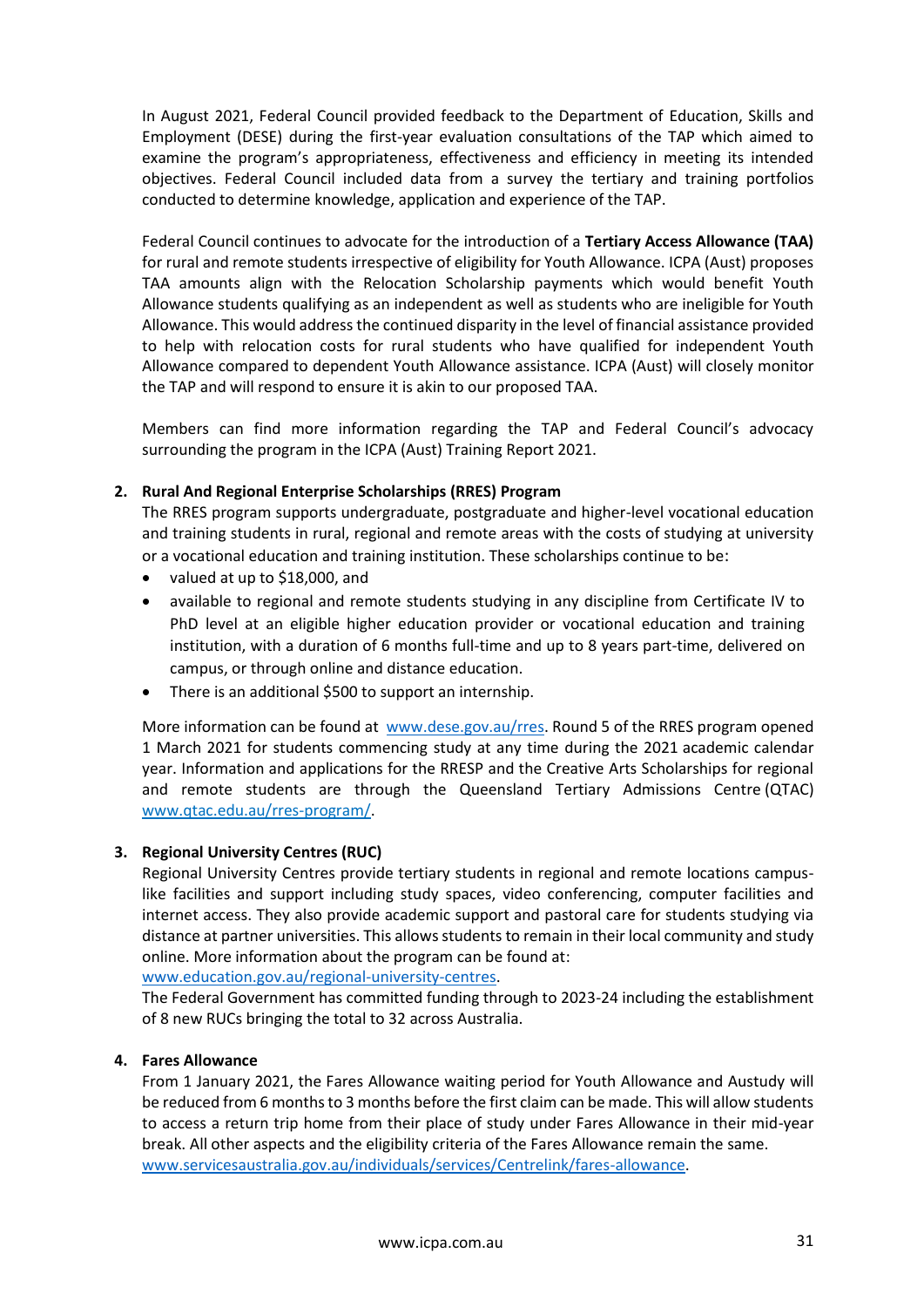## **5. Reintroduction of the HECS-HELP Upfront Payment Discount**

On 1 January 2021 the HECS-HELP upfront payment discount was re-introduced and can now be claimed. This discount provides an incentive for students to pay their student contribution either partially or fully before census date and receive a 10% discount providing the payment is \$500 or more, which will decrease their student debt.

## **6. Regional Education Commissioner**

The Regional Education Commissioner, once appointed, will:

- oversee and coordinate the implementation of recommendations from the Napthine Review,
- work to address the complex factors driving the disparity in regional education outcomes,
- champion regional education across all education sectors from early childhood through to higher education, including both university and vocational education and training,
- oversee and coordinate projects that respond to the Strategy, and
- work with all tiers of government and other stakeholders.

## **QUALITY INITIAL TEACHER EDUCATION REVIEW**

ICPA (Aust) had the opportunity to progress past motions in a submission to the *Quality Initial Teaching Education Review* which sought to identify issues relating specifically to teachers and teaching in rural and remote Australia*.* ICPA (Aust) sought *t*he need for inclusion of modules specifically related to teaching in a rural and remote context and specific learning needs in undergraduate and postgraduate education courses. This would serve to prepare teachers for future rural and remote pathways, building capacity and support in these locations. Furthermore, it would assist the recruitment and retention of competent, committed, confident and highly effective teachers in rural and remote Australian schools who can deliver a consistently high standard of education for rural and remote students.

During August and September 2021, Federal Council participated in a webinar and a consultation with the Review Expert Panel and reinforced the challenges for teaching in the rural and remote context.

The submission to the *Quality Initial Teaching Education Review* can be read here: [https://icpa.com.au/sites/default/files/inline](https://icpa.com.au/sites/default/files/inline-files/Quality%20Initial%20Teacher%20Education%20Review%20Submission%20Final%20July%202021.pdf)[files/Quality%20Initial%20Teacher%20Education%20Review%20Submission%20Final%20July%20202](https://icpa.com.au/sites/default/files/inline-files/Quality%20Initial%20Teacher%20Education%20Review%20Submission%20Final%20July%202021.pdf) [1.pdf](https://icpa.com.au/sites/default/files/inline-files/Quality%20Initial%20Teacher%20Education%20Review%20Submission%20Final%20July%202021.pdf)

### **CENTRELINK - PROOF OF IDENTITY**

During the height of COVID-19, provisions were made to streamline applying for Youth Allowance (YA). An applicant could use their myGov account to confirm their identity, receive a Centrelink Reference Number (CRN), create a Centrelink online account, link their Centrelink online account to myGov and make their claim online. The Department of Social Services have indicated that the COVID-19 proof of identity provisions will cease and the return of having to present to a Service centre or Centrelink office is imminent.

ICPA (Aust) would like to see the COVID-19 provisions continue for rural and remote applicants who are unable to reasonably attend a service centre due to the tyranny of distance. This would enable an application to commence with an online proof of identity. The applicant could then present at a service centre for confirmation of identity documents once relocated to their place of study prior to their commencement of Youth Allowance payments. This provision would address the difficulty many rural and remote students and families have with initial proof of identity that results in delays in applications, approval and commencement of YA payments.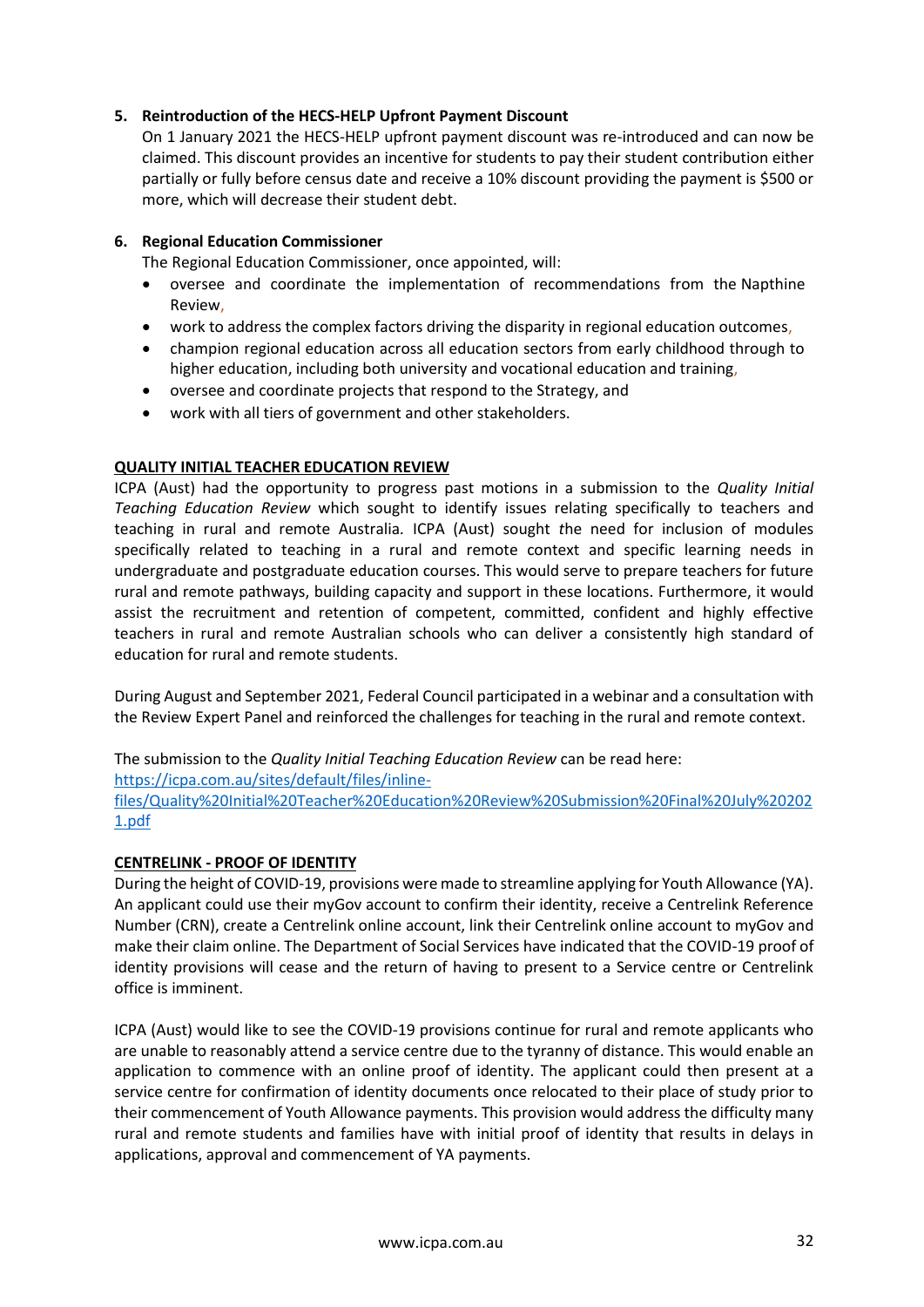## **YOUTH ALLOWANCE**

### **COVID-19 and Gap Year Students**

ICPA (Aust) welcomed the 2020-21 Budget announcements that support young people currently on a working gap year affected by the economic impacts of COVID-19 in relation to their ability to fulfil their working criteria to demonstrate independence for Youth Allowance (student) and ABSTUDY. These measures address the tertiary motion brought to Federal Conference in 2020.

Two provisions were introduced:

- 1. Young people from regional and remote areas who were qualifying for Youth Allowance as an independent under the Concessional Workforce Independence Criteria (CWIC) will be automatically considered, for the six-month period between 25 March and 24 September 2020 to have:
	- **-** earned 75 per cent of the National Training Wage Schedule weekly rate (unless in receipt of a higher income), or
	- **-** worked 15 hours per week.
- 2. A temporary pathway for young people planning on taking a working gap year in 2021, who earn at least \$15,000 through agricultural work during the period 30 November 2020 and 31 December 2021 will be considered independent for Youth Allowance (student) and ABSTUDY.

## **NATIONAL CAREERS INSTITUTE 'YOUR CAREER' WEBSITE**

Federal Council collaborated with the National Career Institute (NCI) and Department of Education, Skills and Employment (DESE) in the development and roll out of information and resources for school leavers on work and education options including university, vocational education and training (VET), apprenticeships or employment.

NCI has developed three additional resources for school leavers and their parents or guardians:

- 1. The **School Leavers Information Kit** (SLIK) provides information and support to assist with post-school career pathways decisions, work and education options such as university, vocational education and training (including apprenticeships and traineeships), volunteering and community service, tips and resources to assist with job applications and resources outlining available government financial support and subsidies.
- 2. The **School Leavers Information Service** is a free phone, text or email support to navigate the School Leavers Information Kit and the website. The service also offers a free 45-minute personalised career guidance session with a qualified career practitioner
- 3. The SLIK is supported by the *Parents and Guardian's Guide for School Leavers* to facilitate careers conversations at home.

[www.yourcareer.gov.au/school-leavers-support/](http://www.yourcareer.gov.au/school-leavers-support/)

These resources and information can be found on the Your Careers website [www.yourcareer.gov.au.](http://www.yourcareer.gov.au/)

### **YOUTH ALLOWANCE OVERVIEW 2021 DOCUMENT**

The Tertiary Portfolio has updated the Youth Allowance Overview in consultation with the Department of Social Services and Services Australia as a guide to YA eligibility and application. This document summarises the lengthy YA website information for rural and remote students planning to study full-time and intending to apply for Youth Allowance and is available in the January 2020 Pedals and on the ICPA (Aust) website. For more information, advice, clarification and further assistance, please phone **132490** (dedicated Youth Allowance phone number) or visit:

[www.humanservices.gov.au/customer/services/centrelink/youth-allowance.](http://www.humanservices.gov.au/customer/services/centrelink/youth-allowance)

Thank you to State Tertiary Portfolios, my fellow Tertiary Portfolio members Nikki Macqueen, Jane O'Brien, Sally Sullivan and Kim Hughes and all of Federal Council for their ongoing support, guidance, knowledge and dedication.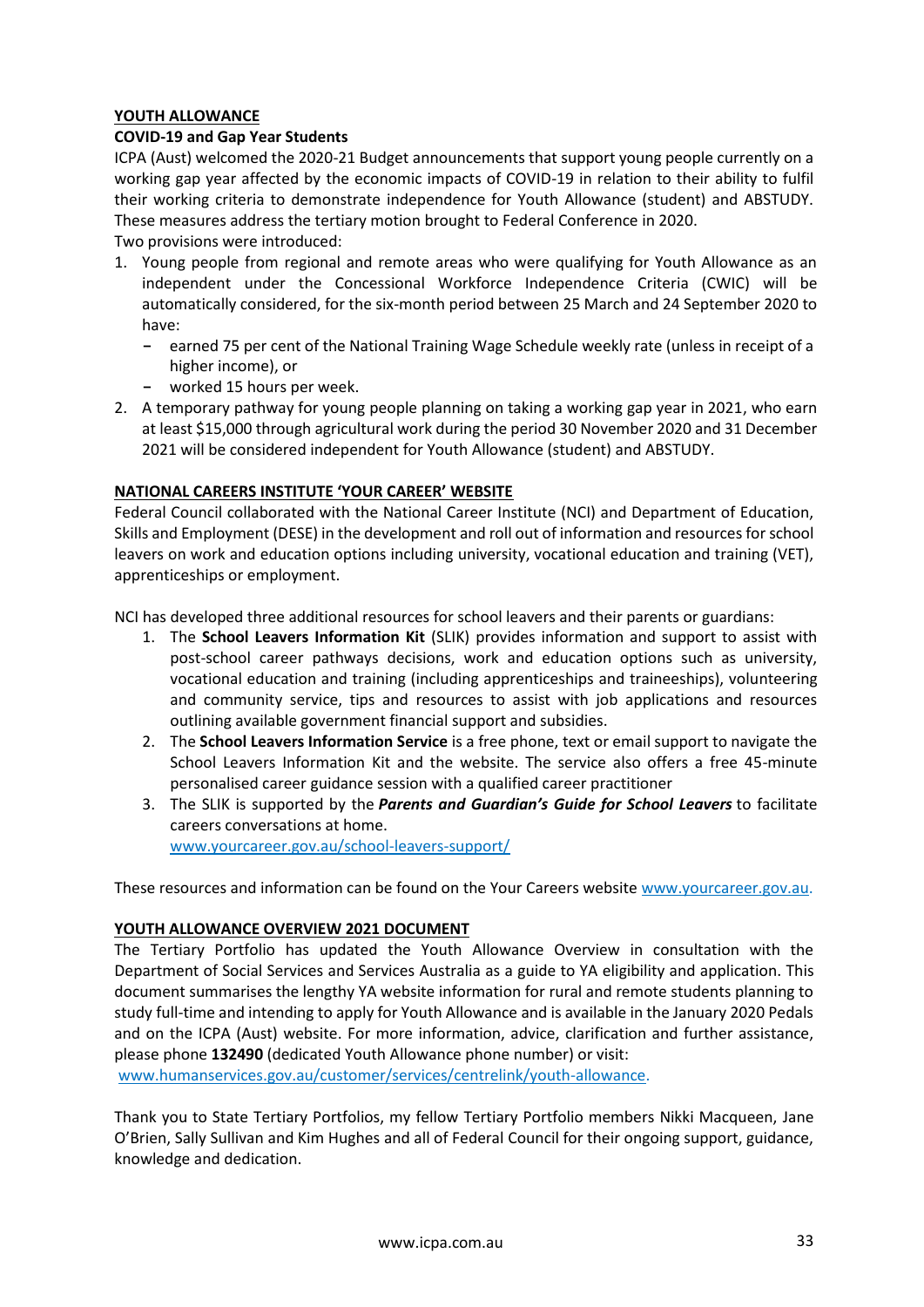We will continue to raise members' new and ongoing issues at every opportunity through all avenues available to us, to achieve measures needed to ensure our rural and remote students have the opportunity to access, participate and complete a tertiary education commensurate with their aspirations and career plans.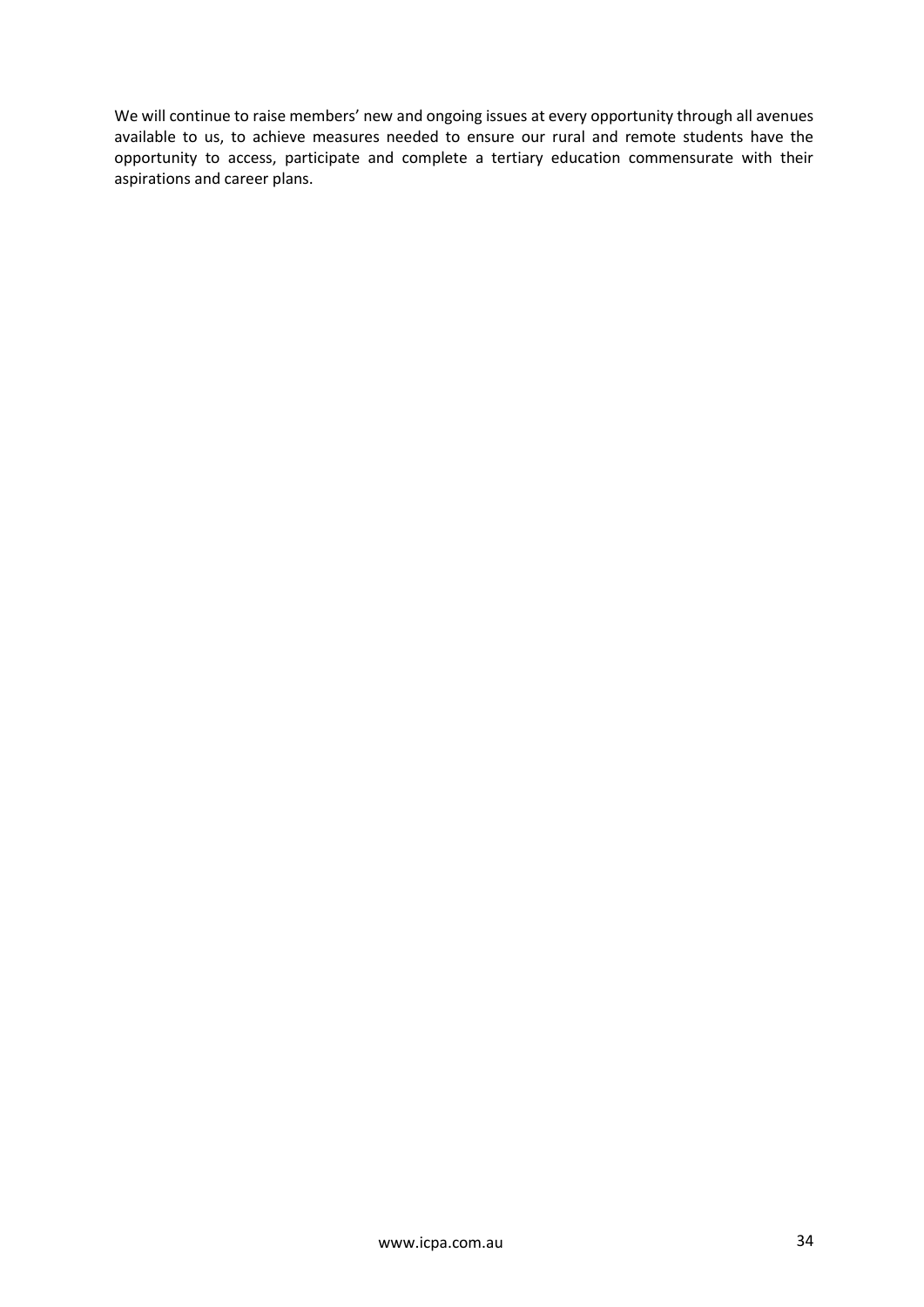# **TRAINING PORTFOLIO**

## **Kim Hughes**

ICPA (Aust) continues to advocate on behalf of members to ensure rural and remote students and young people have the opportunity to pursue courses, training and careers that best suit their interest and ambitions regardless of their geographical location.

At the 2020 virtual Federal Conference, a motion was carried requesting that ICPA (Aust) lobbies the Federal Government to ensure assistance packages/schemes similar to the Coronavirus Supplement, which are established to support young people through times of specific economic impacts, include rural and remote apprentices and trainees receiving the Commonwealth Living Away from Home Allowance (LAFHA).

At present only recipients receiving a social services payment e.g., Youth Allowance or ABSTUDY are eligible to receive the Coronavirus Supplement. The ineligibility of LAFHA recipients to this support payment has proven difficult for many rural and remote apprentices who have experienced reduced hours due to the pandemic. Diminished earnings have exacerbated the already high financial pressure that living away from home incurs.

Federal Council wrote to the Assistant Minister for Vocational Education, Training and Apprenticeships, Hon Steve Irons MP, the Minister for Families and Social Services, Senator the Hon Anne Ruston and Minister for Employment, Skills, Small and Family Business, Senator the Hon Michaelia Cash.

Responses from both the Department of Education, Skills and Employment and the Department of Social Services highlighted that LAFHA is appropriated under the Australian Apprenticeships Incentives Program and LAFHA eligibility is not linked to the income that an apprentice receives as part of their employment nor subject to parental income tests.

ICPA (Aust) also raised this issue with a number of Members of Parliament and Senators at recent delegations in Canberra including the Minister for Regional Education, the Hon Andrew Gee MP. We will continue to advocate for this issue at every opportunity.

### **Assistance for rural and remote apprentices and trainees**

ICPA (Aust) continues to advocate for an increase to the Commonwealth Living Away from Home Allowance (LAFHA) and indexing to the Consumer Price Index (CPI) to better reflect the cost of living for rural and remote young people who must move away from home to access their chosen pathway. We have made representation on this issue at every opportunity, conveying that although the LAFHA is greatly appreciated, it is simply not sustainable given the increased living expenses that come with living away from home, including rent, food, fuel and utilities.

Federal Council has also raised the issue with the Department of Education, Skills and Employment that the availability of the LAFHA payment needs to be more visible. As it is not a Services Australia payment and therefore not housed with other student payments (e.g., Youth Allowance, ABSTUDY) it can be easily overlooked. ICPA (Aust) continues to publicise links to available allowances for Australian Apprentices and trainees in its own publications in a bid to raise awareness of the financial support available to this cohort of young people.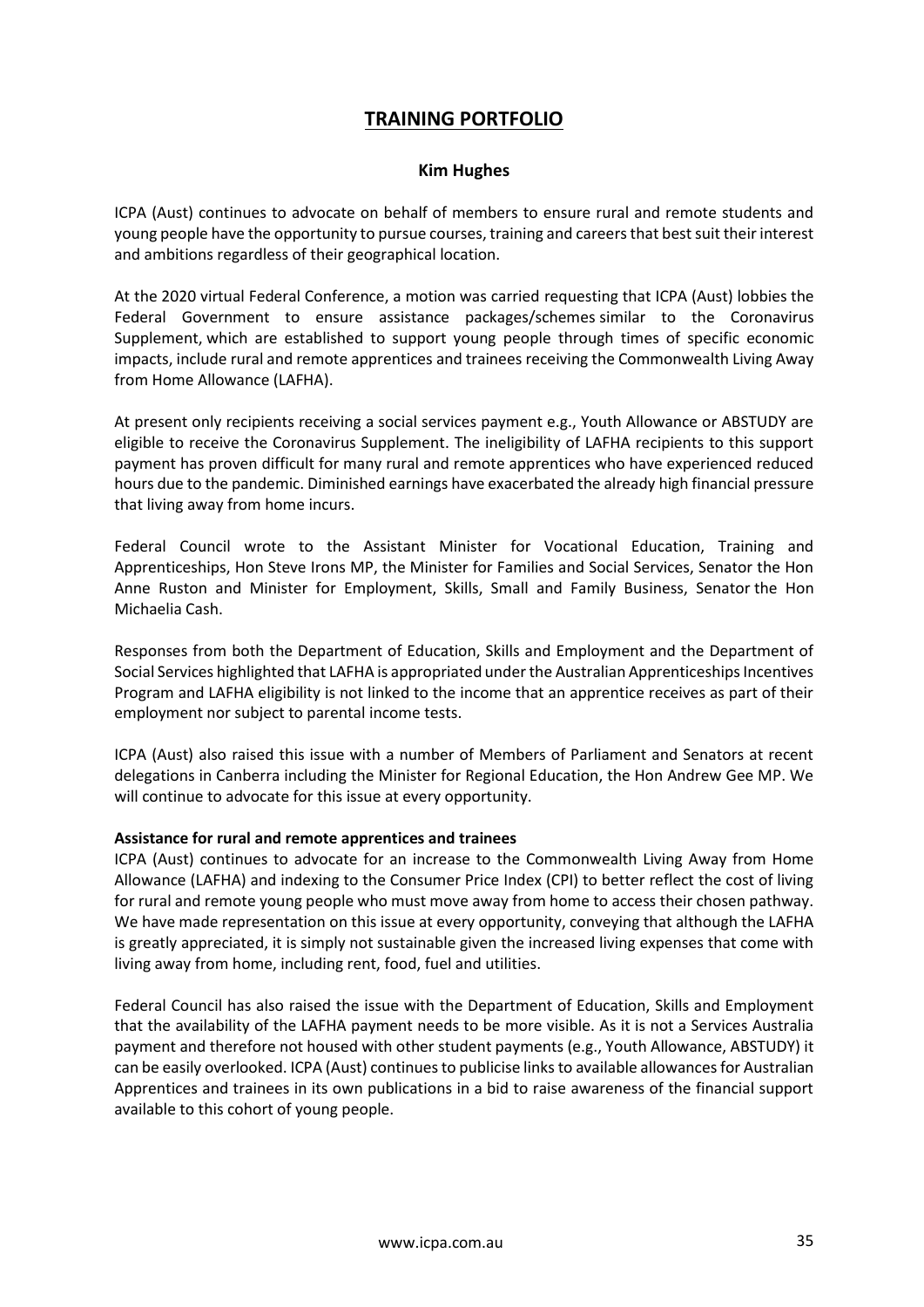Members are also encouraged to contact an Australian Apprenticeship Support Network (Apprenticeship Network) Provider to discuss eligibility for apprenticeship support. They are able to:

- help find an employer and registered training organisation to complete training
- provide a training contract
- assess apprentices for a financial assistance
- provide advice and support to during the apprenticeship.

Visi[t https://www.australianapprenticeships.gov.au/search-aasn](https://www.australianapprenticeships.gov.au/search-aasn) to find your Provider.

The need for apprentices and trainees to receive relocation assistance remains a focus within the Training Portfolio. Federal Council continues to raise the concern that Australian Apprentices and trainees are not eligible to receive the Relocation Scholarship even if they are eligible for Youth Allowance as they are not participating in an approved higher education course.

The introduction of the Tertiary Access Payment (TAP) has been a positive development for rural and remote VET students. The program has made available relocation assistance to those studying a VET course, which can be any of the following:

- Certificate IV
- Diploma (other than a Higher Education Diploma eligible for FEE HELP)
- Advanced Diploma.

Currently the TAP is only available to students studying in the year after compulsory schooling and it has a parental income threshold of \$250,000.00. VET students are urged to visit for more information. <https://www.servicesaustralia.gov.au/individuals/services/centrelink/tertiary-access-payment>

Unfortunately, Australian Apprentices are ineligible for the new Tertiary Access Payment (TAP). The Department of Education, Skills and Employment (DESE) recently undertook a first-year evaluation of the TAP to examine the program's appropriateness, effectiveness and efficiency in meeting its intended objectives. Federal Council had the opportunity to provide feedback to this evaluation process in August. Amongst the feedback given was the need for an expansion of criteria to include Australian Apprentices, given they receive no relocation assistance, are rarely eligible for Youth Allowance and also participating in a VET course as a component of their qualification.

Members can find more information regarding the TAP and Federal Council's advocacy surrounding the program in the ICPA (Aust) Tertiary Report.

#### **2021 Budget**

The 2021-2022 Budget included a further \$2.7b over four years to extend and expand the Boosting Apprenticeship Commencements wage subsidy. This includes \$1.2 billion to uncap the program and extend the subsidy to 12 months from the date of commencement, and an additional \$1.5 billion to extend the commencement period for another six months to 31 March 2022.

Through the subsidy, any business or Group Training Organisation that engages an Australian Apprentice between 5 October 2020 and 31 March 2022 may be eligible for a subsidy of 50 per cent of wages paid to a new or recommencing apprentice or trainee for a 12-month period from the date of commencement, to a maximum of \$7,000 per quarter. There is no cap on the number of eligible trainees/apprentices.

ICPA (Aust) continues to reiterate to Government that whilst it welcomes investment in the Skills and Training sector to boost engagement of trainees and apprentices, this also must be balanced with financial support for the individual apprentices to ensure their cost-of-living expenses do not diminish their opportunities to access these apprenticeship opportunities.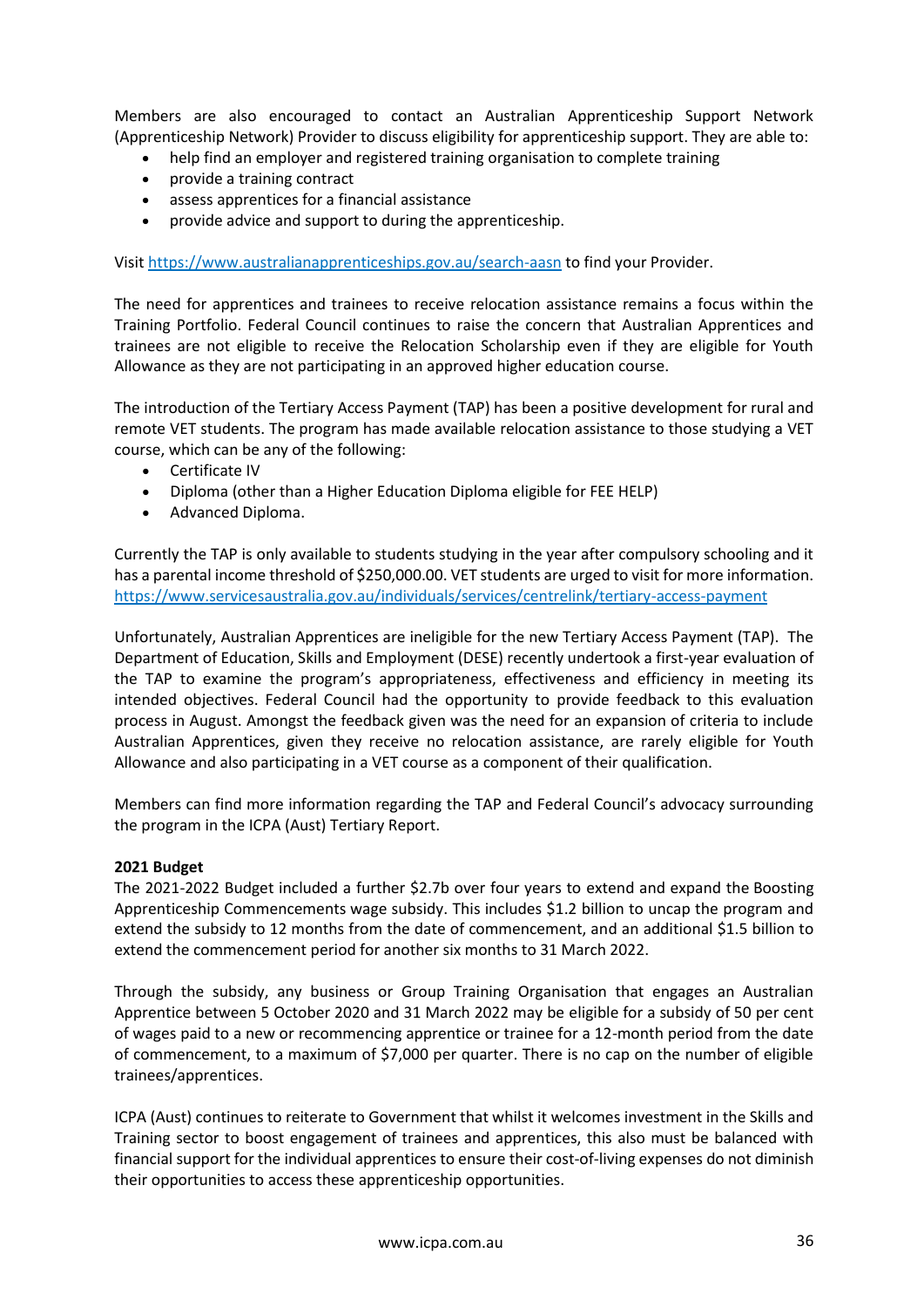## **Vocational Education and Training (VET) Skills Reform**

The Heads of Agreement for Skills Reform signed by the Commonwealth and all State and Territory Governments, outlines the required changes to the VET system to ensure Australians can access high quality and relevant training with the skills to take on positions that emerge through the next decade and beyond.

Skills and Training Ministers are rolling out initiatives identified in this Agreement and as a response to the COVID-19 pandemic, are delivering the JobTrainer Fund to provide up to an additional 340,700 free or low-cost training places in areas of identified skills needs. Participating states and territories are rolling out training places which will benefit and support job seekers and young people, particularly school leavers.

The Australian Government has also commenced work on immediate reforms identified by National Cabinet which include a review of the current standards for Registered Training Organisations, building Registered Training Organisation capacity and capability for continuous improvement and developing a VET workforce quality strategy. This work has been informed by priorities identified through the VET Reform Roadmap and builds on VET sector reviews, including the Braithwaite Review, Joyce Review and rapid review of Australian Skills Quality Authority's (ASQA) regulatory practices, governance and culture.

Consultation over recent months has sought feedback from stakeholders on how best to strengthen the role of industry engagement in the VET system and on the design of qualifications, with a particular focus on new approaches that will better meet the needs of employers and learners now and into the future. ICPA (Aust) has had the opportunity to participate in relevant aspects of this consultation and provided feedback from a rural and remote context on how best to support geographically isolated students in their endeavours to pursue VET pathways.

All Commonwealth, State and Territory Governments are working towards a new National Skills Agreement by August 2021.

### **Agricultural Colleges**

Federal Council has been in regular contact with the Queensland ICPA Tertiary, Trade and Training Portfolio leader to offer support in relation to the closures of Agricultural Colleges such as the Queensland Agricultural Training College (QATC) campuses in Longreach and Emerald.

Currently the Regional Area Planning and Development Board (RAPAD) hold the lease of the former Longreach Pastoral College campus and are investigating ways to utilise this asset in the future.

AgForce Qld have advised they have recently convened a meeting of the Northern Pastoral Companies with the Queensland Department of Education, Small Business and Training (DESBT), RAPAD, the Queensland Rural Jobs and Skills Alliance (RJSA), the Queensland Department of Agriculture and Fisheries (DAF) and other interested agencies. Following on from this, AgForce Qld are now working with RJSA on a proposal to DESBT (including TAFE Qld) for livestock industry training at Longreach, with support from the northern pastoral group members to identify required entry level skills and industry pathways. AgForce Qld will also be working with peak industry bodies (Cattle Council of Australia, Sheep Producers Australia and Wool Producers Australia) as well as broader industry. The focus initially is to consider the entry level training required for the livestock industry employers and potentially expand from there.

Federal Council will continue to follow these developments and to offer assistance and support wherever possible.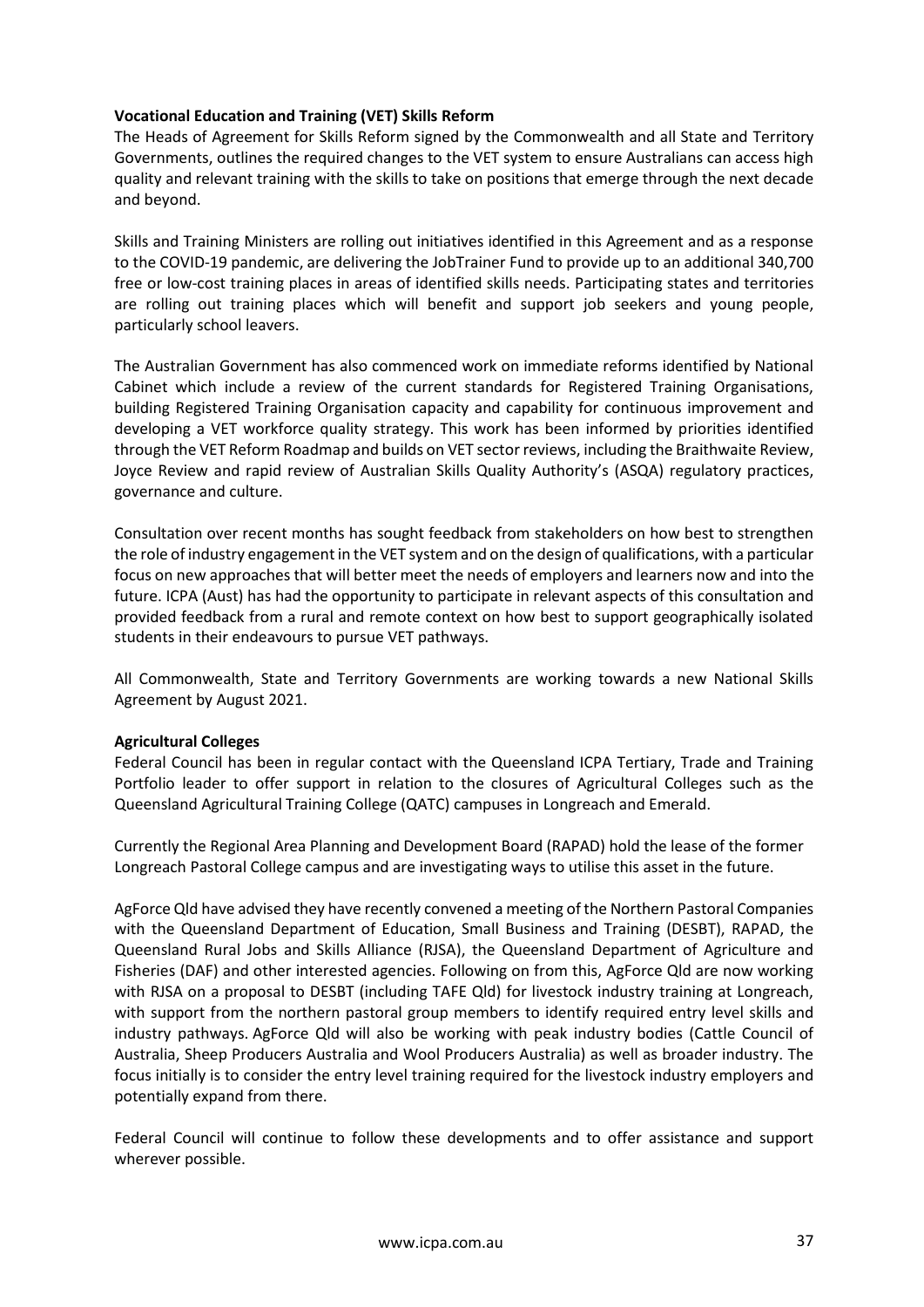## **National Careers Institute**

Federal Council has been working closely with the National Careers Institute (NCI) to assist with the roll out of a range of resources to support school leavers to work through their next steps after school. The NCI has rolled out a School Leavers Information Kit (SLIK)

www.yourcareer.gov.au/media/xlcbghiw/school\_leaver\_information\_kit.pdf which has been especially developed to assist school leavers with education, training and work options. It provides:

- information and support to help with decisions about post-school career pathways
- information on work and education options such as university, vocational education and training (including apprenticeships and traineeships), volunteering and community service
- tips and resources to help apply for jobs, and
- resources outlining government financial support and subsidies available.

The SLIK is supported by the Parents and Guardian's Guide for School Leavers to help start careers conversations at home.

[www.yourcareer.gov.au/media/111fn3at/parentsandguardiansguideforschoolleavers.pdf](http://www.yourcareer.gov.au/media/111fn3at/parentsandguardiansguideforschoolleavers.pdf) 

School leavers aged 15 to 24 can also access a 45-minute personalised careers guidance session with a qualified career practitioner to ask education, training or work-related questions they may have through **1800CAREER**.

More information can be found on the ICPA (Aust) website in the Training Portfolio.

I would like to sincerely thank Federal Training Portfolio members Alana Moller, Kate Thompson, Sally Sullivan and Jane O'Brien for their knowledge and support over the past year along with the State Training Portfolio leaders. Affordable access to training and career opportunities is the only way to ensure rural Australia achieves a skilled and qualified workforce into the future. ICPA (Aust) will continue to advocate for equity in opportunity for rural and remote young people who wish to pursue a VET pathway, to ensure geographical location is not an obstacle or hindrance to achieving their career goals.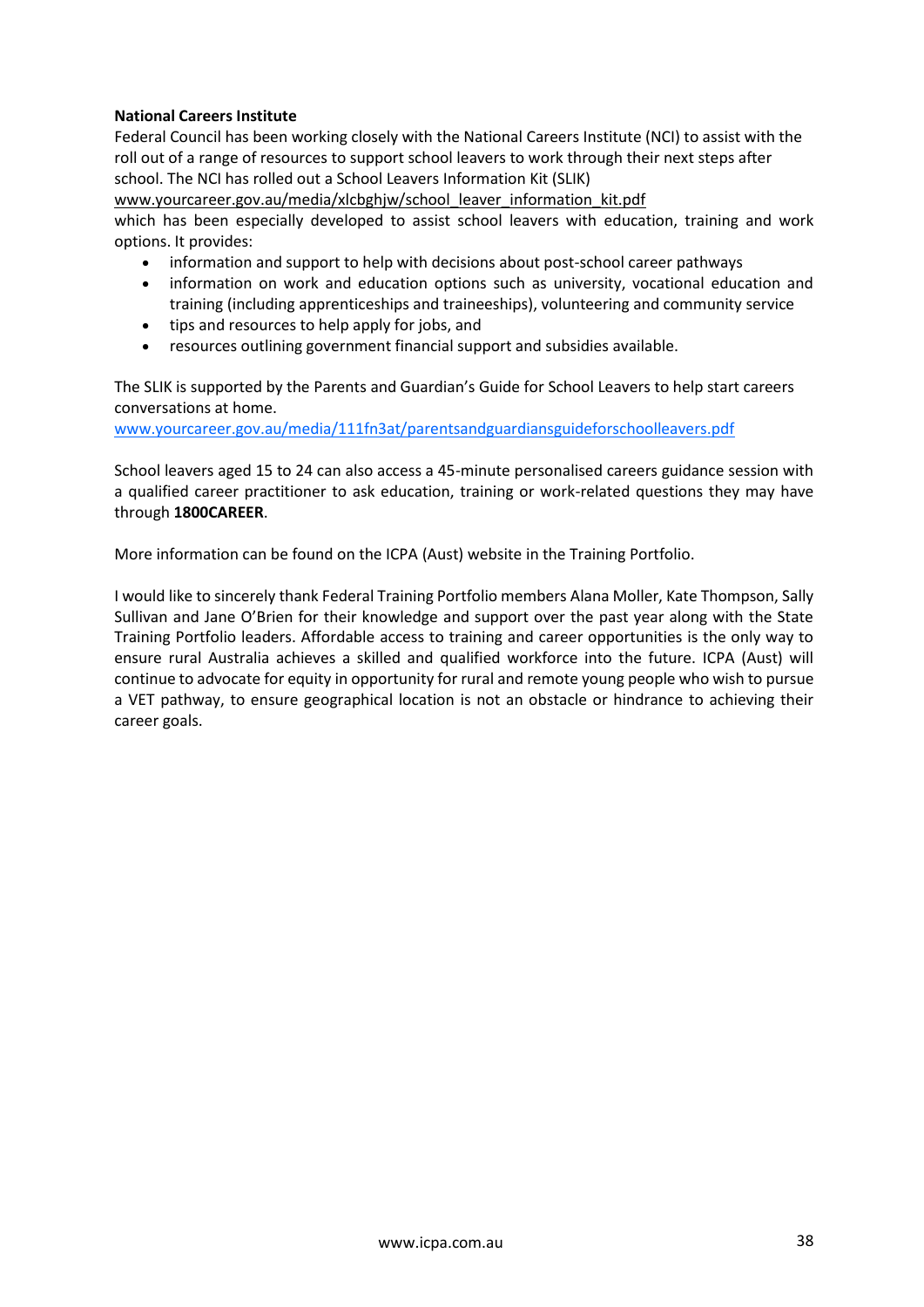# **RURAL HARDSHIP EDUCATION FUND (RHEF) UPDATE**

ICPA (Aust) has continued its commitment to supporting and advocating for geographically isolated families in our community when they are suffering challenges and hardships. The impacts of flood, drought, fire and other difficulties that impact on the ability of rural and remote students to access their education have been at the forefront of our minds. While the pandemic has hampered progress towards the introduction of a Rural Hardship Education Fund which would ensure geographically isolated children can continue their education unhindered at any time of rural hardship, Federal Council continues to advocate regularly on this topic.

It was encouraging to see ICPA (Aust)'s call for a Rural Hardship Education Fund put as a motion by Senator Pauline Hanson in October 2019 and given unanimous support in the Senate. Following on from this, momentum built off the back of media coverage and through the ongoing support of members, State Councils and other supporters of ICPA Australia.

Immediately after the success in the Senate, Federal Council updated our Rural Hardship Education Fund Briefing Paper and created a one-page quick reference information sheet to help get the message out there about the desperate need for assistance to support families in rural and remote areas who continued to struggle with the severe drought conditions and other hardships. This infographic and supporting information were sent to numerous Senators and Members of Parliament to ask for their further support. ICPA (Aust)'s explanation of the Rural Hardship Education Fund was expanded to more clearly show the need for support across all areas of rural education in times when difficult circumstances impact a community.

In seeking the establishment of a Rural Hardship Education Fund, ICPA (Aust) asks for:

- Establishment of a permanent/long term Rural Hardship Education Fund that remains in place so that each time a disaster/hardship hits a rural area, funds are automatically available for geographically isolated students' education assistance programs.
- Supplementary payment made to the Assistance for Isolated Children allowance (AIC) for families identified as being in rural hardship. For example: living in drought affected areas/states. However, individual consideration should also be given for families in states which do not declare a disaster such as drought, where these families show the impact of a hardship on their children's education.
- Funding for Rural Schools, Early Learning/Long Day Care Centres in affected areas.
- Itinerant and specialist teachers made available to enable more support for Distance Education students and Rural Schools, including home visits in remote classrooms and other localised support resources.
- Adjusted rate/additional subsidy to assist affected families to access In Home Care for young children.
- Tertiary Access Allowance for rural and remote students enrolled in university, training courses, or apprenticeship.
- That the amount of assistance be:
	- o At least \$2000 per student per year
	- o Should be for Geographically Isolated/Rural students

Unfortunately, the COVID-19 pandemic stalled the progress of many things, and government attention had to be focused elsewhere, however our resolve to continue to advocate for the establishment of a Rural Hardship Education Fund has not diminished.